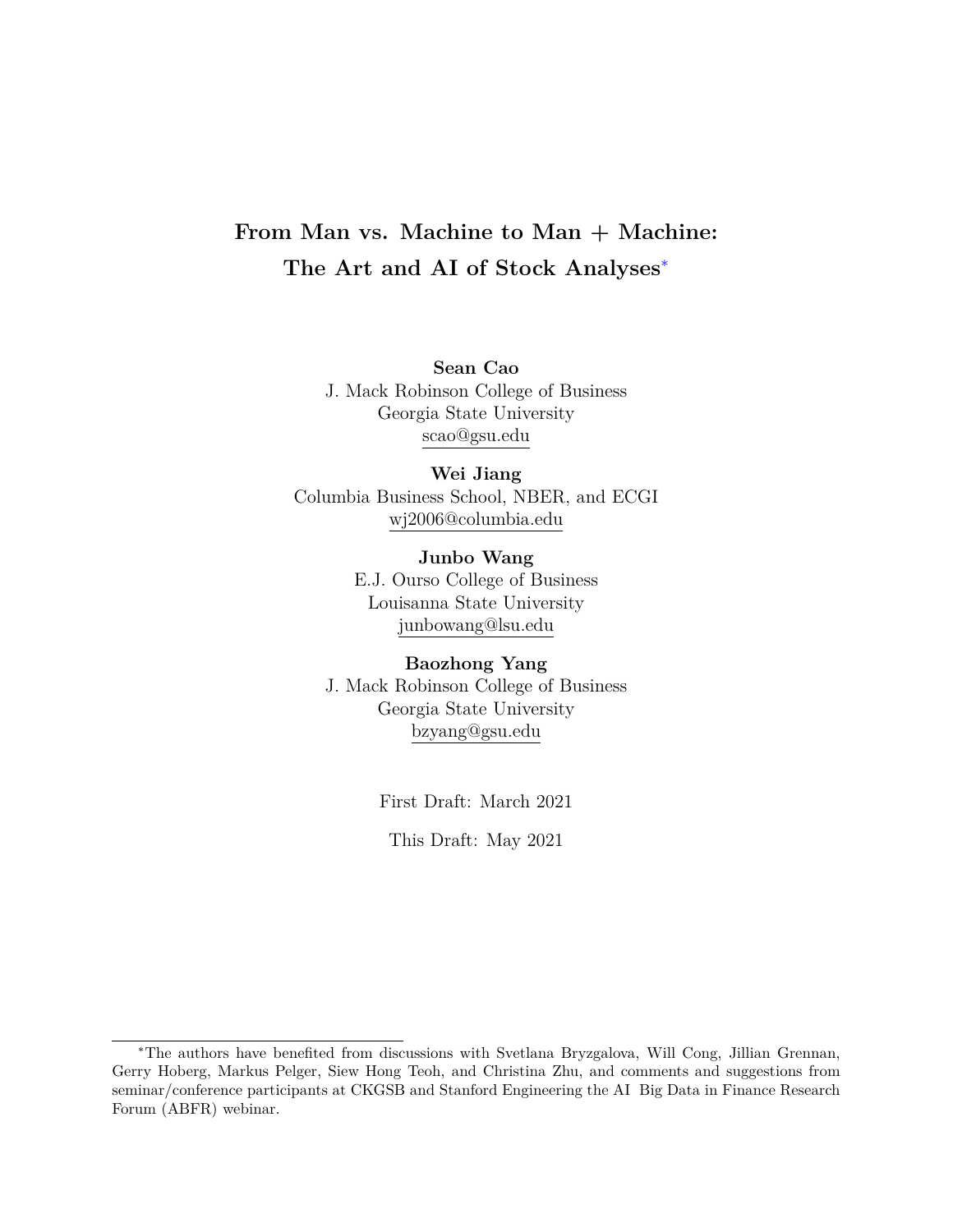# **From Man vs. Machine to Man + Machine: The Art and AI of Stock Analyses**

### **ABSTRACT**

An AI analyst we build to digest corporate financial information, qualitative disclosure and macroeconomic indicators is able to beat the majority of human analysts in stock price forecasts and generate excess returns compared to following human analyst. In the contest of "man vs machine," the relative advantage of the AI Analyst is stronger when the firm is complex, and when information is high-dimensional, transparent and voluminous. Human analysts remain competitive when critical information requires institutional knowledge (such as the nature of intangible assets). The edge of the AI over human analysts declines over time when analysts gain access to alternative data and to in-house AI resources. Combining AI's computational power and the human art of understanding soft information produce the highest potential in generating accurate forecasts. Our paper portraits a future of "machine plus human" (instead of human displacement) in high-skill professions.

**Key Words:** Artificial Intelligence; Machine Learning; FinTech; Stock Analyst; Alternative Data; Disruptive Innovation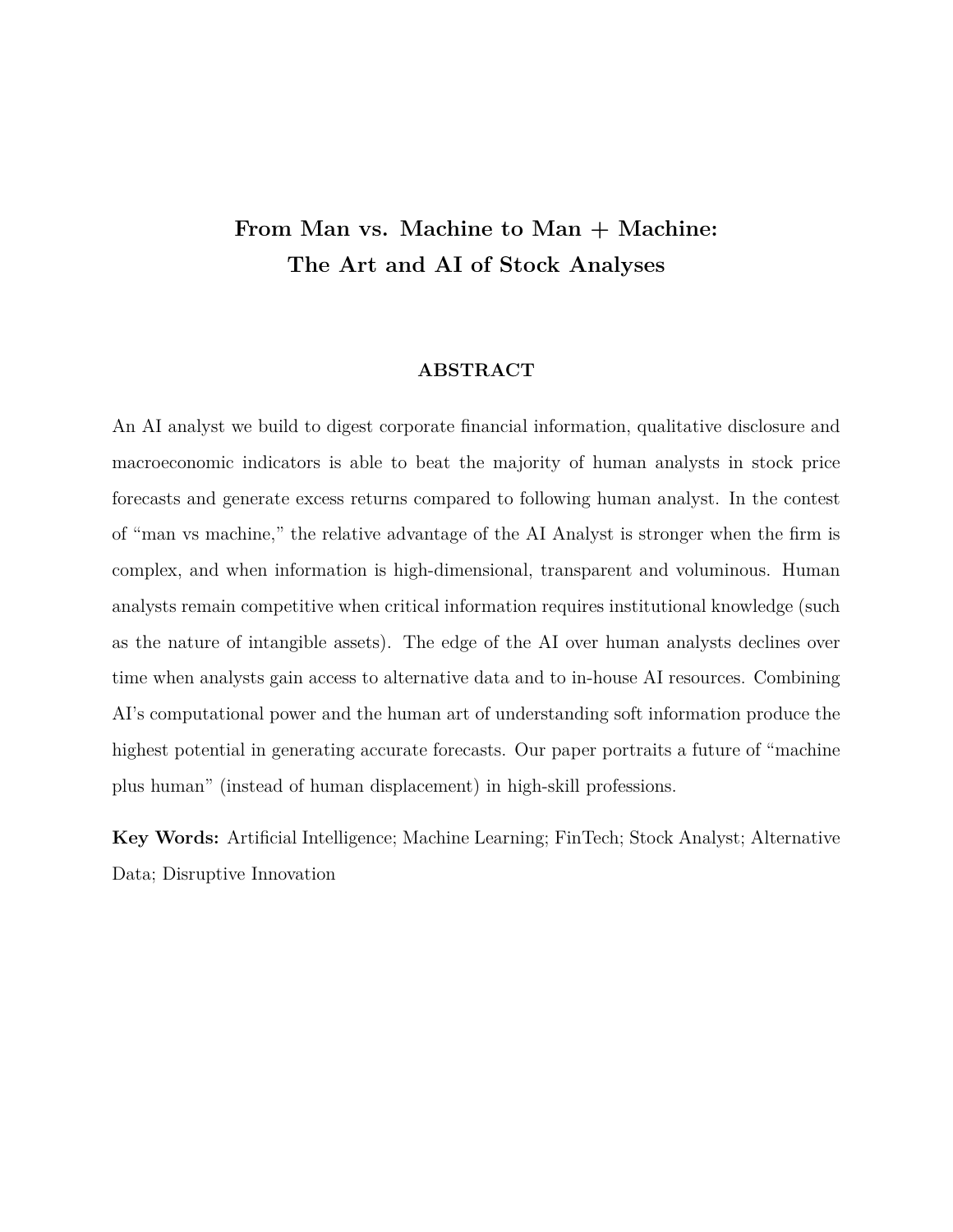# <span id="page-2-0"></span>**1. Introduction**

Since its inception and as it rises, artificial intelligence (AI) constantly makes human beings to rethink their own roles. While AI is meant to be intelligence augmentation for humans, concerns abound that AI could replace human tasks and increasingly skilled ones, and thus displace jobs by those currently performed by the better-paid and better-educated workers [\(Muro, Maxim, and Whiton,](#page-30-0) [2019\)](#page-30-0). Such a concern and the associated debates have motivated a quickly growing literature. Recent work by [Webb](#page-31-0) [\(2020\)](#page-31-0), [Acemoglu, Autor,](#page-26-0) [Hazell, and Restrepo](#page-26-0) [\(2020\)](#page-26-0), [Babina, Fedyk, He, and Hodson](#page-26-1) [\(2020\)](#page-26-1), and [Jiang, Tang, Xiao,](#page-29-0) [and Yao](#page-29-0) [\(2021\)](#page-29-0) have all conducted large-sample analyses on the extent of job exposure and vulnerability to AI-related technology as well as the consequences on employment and productivity.

The existing literature has been mostly focusing on characterizing the type of jobs that are vulnerable to disruption by, as well as those that could be created due to, AI evolution. In other words, the sentiment of the existent studies mostly involves a theme of "manversus-machine," i.e., to characterize the contest between human and AI, to explore ways human adapts, and to predict the resulting job redeployment. In such settings, human beings are often rendered passive or reactive – dealing with disruptions and looking for new opportunities defined by the AI landscape. There has been relatively little research devoted to prescribing how skilled human workers could tap into a higher potential with enhancement from AI technology, presumably the primary goal for human beings to design and develop AI in the first place. This study aims to connect the contest of "man-versus-machine" ("man v. machine" hereafter) to a potential equilibrium of "man-plus-machine" ("man + machine" hereafter).

Our study could be motivated by the experience of chess grand master Garry Kasparov. The story that IBM's Deep Blue beat the then reigning grand master Kasparov in 1997 was well-known. Multiple contests repeated in a similar setting afterwards killed any remaining suspense for the outcome of man v. machine in chess playing. What is far less known is that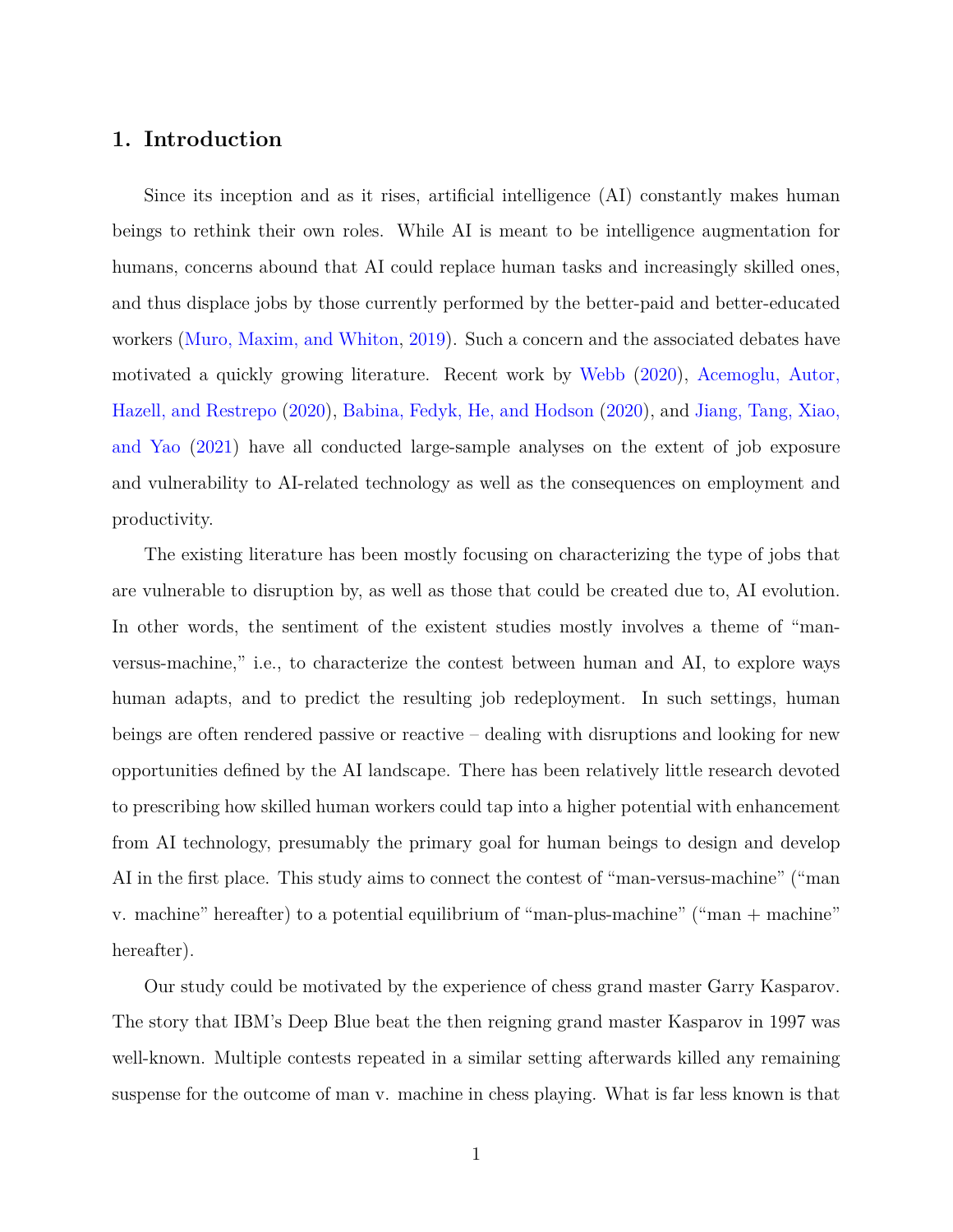humans, despite having lost interest in man-versus-machine chess contests, have not lost interest in either the game or the machine. In fact, the encounter with the Deep Blue was a catalyst for people like Kasparov to pioneer the concept of man + machine matches, in which a chess player equipped with AI assistance (a "centaur" player) competes against AI. Up to today the centaur keeps an upper hand against machines; and even more encouragingly, there have been more and better human chess players with the advent of affordable AI-engineered chess programs.<sup>[1](#page-0-0)</sup> If AI can help more humans become better chess players, it stands to reason that it can help more of us become better at many skilled jobs, from pilots, medical doctors, to investment advisors. In this study, we zoom into the profession of stock analysis, whose data availability allows us to calibrate both man vs. machine and man + machine. Stock analysts are among the most important information intermediaries in the market place (e.g., [Brav and Lehavy,](#page-27-0) [2003;](#page-27-0) [Jegadeesh, Kim, Krische, and Lee,](#page-29-1) [2005;](#page-29-1) [Crane](#page-28-0) [and Crotty,](#page-28-0) [2020\)](#page-28-0). Their job, which require both institutional knowledge and data analytics, has not been spared by AI as more and more investors start to heed to recommendations about stock picking and portfolio formation made by AI-powered tools.[2](#page-0-0)

To trace out the path from "man v. machine" to "man + machine," we decided to build our own AI model for year-end stock predictions so that we have a consistent and time-adapted benchmark for AI performance which we understand and are able to explain.<sup>[3](#page-0-0)</sup> Target prices and earnings are the two primary subjects of analyst forecasts, we choose the former as the latter are subject to managerial discretion, which a large body of accounting literature on earnings management manifests. Our "AI analyst" is built on training a com-

<sup>1</sup>Source of information: The Inevitable, by Keven Kelly, Penguin Publishing Group, 2016. See also "Defeated Chess Champ Garry Kasparov Has Made Peace With AI," *Wired*, February 2020.

<sup>2</sup>Sources: "What Machine Learning Will Mean for Asset Managers," Robert C. Pozen and Jonathan Ruane, *Havard Business Review*, December 3, 2019. "How Startup Investors Can Utilize AI To Make Smarter Investments," Jia Wertz, *Forbes*, January 18, 2019.

<sup>3</sup>We focus on year-end prices because these are a typical focal point for investors and corporations for tax and reporting reasons. For example, "Credit Suisse Raised Its SP 500 Target – Earnings Are Too Good to Ignore," Jacob Sonenshine, *Barron's*, April 30, 2021.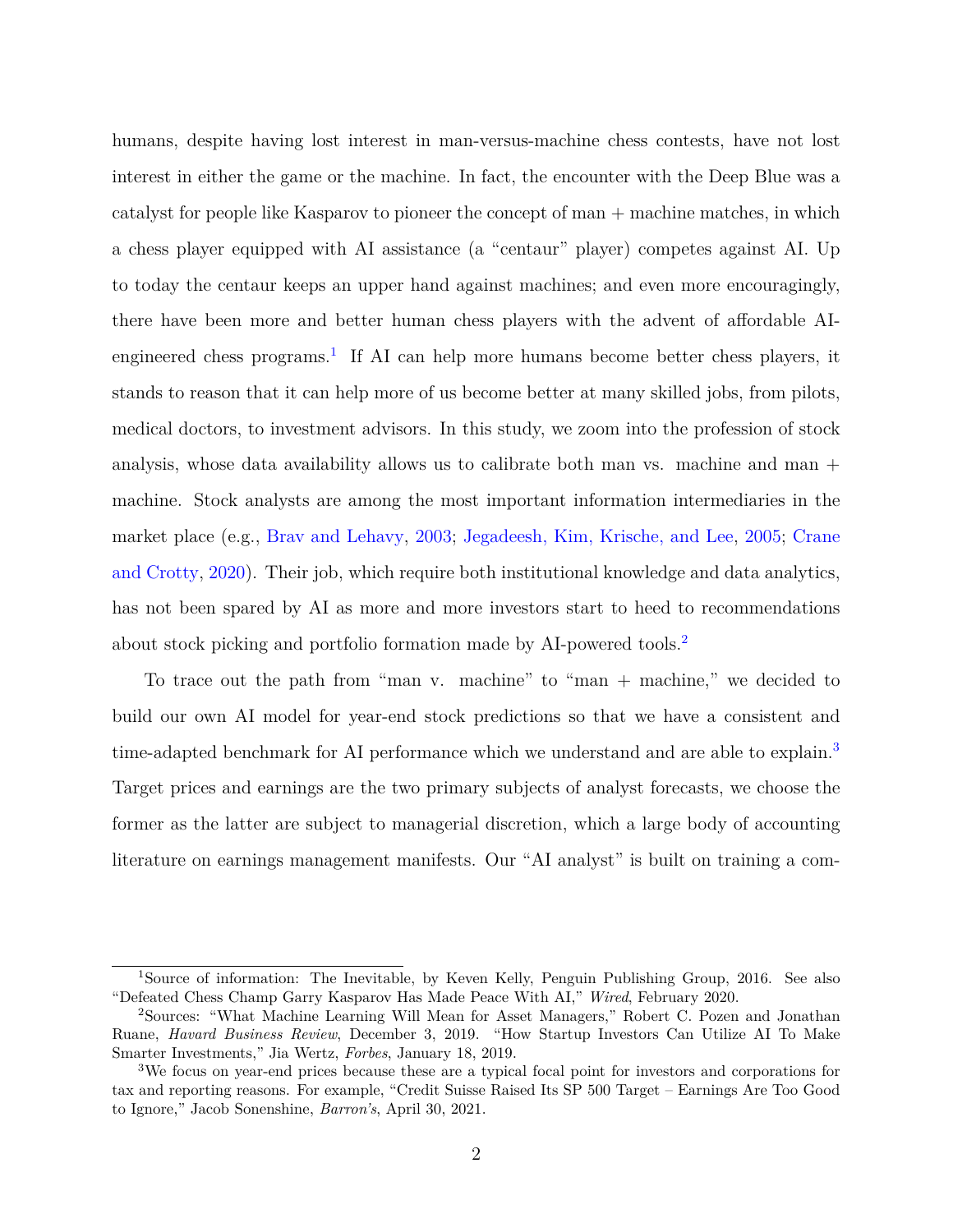bination of current machine-learning  $(ML)$  tool kits<sup>[4](#page-0-0)</sup> using timely publicly available data and information. More specifically, we collect firm-level, industry-level, and macro-economic variables, as well as textual information from firms' disclosure (updated to right before the time of an analyst forecast) as inputs or predictors, but deliberately exclude information from analyst forecasts (past and current) themselves. We resort to machine learning models, instead of traditional economics models (such as regressions) due to the advantages to the former in managing high dimensional unstructured data, and in their flexibility in optimizing and fitting unspecified functional forms. More recent development in the area also allows us to mitigate over-fitting and to improve out-of-sample performance.

We kept training and improving the model until we were confident that our AI analyst is able to beat human analysts as a whole: The AI analyst based on the final "ensemble" model outperforms 53.7% of the target price predictions made by all IBES analysts during the sample period of 2001-2016.<sup>[5](#page-0-0)</sup> Moreover, a monthly rebalanced long-short portfolio based on the differences in the opinions of AI and human analysts<sup>[6](#page-0-0)</sup> is able to generate a monthly alpha of 0.84% to 0.92% using the Fama-French-Carhart four-factor model. Though building an AI analyst is not the ultimate goal of this study and though we do not claim our AI analyst to be the best of the kind, its performance already suggests that the profession of financial analysts is subject to technology disruption as our model is a lower bound of the state-ofthe-art. To the extent that we have, at our disposal, an AI analyst that beats the average of its human counterparts, we are able to explore the relative advantages of, and potential synergies between, the two sides.

First, we examine the circumstances under which human analysts retain their advantage, in that a forecast made by an analyst beats the concurrent AI forecast in terms of lower

<sup>4</sup>We start with two versatile quasi-linear ML models, Elastic-Net and Support Vector Regressions, that are adept at tasks with a large number of variables. We then add on three highly nonlinear ML models, Random Forest, Gradient Boosting, and Long Short-Term Memory (LSTM) Neural Networks. Random Forest and Gradient Boosting can both capture complex and hierarchical interactions among the input variables while the LSTM model is designed to model time-series patterns in the data.

<sup>&</sup>lt;sup>5</sup>In comparison, the predictions by an OLS model only outperform 19.3% of analyst forecasts.

<sup>&</sup>lt;sup>6</sup>Such a portfolio would long a stock if the AI forecasts a higher target price than the median analyst forecast over a time horizon and short a stock if otherwise.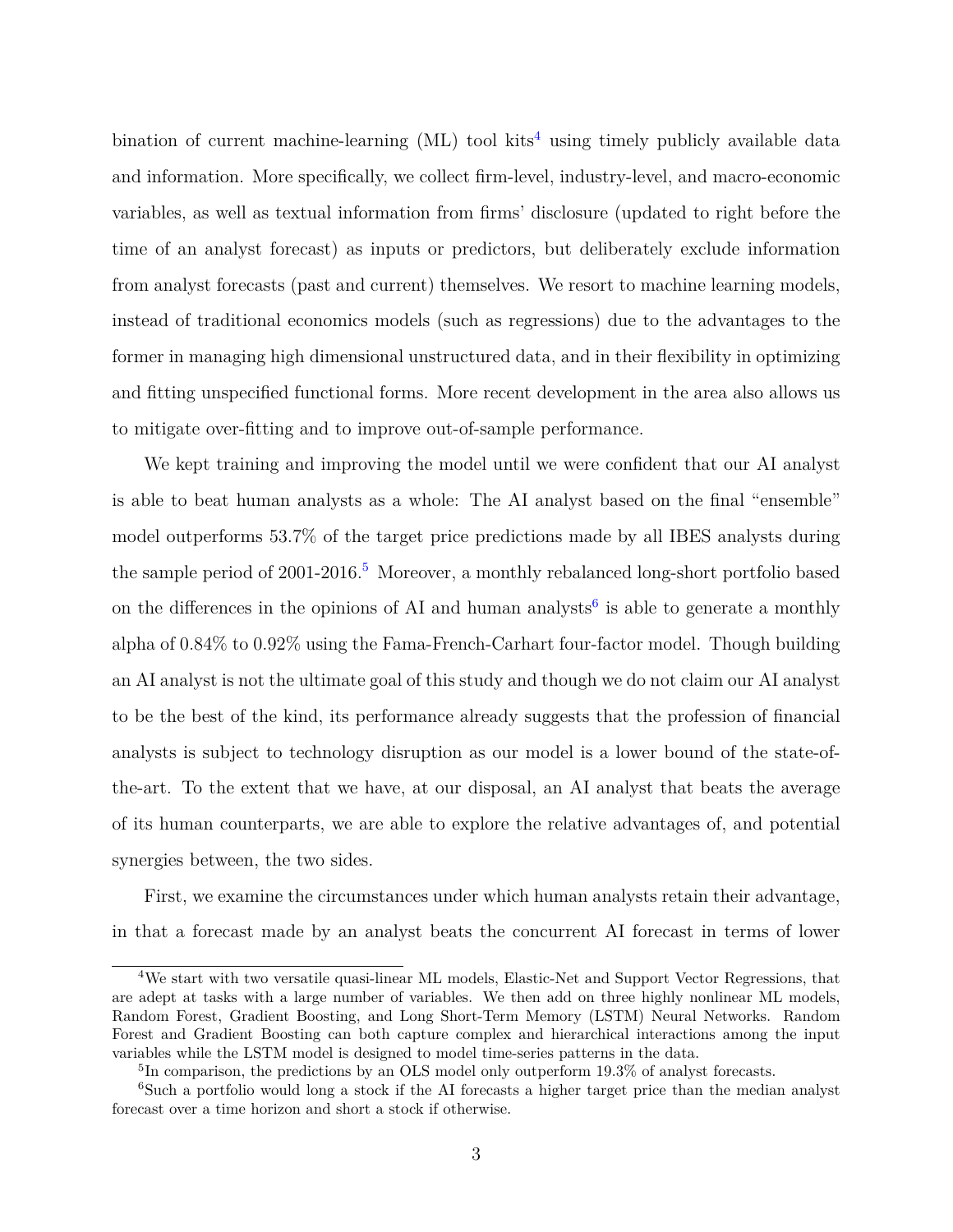absolute forecast error relative to the ex post realization (i.e., the actual year-end stock price). We find human analysts perform better for more illiquid, smaller firms, and firm with asset-light business models (i.e., higher intangible assets), consistent with the notion that such firms are subject to higher information asymmetry and require better institutional knowledge or industry experience to decipher. Analysts affiliated with large brokerage houses also stand a higher chance of beating the machine, a combination of their abilities and the research resources available to them. Moreover, analysts are more likely to have the upperhand when the associated industry is experiencing distress, suggesting that the AI has yet to catch up on relatively infrequent changes such as an industry recession. This is consistent with the limitation of current machine learning and AI models which lack reasoning functions and thus cannot learn effectively from infrequent events.<sup>[7](#page-0-0)</sup> As expected, AI enjoys a clear advantage in its capacity to process information, and is more likely to out-smart analysts when the volume of public information is larger.

Just like the "centaur" chess player which Kasparov pioneered, the superior performance of an AI analyst does not rule out the value of human inputs. If human and machine have relative advantage in information processing and decision making, then human analysts may still contribute critically to a "centaur" analyst, i.e., an analyst who makes forecasts that combine their own knowledge and the outputs/recommendations from AI models. After we add analyst forecasts to the information set of the machine learning models underlying our AI analyst, the resulting "man  $+$  machine" model outperforms 57.3% of the forecasts made by analysts, and outperforms the AI-only model in all years. Thus, AI analyst does not displace human analysts yet; and in fact an investor or analyst who combines AI's computational power and the human art of understanding soft information can attain the best performance.

We are thus interested in knowing when the incremental value of human to a man  $+$ machine model is the highest, as manifested in the relative performance of the man + machine model versus the pure AI model. Similar to previous findings, we find inputs from analysts

<sup>7</sup>Source: "What AI still can't do," Brian Bergstein, *MIT Technology Review*, February 19, 2020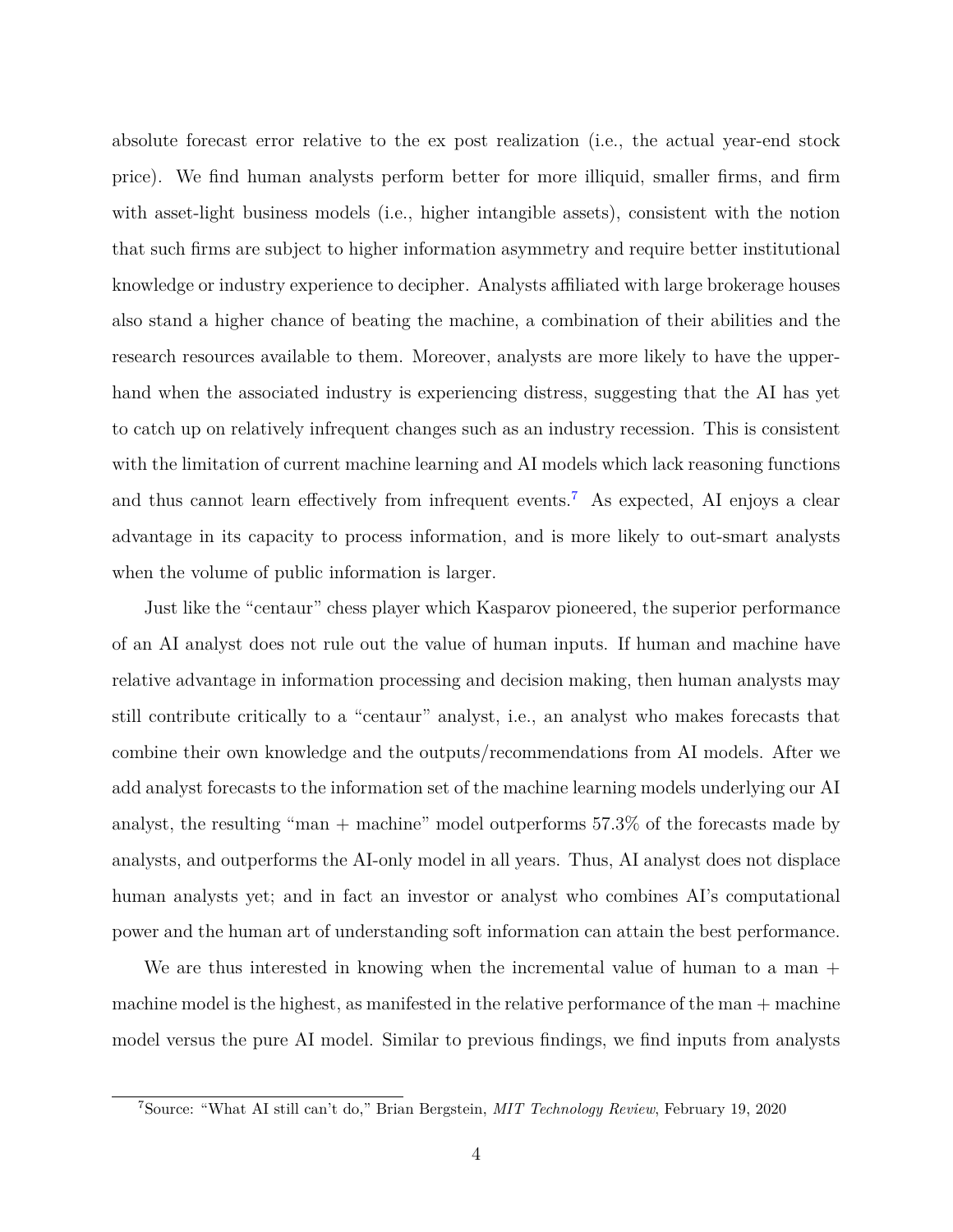are more valuable when covering firms that are more illiquid and firms with more tangible assets. Moreover, analyst inputs have more incremental value in long-horizon forecasts, and during the time period an industry is experiencing difficulty. Importantly, the incremental value of human does not decrease as the volume of information (hence demand for processing capacity) increases, though this constitutes a human disadvantage when alone. Similarly, analysts from small brokerage houses make similar level of contribution to the man + machine model compared to their counterparts from larger banks, suggesting that AI could potentially help level the disparity in institutional resources.

Finally, we resort to an event study to sharpen the inference of the impact of integrating man and machine in stock analyses. In recent years, the infrastructure of "big data" has created a new class of information about companies that is collected and published outside of the firms, and such information provides unique and timely clues into investment opportunities. An important and popular type of alternative data captures "consumer footprints," often times in the literal sense such as satellite images on retail parking lots. Such data, which have to be processed by machine learning models, have been shown to contain incremental information for stock prices [\(Zhu,](#page-31-1) [2019;](#page-31-1) [Katona, Painter, Patatoukas, and Zeng,](#page-29-2) [2020\)](#page-29-2). We build on data from [Katona, Painter, Patatoukas, and Zeng](#page-29-2) [\(2020\)](#page-29-2) on the staggered introduction of several important alternative data bases, and conduct a difference-in-differences test of analysts' performance versus our own AI model before and after the availability of the alternative data. The underlying premise is that analysts who cover firms that are served by the alternative data could be in the situation of man  $+$  machine, as they have the opportunity to use the additional, AI-processed, information. Indeed, we find that post alternative data, analysts covering affected firms improve their performance relative to the AI-only forecast model we build. Furthermore, such improvement concentrates in the subset of analysts who are affiliated with brokerage firms with strong AI capabilities, measured by AI-related hiring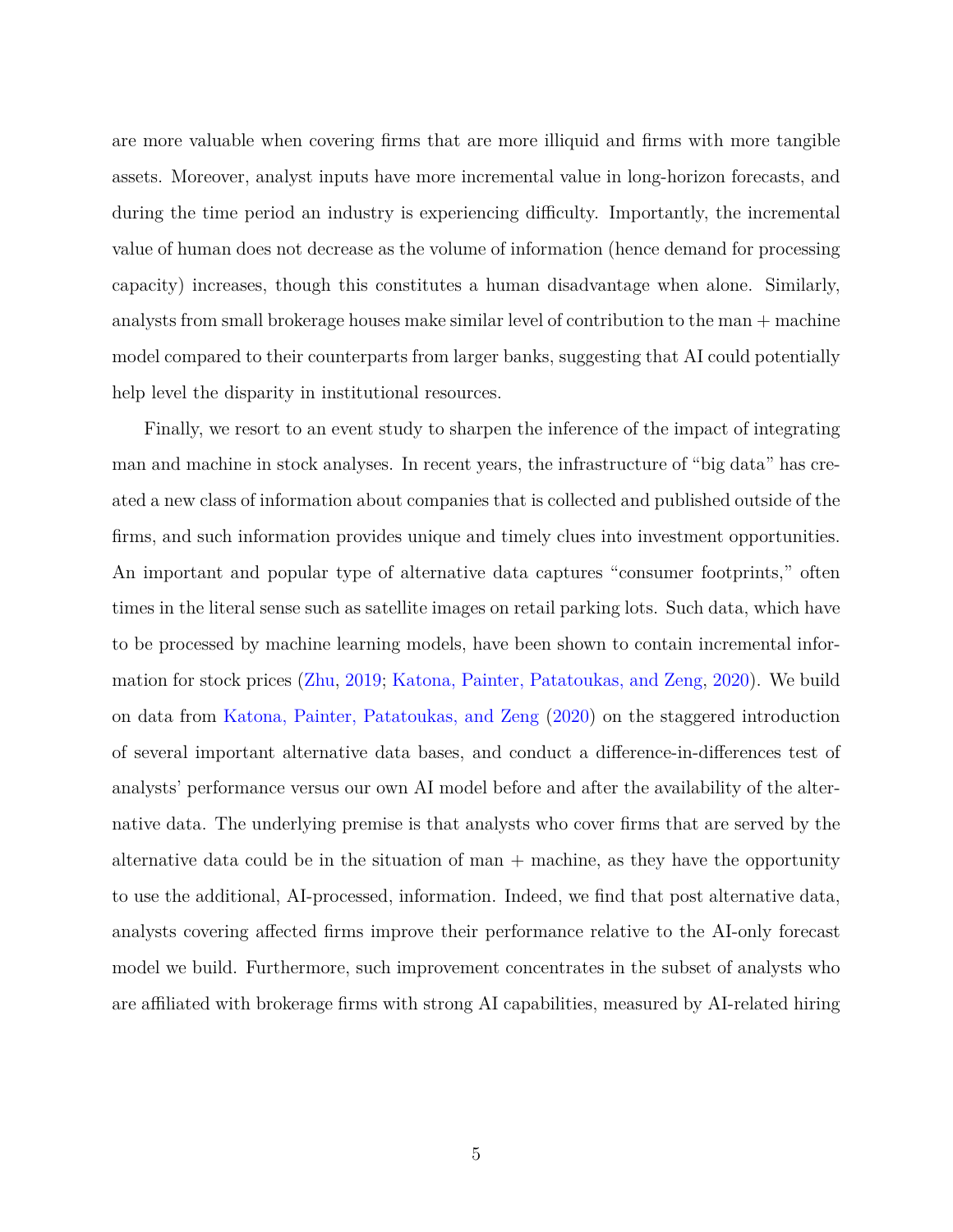using the Burning Glass U.S. job posting data<sup>[8](#page-0-0)</sup> and the classification algorithm developed in [Babina, Fedyk, He, and Hodson](#page-26-1) [\(2020\)](#page-26-1).

Overall, results support the hypothesis that analyst capabilities could be augmented by AI, and moreover, analysts' work possesses incremental value such that they, with the assistance of AI, can still beat a machine model without human inputs, analogous to the centaur chess players' out-performing machines as we discussed earlier. If there is some external validity from chess and stock analysis to skilled workers in general, the inference from our study is encouraging news for humans in the age of AI.

Our work is related to the rapidly growing literature on the competition and threat to human workers posed by new technology including robots and AI.<sup>[9](#page-0-0)</sup> The literature overall finds that when low- or intermediate-skill jobs are replaced by machines, humans tend to move to high-skill jobs that are more difficult to replace. However, the most recent wave of AI innovations disrupt many of the high-skill jobs. Our study focuses on humans' relative advantage over machines and, more importantly, the potential synergies between humans and machines.[10](#page-0-0) We envision a future in which AI and machines can assist humans with the more tedious and quantitative tasks and democratize access to information, allowing humans to be more creative and productive. $11$ 

A few contemporaneous papers also study the impact of big data and AI in the financial industry. [Abis](#page-26-2) [\(2020\)](#page-26-2) studies how quantitative investment strategies influence mutual fund

<sup>8</sup>Burning Glass is currently the leading data vendor in job postings in the U.S. The postings are scraped from web sites, news letters, and agency reports, and cover the period of 2007, and then 2010-2019. [Acemoglu,](#page-26-0) [Autor, Hazell, and Restrepo](#page-26-0) [\(2020\)](#page-26-0) show that Burning Glass data cover 60-80% of all U.S. job vacancies.

<sup>9</sup>An incomplete list of recent papers include [Aghion, Jones and Jones](#page-26-3) [\(2017\)](#page-26-3), [Acemoglu and Restrepo](#page-26-4) [\(2018\)](#page-26-4), [Acemoglu and Restrepo](#page-26-5) [\(2019\)](#page-26-5), [Brynjolfsson, Mitchell and Rock](#page-27-1) [\(2018\)](#page-27-1), [Webb](#page-31-0) [\(2020\)](#page-31-0), [Ray and](#page-30-1) [Mookherjee](#page-30-1) [\(2020\)](#page-30-1), [Cao, Cong, and Yang](#page-27-2) [\(2019\)](#page-27-2), [Acemoglu, Autor, Hazell, and Restrepo](#page-26-0) [\(2020\)](#page-26-0), and [Jiang,](#page-29-0) [Tang, Xiao, and Yao](#page-29-0) [\(2021\)](#page-29-0).

 $10$ An example in a non-finance setting comes from Sports. After trying Video Assistant Referee (VAR) for a few seasons, the English Premier League decided not to let VAR over-power referee judgment. One main reason is that players will reverse-engineer the rules underlying the VAR decisions and play to their advantage, such as committing more "low-trade" (to the machine) but atrocious (to humans) fouls. This can be remedied by having a human referee having the final say. See "Why Has The Introduction Of Video Technology Gone So Badly In Soccer?" James Reade, *Forbes*, December 10, 2020.

 $11$ Due to the complementary nature of AI and humans, the advent of AI technologies can potentially create more jobs than they destroy. See "Artificial Intelligence To Create 58 Million New Jobs By 2022, Says Report," Amit Chowdry, *Forbes*, September 18, 2018.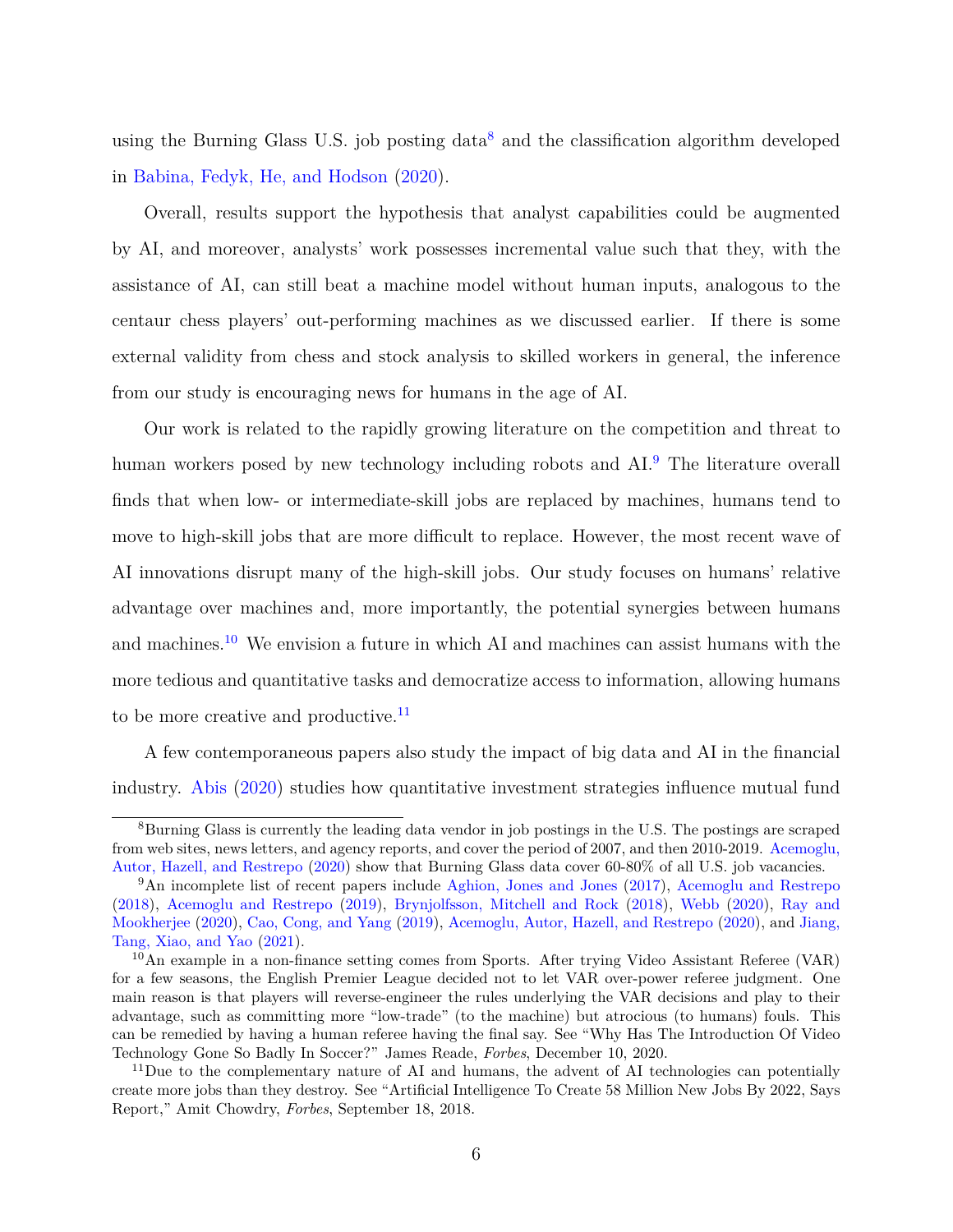performance. [Abis and Veldkamp](#page-26-6) [\(2020\)](#page-26-6) examine the change in labor shares in the financial industry driven by the new data management and AI jobs. [Coleman, Merkley, and Pacelli](#page-28-1) [\(2020\)](#page-28-1) compare the performance of robot analysts from FinTech companies with human analysts. [Grennan and Michaely](#page-28-2) [\(2020\)](#page-28-2) study how analysts perform and adjust in response to the advent of AI-processed recommendations in the markets. [Rossi and Utkus](#page-31-2) [\(2021\)](#page-31-2) compare human asset managers with robot advisors. Our paper differs from the existent literature in that we are able to explore the internal mechanism of machines we constructed ourselves, and to identify its relative advantages to humans more directly. More importantly, our set-up allows us to integrate human and machines so that we are able to investigate the incremental value of humans relative to machines in such a cooperation.<sup>[12](#page-0-0)</sup>

Finally, we contribute to the literature of building and assessing the performance of machine learning models in financial applications, e.g., in predicting asset prices [\(Gu, Kelly,](#page-28-3) [and Xiu,](#page-28-3) [2020\)](#page-28-3), robo-advising [\(D'Acunto, Prabhala, and Rossi](#page-28-4) [\(2019\)](#page-28-4)), portfolio management [\(Chen, Pelger, and Zhu,](#page-27-3) [2020;](#page-27-3) [Cong, Tang, Wang, and Zhang,](#page-28-5) [2020\)](#page-28-5), estimating values of artwork [\(Aubry, Kraeussl, Manso, and Spaenjers,](#page-26-7) [2020\)](#page-26-7), earnings forecast [\(van Binsber](#page-26-8)[gen, Han, and Lopez-Lira,](#page-26-8) [2020\)](#page-26-8), lending decisions [\(Liu,](#page-30-2) [2019\)](#page-30-2), innovation evaluation [\(Zheng,](#page-31-3) [2021\)](#page-31-3) and estimating bank risk [\(Hanley and Hoberg,](#page-29-3) [2019\)](#page-29-3). While we also employ machine learning models to build our AI analyst, we focus more on understanding the difference between humans and machines, and the complementary value humans can offer in the age of AI. Our study is one of the first to study the implications of the combination of humans and machines in the financial markets.<sup>[13](#page-0-0)</sup> Given the increasing presence of machines and AI, understanding how they can best complement and improve humans will bring to fruition the original mission of AI development.[14](#page-0-0)

 $12$ To make sure our AI model is consistent with those in industry practice, we communicated with investment companies who also develop AI analyst models and found that they reachedmany similar conclusions regarding the incremental value of human to AI.

<sup>&</sup>lt;sup>13</sup>[Armour, Parnham, and Sato](#page-26-9) [\(2020\)](#page-26-9) study the impact of AI and the associated digital technologies on the law profession. They find that AI-enabled services will augment the capabilities of human lawyers and also generate new roles for legal experts to produce such services.

<sup>&</sup>lt;sup>14</sup>This echoes the mission of the Stanford Human-Centered AI Institute, "to advance AI research, education, policy and practice to improve the human condition." See <https://hai.stanford.edu/about>.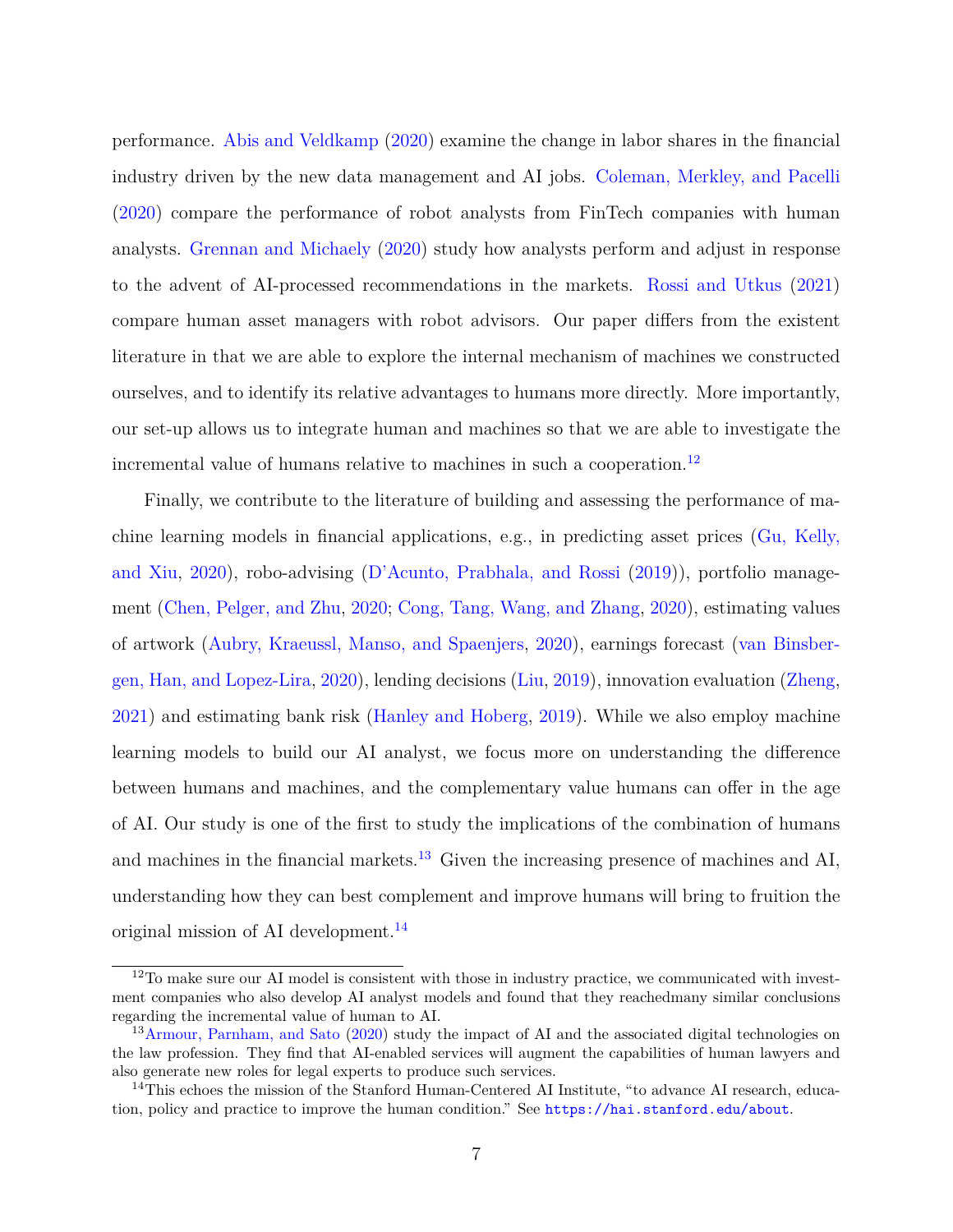# <span id="page-9-0"></span>**2. Information Sources, Data Construction, and Machine Learning Models**

# *2.1. Sample of forecasts*

Our sample of analyst target price forecasts builds on the Thomson Financial  $I/B/E/S$ analyst database, over the period from 1996 to 2016.<sup>[15](#page-0-0)</sup> After merging  $I/B/E/S$  with CRSP and Compustat, the final sample consists of 685,888 analyst target price forecasts on 6,118 firms, issued by 10,287 analysts from 755 brokerage firms.

We choose to analyze analysts' price forecasts instead of earning forecasts because earnings are subject to managerial discretion or even manipulation. Earnings could be endogenous to analyst forecasts due to the well-documented feedback loop due to managerial incentive to meet and beat analyst consensus [\(Abarbanell and Lehavy,](#page-26-10) [2003;](#page-26-10) [Doyle, Jennings,](#page-28-6) [and Soliman,](#page-28-6) [2013\)](#page-28-6). Prices are more difficult to control by insiders and thus provide a more objective benchmark to assess performance of human analysts and machines.

## *2.2. Building the information set for AI analyst*

Given our goal to build an AI analyst to compete with professional analysts, we need to define the information set available to such a professional whenever a price forecast is made. The unit of analysis in our main set up is a forecast on the year-end stock price for firm *i* by (human) analyst *k* on date *t* (in year *u*). We focus on year-end prices because these are a focal point for performance evaluation, tax, and corporate reporting purposes. The information set,  $\mathcal{I}_t$ , would, in an ideal setting, include all publicly available data and information up to *t*−. We assume that professional analysts do not have access to material non-public information, which is essentially the requirement of Regulation FD.<sup>[16](#page-0-0)</sup> We approximate  $\mathcal{I}_t$ 

<sup>&</sup>lt;sup>15</sup>The I/B/E/S coverage prior to 1996 was limited, with fewer than 2,000 in total of target price forecasts.

<sup>&</sup>lt;sup>16</sup>Regulation FD ("fair disclosure"), implemented in 2000, generally prohibits public companies from disclosing previously nonpublic, material information to certain parties unless the information is distributed to the public first or simultaneously.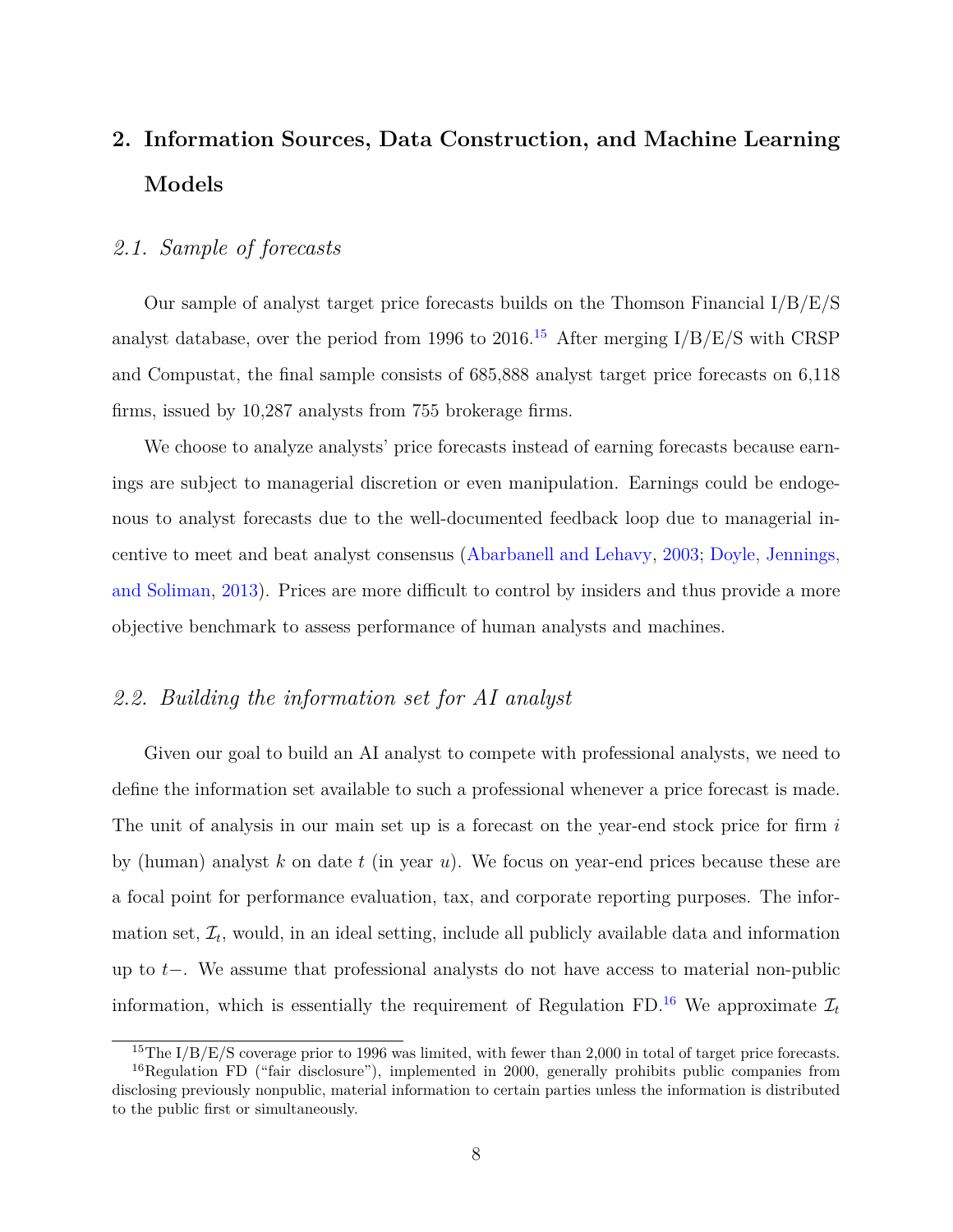with firm and industry information from CRSP and Compustat, textual information from firms' SEC Filings, including annual reports (10-K), quarterly reports (10-Q), ad hoc disclosure of material corporate news and developments (8-K), and other reports, as well as macroeconomic data from the Federal Reserve Economic Data at Fed at St. Louis.

To operationalize time adaptation, we adopt the following rolling-window approach. For a given forecast made by a (human) analyst on date *t* in year *u*, all forecasts in the previous five years *u*−5*, u*−4*, . . . , u*−1 form the training sample. That is, inputs data up to the dates of those forecasts (but excluding the forecasts themselves) and the corresponding realized prices were used to train our machine learning models. Move to the estimation sample, we then feed inputs data available up to date *t*−1 in year *u* into the trained model to make the prediction at time *t* for the year-end price. Because our sample starts in 1996, our AI Analyst makes its first prediction in 2001 given the requirement of five years as the training period. Though we allow (public) information to be updated till *t*−1, most of the information inputs came from disclosed quarterly data from the previous eight quarters.<sup>[17](#page-0-0)</sup>

# *2.3. Information and variables as inputs to machine learning*

**Firm Characteristics** The firm characteristics fed into machine learning models are retrieved or processed based on information from standard databases accessed via WRDS, especially CRSP/Compustat and Thomson Reuters Ownership Databases. The first set of predictors include annual returns and end-of-year stock prices for the past five years, as well as the realized earnings within the past 3, 6, 9, 12, 24 and 36 months. We also include a number of firm characteristics known to predict cross-sectional differences of the stock prices. In particular, we include anomalies from each of the six broad categories of anomalies considered in [Hou, Xue, and Zhang](#page-29-4) [\(2020\)](#page-29-4), i.e., the momentum, value versus growth,

<sup>&</sup>lt;sup>17</sup>Data that come in different frequencies, e.g., corporate news releases (8-K), are aggregated at the quarterly level.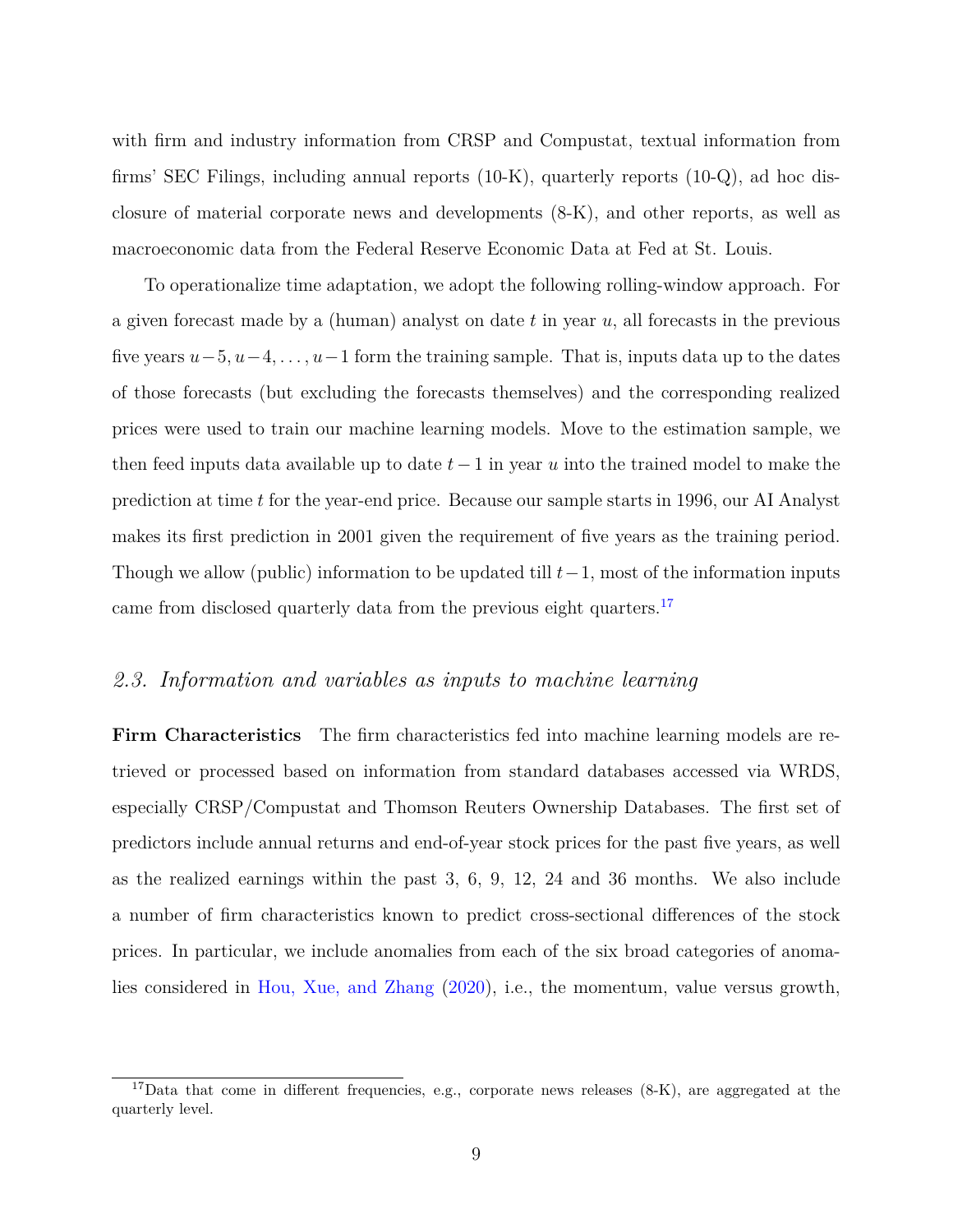investment, profitability, intangibles, and trading frictions categories.[18](#page-0-0) Variables in this group are constructed quarterly using information available at the previous quarter-end.

**Industry Variables** We compose a set of industry-level variables that capture competition, industry dynamics, and other factors relevant for firm valuation based on the existent literature. The set of variables include the following: (i) The competition measure from 10K following [Li, Lundholm, and Minnis](#page-30-3) [\(2013\)](#page-30-3), which captures the degree of competition resulting from rivalry within and across industries as perceived by the management; (ii) the product market fluidity measure following [Hoberg, Phillips and Prabhala](#page-29-5) [\(2014\)](#page-29-5), which quantifies product market poaching threat posed by the movement of competitors toward the focal firm; (iii) industry affiliation with the Fama-French 48 industries (48 indicator variables); (iv) industry size, measured by the number of firms in the Fama-French 48 industry, within the past 3, 6, 9, 12, 24 and 36 months; and  $(v)$  equally-weighted industry average earnings per share realized within the past 3, 6, 9, 12, 24 and 36 months.

**Macro Variables** Macro-economic and stock market development are common factors to all firms' valuation and returns (e.g., [Fama and French,](#page-28-7) [1989;](#page-28-7) [Chen, Roll, and Ross,](#page-27-4) [1986\)](#page-27-4). For this category we include the following variables: (i) Industrial Production Index; (ii) Consumer Price Index; (iii) Crude oil price (WTI); (iv) three-month treasury bill rate; (v) ten-Year treasury constant-maturity rate; and (vi) The BAA-AAA yield spread. These macro variables are obtained from the Federal Reserve Economic Data at Federal Reserve St. Louis on a monthly frequency.

**Textual Sentiment Information** One leading strength of machine over human being is the former's ability to digest large volume of information. One new edge that machine learning models boast over traditional statistical methods is its capacity to process unstructured textual data based on firms' SEC Filings, including annual report (10-K), quarterly report

<sup>&</sup>lt;sup>18</sup>We list all variables serving as inputs into the machine learning models, their definitions, and sources in Table [A1](#page-35-0) in [Appendix A.](#page-2-0)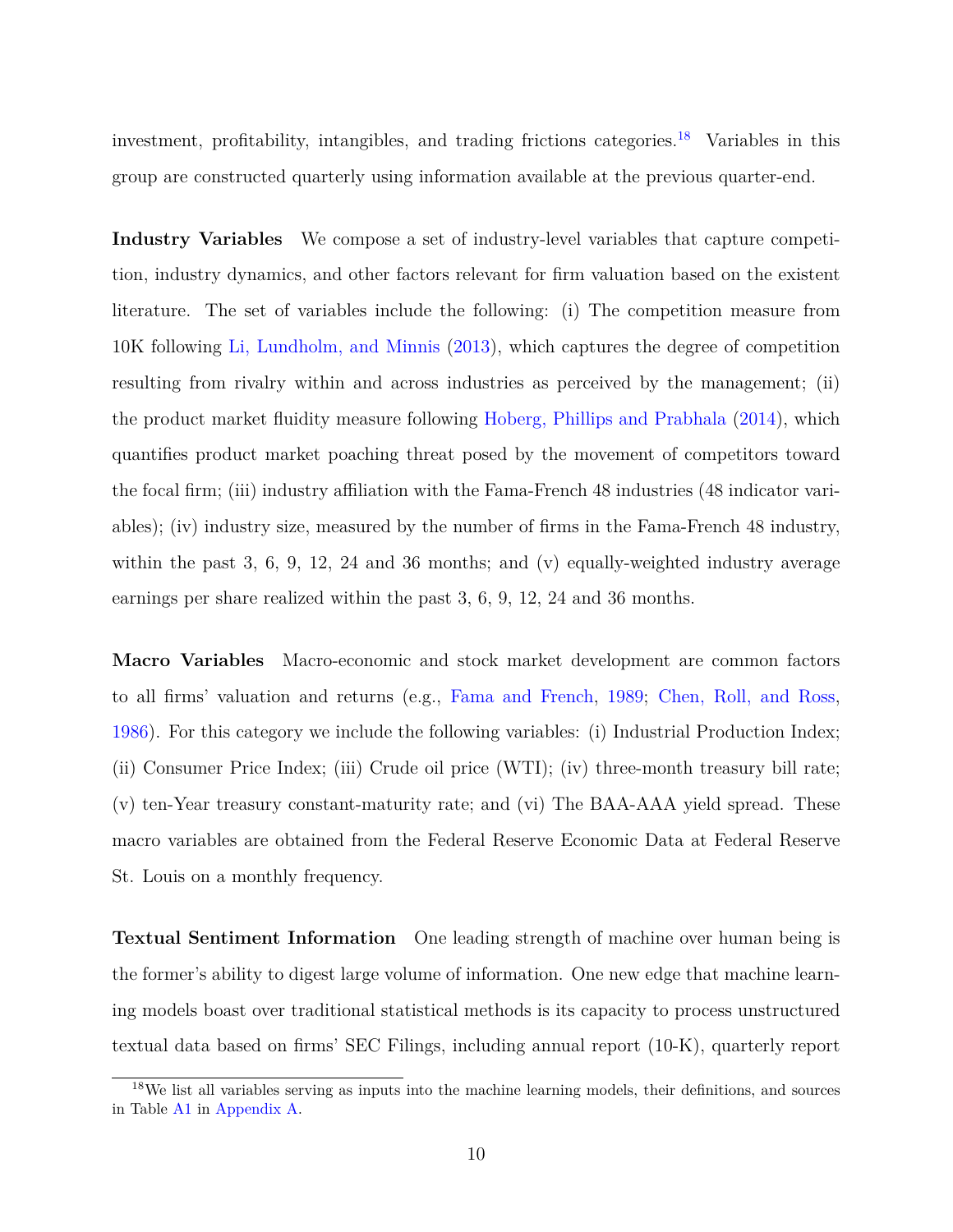(10-Q), corporate news (8-K), and other reports. The new developments allow researchers to quantify information which was considered qualitative or "soft," commonly termed "sentiments."

Two different sets of sentiment variables from textual data serve as inputs to our AI analyst. The first set of sentiment variables is based on the [Loughran and McDonald](#page-30-4) [\(2011\)](#page-30-4) sentiment, which has been widely used in the academic literature. We calculate the frequency of positive and negative sentiment words from the firm-issued SEC filings following [Loughran and McDonald](#page-30-4) [\(2011\)](#page-30-4). The second set of machine-learning-based sentiment variables follow [Cao, Kim, Wang, and Xiao](#page-27-5) [\(2020\)](#page-27-5), where a deep-learning neural network model to incorporate contextual information and syntactic relations between words that are performance-related. The second approach aims to isolate managerial sentiment related to the firm's future performance from sentiment regarding other issues (such as location and weather).

# <span id="page-12-0"></span>*2.4. Potential factors for the relative performance of AI and human analysts*

A main objective of the study is to assess the factors that contribute to the relative performance of AI vs. human, as well as the synergy between the two. We hypothesize that these factors are related to the information environment of the firm, industry, and analysts.

We first consider the following firm-level variables: the *Amihud Illiquidity* measure which is the ratio of absolute daily stock return to the daily trading volume (in dollars); *Stock Volatility* (the total return volatility); *Log Market Cap* (the logarithm of market capitalization); *# 8K Reports*, which is the number of 8K reports filed each year and represents the volume of available information about the firm; and *Intangible Assets*, defined as the average of three proxies: one minus the ratio of PP&E to assets, organization capital scaled by assets, and knowledge capital scaled by assets. The last two measures, derived from the accumulation of SG&A and R&D expenditures, are constructed following [Ewens, Peters,](#page-28-8) [and Wang](#page-28-8) [\(2020\)](#page-28-8).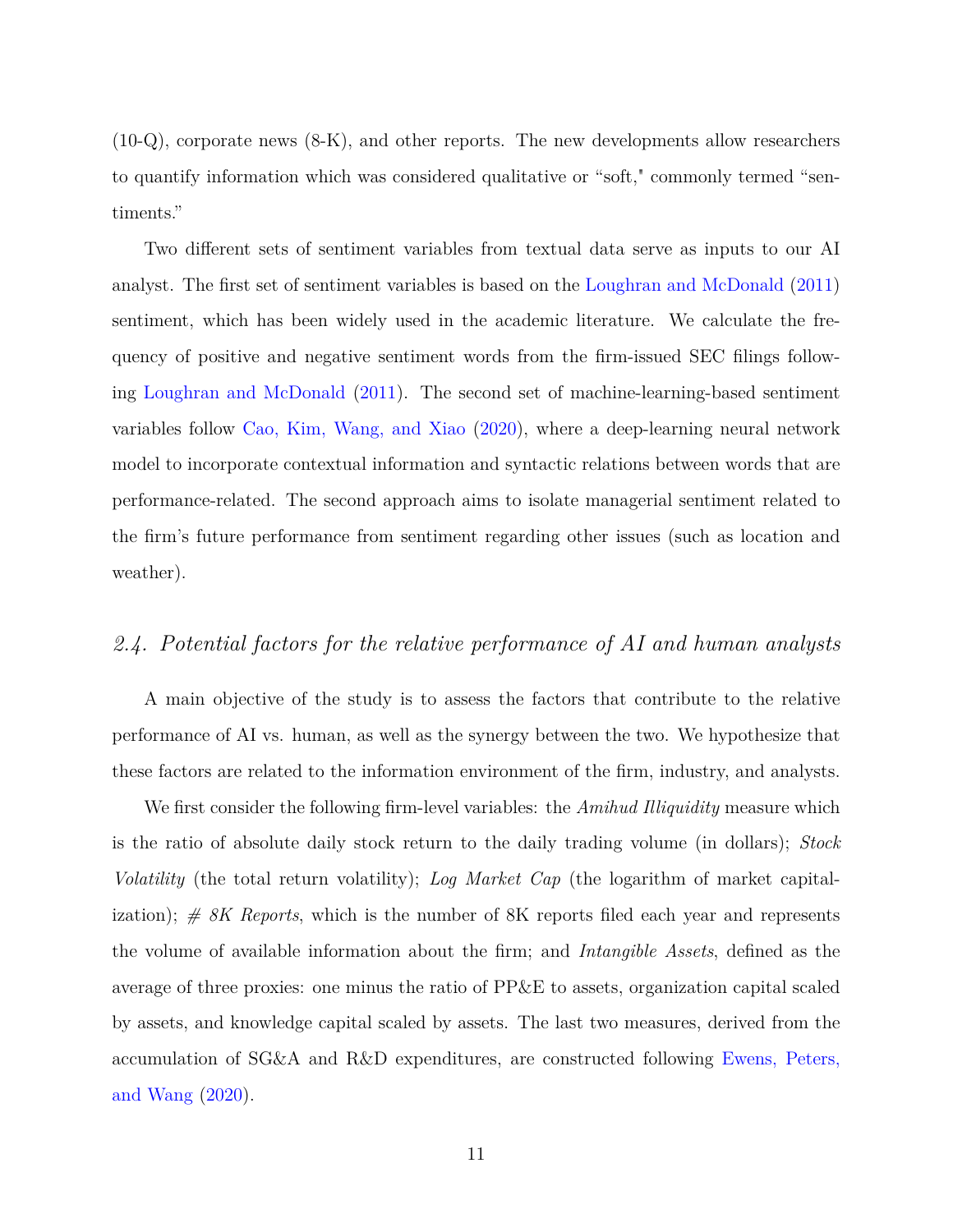We further include a number of variables that characterize the information environment and resources for analysts: *Forecast Horizon* is the number of days from the forecast to the year end; *# Analysts in Brokerage Firm*, is the number of analysts and proxies for the size and resources of the brokerage firm; *# Previous Predictions* is the number of previous predictions by all I/B/E/S analysts in the same firm-year on the firm-year; *# Institutional Owners* is the total number of institutional owners; *Industry Distress*, which equals 1, if the industry return is negative and *Time Trend* equals the number of years elapsed from the beginning of the sample (2001). The final set of variables are related to analysts' access to alternative data and AI resources, which will be introduced in Section [5.2.](#page-22-0)

## *2.5. Machine Learning Models*

We compare a number of machine learning models and obtain our main model as an ensemble of the three best-performing models. The machine learning models are essential tools but not the ultimate objectives of this study. For completeness we provide a brief overview in [Appendix B](#page-9-0) of the models we examined, which include: Elastic-Net, Support Vector Machines, Random Forest, Gradient Boosting, and Long Short-Term Memory Neural Networks. Moreover, the overview focuses on the economic intuition of each methodology's mechanism as well as strength. For further details, we refer the reader to the most representative references in this field, e.g., [Hastie, Tibshirani and Friedman](#page-29-6) [\(2009\)](#page-29-6) and [Goodfellow,](#page-28-9) [Bengio, and Courville](#page-28-9) [\(2016\)](#page-28-9).

# **3. Building and Performance of AI Analyst**

Our ultimate goal is not to build an AI analyst per se, but instead is to analyze the relative strength as well as synergy between machine and human. Such a goal, however, sets the premise that the AI analyst at our hand needs to be strong enough to compete with, or even beat, human analysts. This section describes how we build an AI analyst that meets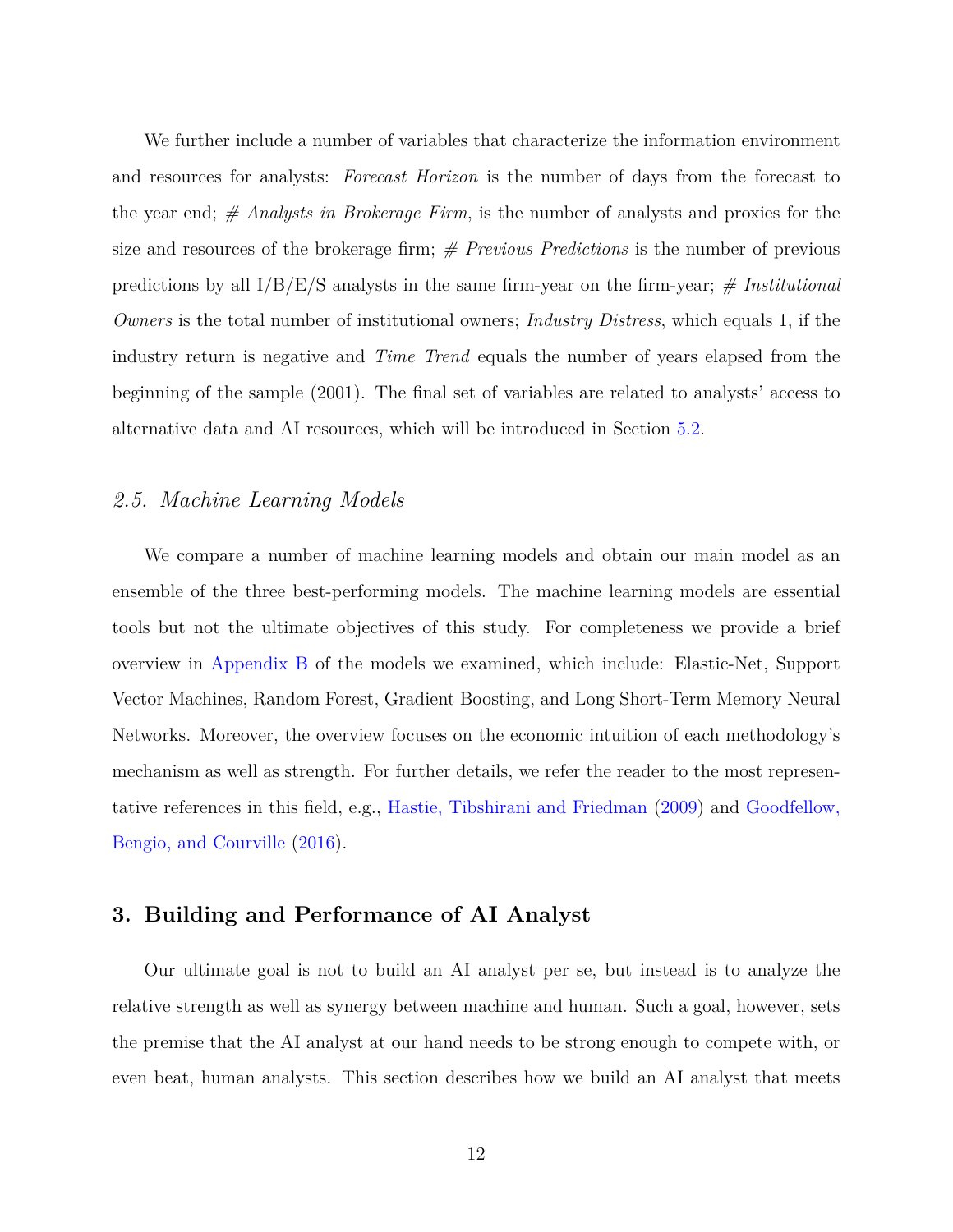the calibre.

### *3.1. The predictive models*

For each stock *i* at time *t*, where *t* is the day when an analyst makes a forecast,  $F_{i,j,t}^{Man}$ (where *i*, *j*, *t* are indices for the stock, the analyst, and the date; and the superscript *M an* indicates human as opposed to AI), of the year-end target price, our model makes an attempt at predicting the same target, i.e., the stock price  $P_{i,T(t)}$ , where  $T(t)$  is the last trading day of the calendar year containing *t*. Included in the predictive information set is all public information (as described in Section [2](#page-9-0) and Appendix A) up to *t*−. We summarize the prediction model as:

<span id="page-14-0"></span>
$$
F_{i,t}^{AI} = f(X_{i,t-}) + \epsilon_{it}.\tag{1}
$$

In  $(1)$ , stock price is expressed in natural logarithm in order to mitigate skewness.

Next we compare the AI forecast  $F_{i,t}^{AI}$  and the analyst forecast  $F_{i,j,t}^{Man}$ , in terms of their accuracy relative to the ex post realized price  $P_{i,T(t)}$ . AI beats human if  $|F_{i,t}^{AI} - log(P_{i,T(t)})|$  $|F_{i,j,t}^{Man} - log(P_{i,T(t)})|$ , and vice versa. We define *Beat* to be an indicator variable for AI winning. Moreover, we  $F_{i,t}^{AI} > F_{i,j,t}^{Man}$  to be a "buy" signal and "sell" otherwise. Figure [1](#page-32-0) shows the relative performance of AI vs. Analyst forecasts over time.

#### [insert Figure [1](#page-32-0) here]

Figure [1](#page-32-0) shows that out of 652,659 forecasts made by analysts during 2001-2016, our AI Analyst we build is able to beat 53.4% of them. The p-value for the percentage to be drawn from a distribution with the neutral probability of half for this sample size is less than 0*.*01%. However, the AI advantage is volatile from year from year ranging from 37.8% in 2013 to 64.4% in 2011 with a negative drift, as shown by the trend-fitted line. We conjecture (which will be tested) that the waning advantage of the AI analyst is precisely because human analysts increasingly have access to, and are assisted by improving technologies in data collection, statistical packages, and machine learning tools.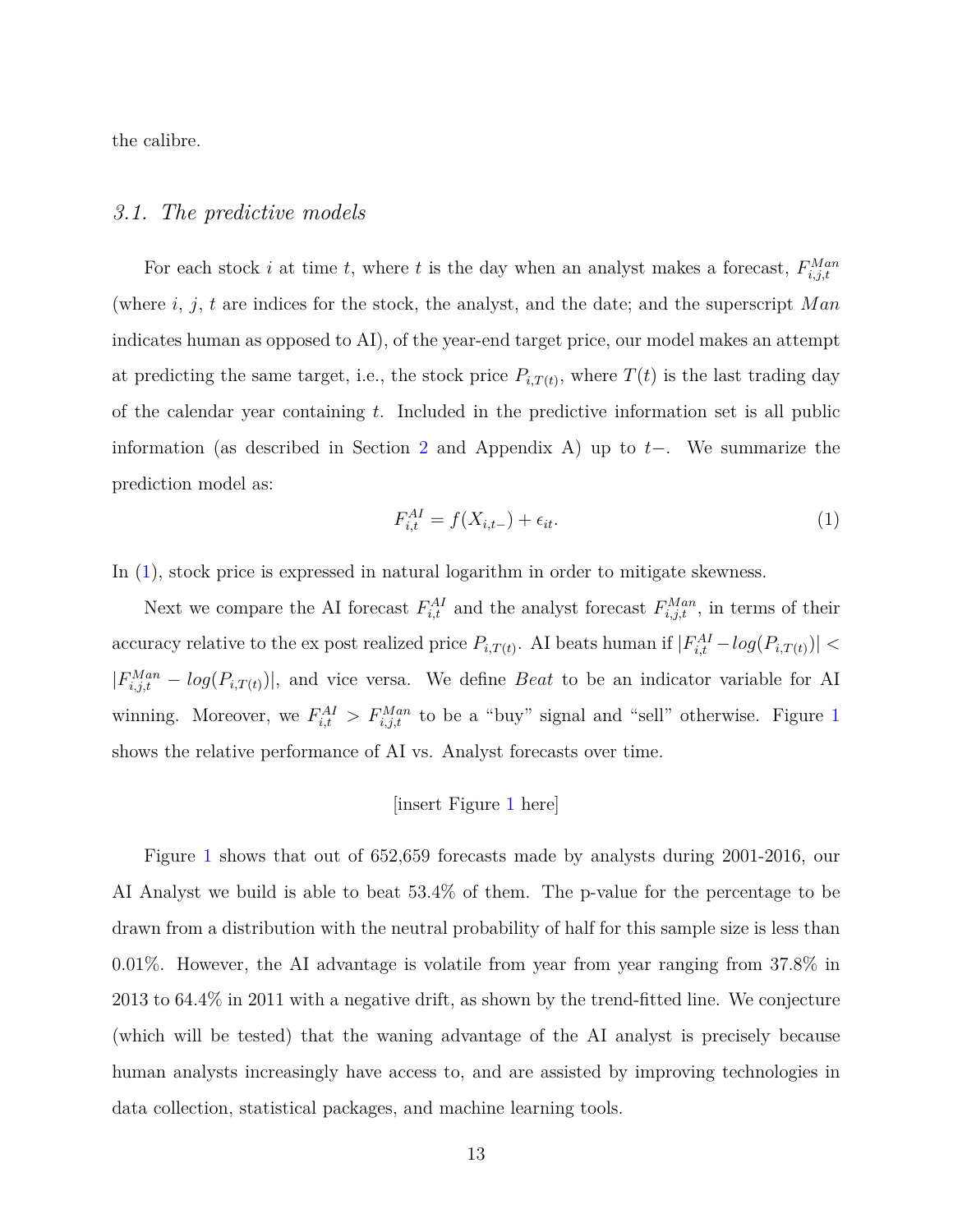To put the performance comparison in perspective and to illustrate progressive improvement of the AI models, Table [2](#page-36-0) compares various models, from the simple OLS model to a variety of machine learning algorithms, in their ability to beat analyst forecasts. As the starting line, the simple OLS model only beats analysts in 19.3% of the cases, suggesting that analysts' job is indispensable with the availability of standard statistics tools such as linear regression models. The performance of quasi-linear machine learning models is better than the plain OLS, at 23.3% (Elastic Net) and 27.2% (Support Vector Machines), respectively. As explained in [Appendix B,](#page-9-0) the quasi-linear models are better at identifying the most important factors among a large number of independent variables, or at dimension-reduction tasks, resulting in better out-of-the-sample performance compared to the OLS. However, the quasi-linear models are still decidedly inferior to the average analyst, suggesting that humans are capable of processing flexible (nonlinear) relations and interactions among different informative signals better than quasi-linear and non-linear models.

## [Insert Table [2](#page-36-0) here]

We next apply the LSTM neural networks model, a model that is known for capturing nonlinear and time-series dynamics [\(Chen, Pelger, and Zhu,](#page-27-3)  $2020$ )<sup>[19](#page-0-0)</sup> The LSTM model outperforms just about half, or 50.1%, of the analyst forecasts, indicating that the neural network model is indeed helpful in capturing nonlinear patterns in our sample.

Finally, we progress to two other nonlinear machine-learning models that themselves are ensemble models built on decision trees, the random forest model and gradient boost models (see [Appendix B](#page-9-0) for details). These two models are known to be especially proficient at capturing complicated interactions of multiple independent variables. The random forest and gradient boost models perform better than 51.7% and 52.0% of analysts, respectively. Given that the LSTM, random forest, and gradient boost models capture important but

<sup>&</sup>lt;sup>19</sup>The LSTM model involves random factors in the optimization process; therefore, one run of LSTM model cannot predict precisely given the randomness. To alleviate this concern, we form an ensemble LSTM model that aggregates the results of 20 runs of the LSTM model by taking the mean prediction. We also examine the ensemble methods using 10 runs and 60 runs and the performance of these models stays the same.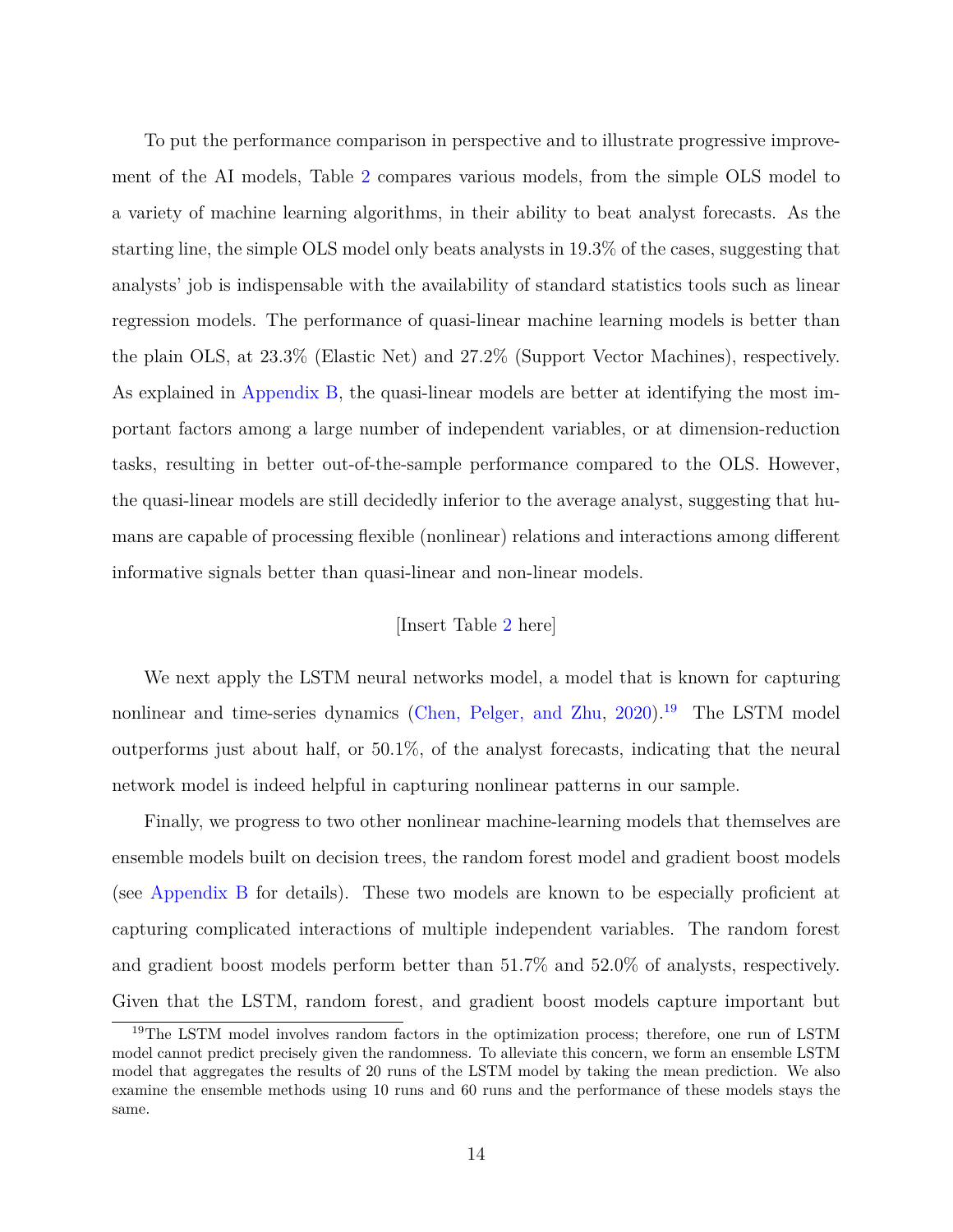different nonlinear and interactive patterns and features, we form another layer of ensemble of these three models to obtain synergistic benefits of the three models. The resulting "AI analyst" outperforms 53.7% of analysts.

The progression of forecast accuracy demonstrated by Table [2](#page-36-0) signifies the relentless upgrading of AI technologies over time, to the point that AI reaches or even beats human intelligence in one after another skilled task. Financial analysts are thus vulnerable, especially considering that our model, which already beats the average analyst, is a lower bound of what state-of-art AI technology could accomplish.

# *3.2. AI vs. Analysts with Persistent Performance*

Analysts are a large group with heterogeneous skill levels such that forecast performance would to be persistent if skills are innate. Moreover, the market recognizes, at least partially, the relatively more skilled analysts by responding more strongly to their forecasts or recommendations [\(Mikhail, Walther, and Willies,](#page-30-5) [2007;](#page-30-5) [Li,](#page-29-7) [2005\)](#page-29-7). Thus, a higher hurdle is for our AI analyst to beat the subset of skilled analysts. We assess the relative performance withe respect to the higher hurdle with two tests. First, we sort all analysts into the top and bottom halves based on their average prediction error (normalized by stock prices) over the past one, two, three, four, and five years. We then track the percentage of their future forecasts during the one year horizon that are beat by our AI analyst. In the second test, we repeat the same procedure except selecting the analysts that are among top and bottom quantiles in each of the past one, two, three, four and five years. Table [3](#page-37-0) reports the results.

## [Insert Table [3](#page-37-0) here]

Results in Table [3](#page-37-0) show that the AI comfortably beats the analysts in the low skill quantiles. It is basically neck-to-neck to the more successful analysts, and is almost even with analysts (beat ratio of 49.2%) who demonstrated five years' superior performance in the recent past, which constitutes only 3.9% of all the analysts.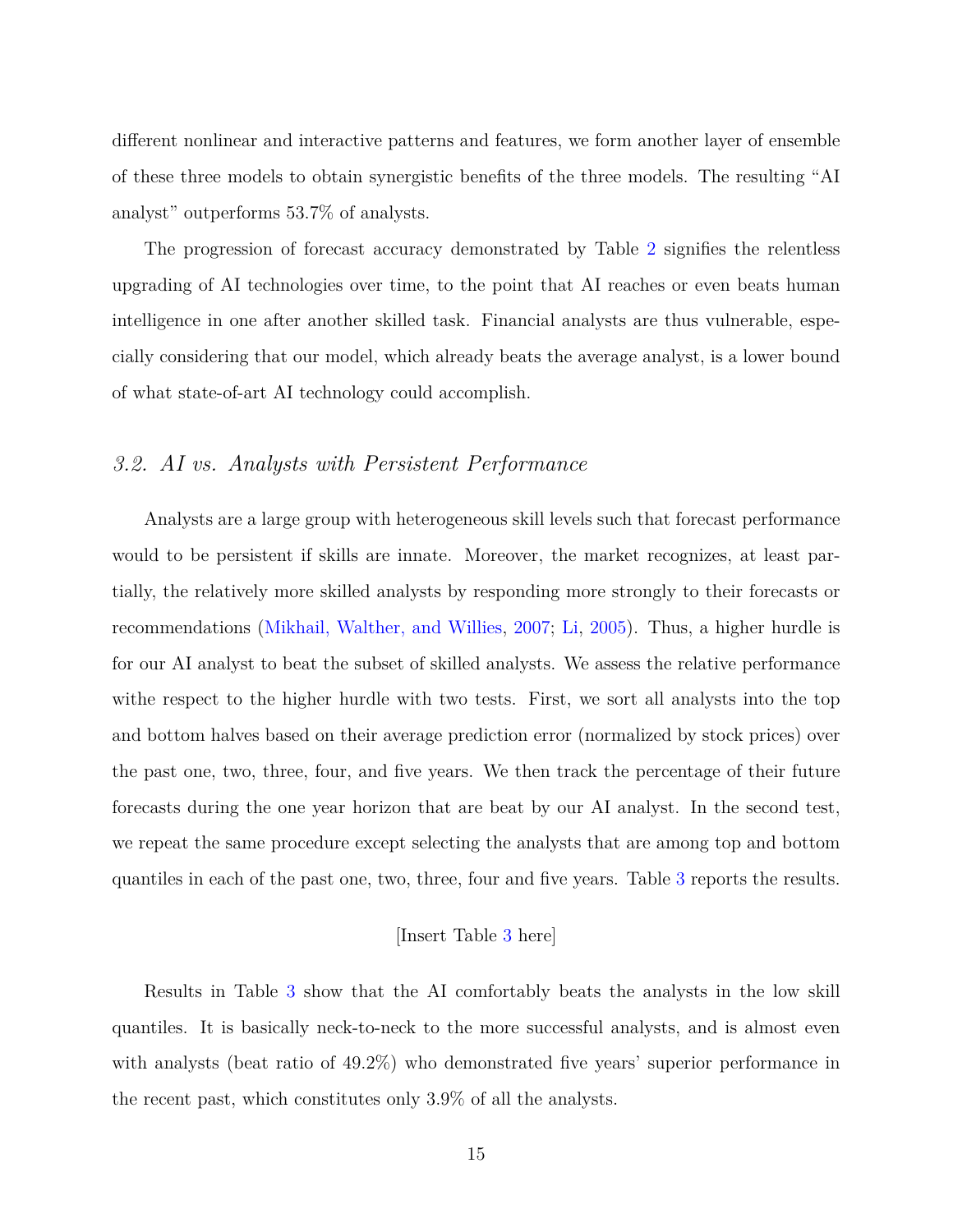# *3.3. Performance of portfolio following AI Recommendations*

Analysts make forecasts as a way to advise portfolio formation or turnover. The performance of a portfolio following the analyst advice is a natural metric for analyst skill. For the same reason, we can form portfolios based on the different opinions between the AI and human analysts. The performance of the resulting portfolio is testament of their relative proficiency.

In each month, we gather all predictions made by all analysts and the corresponding AI forecasts in past 30, 60, 90 and 360 days. For each pair of predictions, if AI predicts a higher (lower) price, it is considered as a buy (sell) signal. If analysts predicts a higher price. During the given time horizon, the portfolio will long the stock if there are more buy than sell signals; and short the stock otherwise. The portfolio is equal weighted. In a monthly- (or six month-) rebalanced portfolio, we hold the position for one month (six months), or till the signals reverse. The portfolio contains 400 to 1100 stocks with signals from past 30 days to 360 days, and long/short positions are roughly even.<sup>[20](#page-0-0)</sup>

Table [4](#page-38-0) Panel A reports the performance of the monthly rebalanced long-short portfolio, in terms of average return and alpha estimated using Fama-French three factor, Carhart four factor, Fama-French five factor and Fama-Fench six factor models. Panel B reports the same statistics for the semi-annually rebalanced portfolio.

## [Insert Table [4](#page-38-0) here]

Results in Table [4](#page-38-0) are highly encouraging in that AI is able to generate superior returns/alpha, relative to analysts, on the order of 65 to 91 basis points monthly, significant at less than the 5% levels in all cases. When we separately examine the long and short portions of the portfolio, we discover that the superior returns are significant (all at the 1% level) only on the long-side (for which the transaction costs are lower). Such an asymmetry could be driven by the well-documented positive bias in analyst forecasts [\(Lim](#page-30-6) [\(2002\)](#page-30-6)). While

<sup>&</sup>lt;sup>20</sup>The average monthly turnover rate of the monthly-rebalanced portfolios ranges from  $10\%$  to 58%; and that for the six-month rebalanced portfolio is 6% to 12%.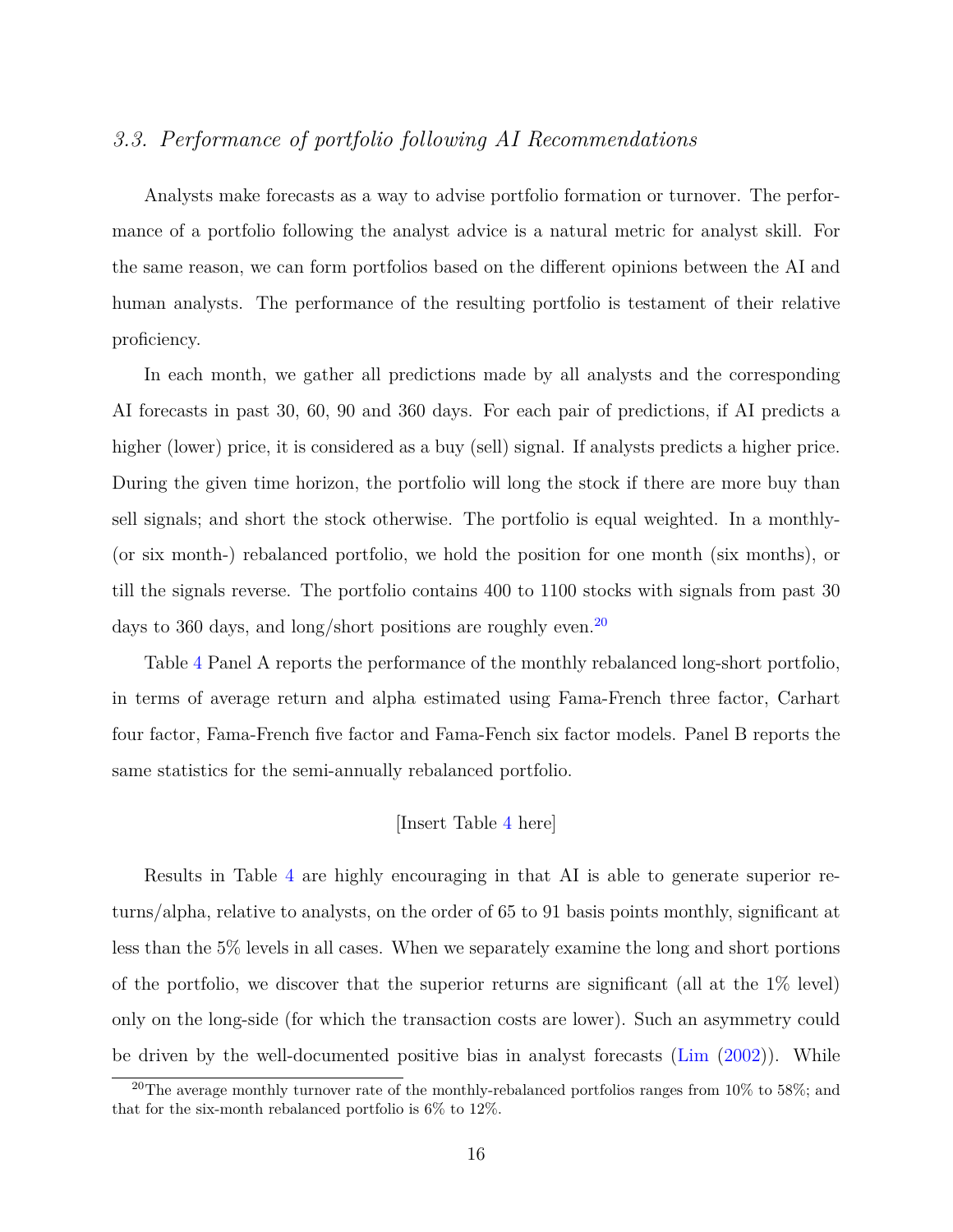AI forecasts contain no average directional bias, we confirm that the median analyst price forecast in our sample contains a 5.2% positive bias In such a scenario, signals are not as informative when analysts are more optimistic than the  $AI.^{21}$  $AI.^{21}$  $AI.^{21}$ 

# *3.4. Combined wisdom of Man and Machine*

Results from the previous sections suggest that the analyst profession could be seriously disrupted by AI technology. However, the superior performance of the AI Analyst does not rule out the possibility that analyst forecasts contain information that is incremental to AIproduced forecasts. In other words, if analysts are able to possess information that is not picked up by the AI, then AI forecast is not sufficient for the analyst forecast, even though analysts lose to AI in forecasting accuracy. An investor who combines the wisdom of both should attain even better performance.

To assess the performance of combined power, we consider adding the analyst forecasts to the information set to our machine learning model. That is, the information set  $\mathcal{I}_t$  now includes the analyst forecasts, *Fi,j,t*, made on the same firm *i* during the 90-day window ending on date *t*. In particular, we obtain the consensus and mean square error of the forecasts by analysts in the previous 90 days, and build a "Man + Machine" hybrid analyst. We find that the hybrid analyst outperforms 57.3% of all human analysts, and 56.6% of the AI-alone forecasts. Figure [2](#page-33-0) plots the relative performance of the hybrid analyst against human analysts in the time-series. We find that the hybrid analyst beats more than 50% of analysts for almost all years. Furthermore, the average performance of the hybrid analyst vs. human analysts is now relatively stable over time with a slight decline. Thus, the hybrid model continues to provide substantial benefits even in recent years.

#### [Insert Figure [2](#page-33-0) here]

 $^{21}$ As Lim (2002) pointed out, analyst forecast bias is related to analyst and company characteristics as analysts may trade off bias to improve management access and forecast accuracy. As such, simply "debiasing" analyst forecasts lead to even worse performance.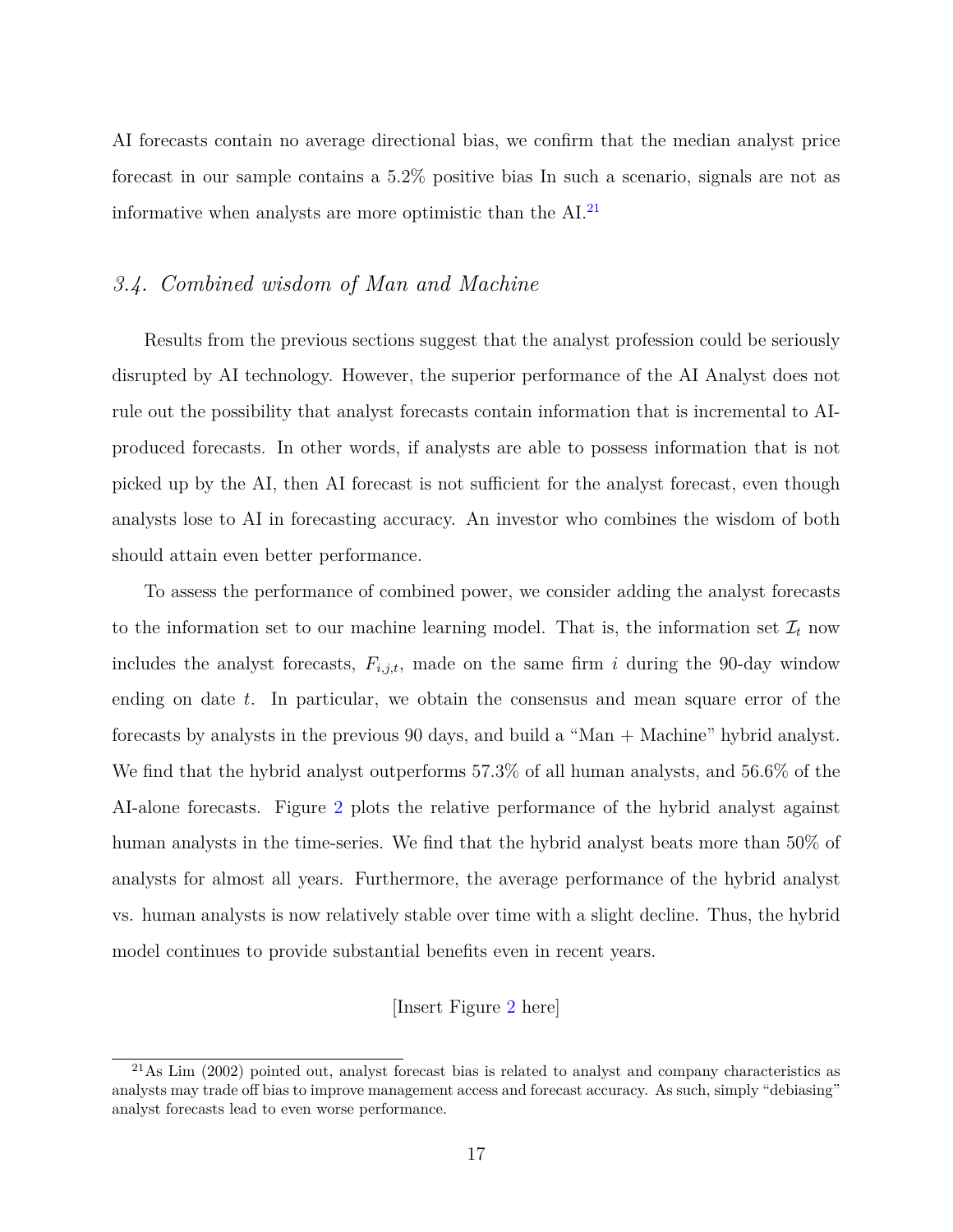Figure [3](#page-34-0) plots the relative performance of the hybrid analyst (Man + Machine) vs. the plain AI (Machine). Interestingly, Man + Machine outperforms plain Machine in every single year. Such outperformance, which captures the incremental value of human analysts to machines, increases substantially with time. The combined results portrays a bright future for Man + Machine: not only the combination attains better performance than either side alone, but also the incremental value of human does not weaken with the technology.

[Insert Figure [3](#page-34-0) here]

## **4. Man vs Machine: Relative Advantage of Analyst vs AI**

In this section, we strive to understand when human analysts perform better than the AI and when otherwise. Such understanding will help to "unbox" the black box associated with AI or machine learning, and provides intuition and guidance on the applicability of AI for researchers and investors.

We consider a number of variables at the analyst, firm, and industry levels that are potentially relevant for the performance of human analysts and AI, which are defined in Section [2.4.](#page-12-0) We group these variables into several classes. First, we consider a number of proxies for information asymmetry or opacity, including *Amihud Illiquidity*, *Stock Volatility*, *Log Market Cap*, and *# Institutional Owners*. Second, we include variables representing the volume of information (*# 8K Reports*) and the tangibility of information (*Intangible Assets*). Third, we examine several variables that affect the information and resources available to the analyst, e.g., *Forecast Horizon*, *# Analysts in Brokerage Firm*, and *# Previous Predictions*. Finally, we consider *Industry Distress*, highlighting the uncertainties at the industry level (Opler and Titman, 1994), and finally *Time Trend*, which can help to capture temporal patterns.

For each target price forecast, we define two variables that measure the relative performance of humans vs AI. First, the indicator variable *Analyst Beats AI* equals one if the absolute forecast error of the analyst is smaller than that of the AI, and zero otherwise.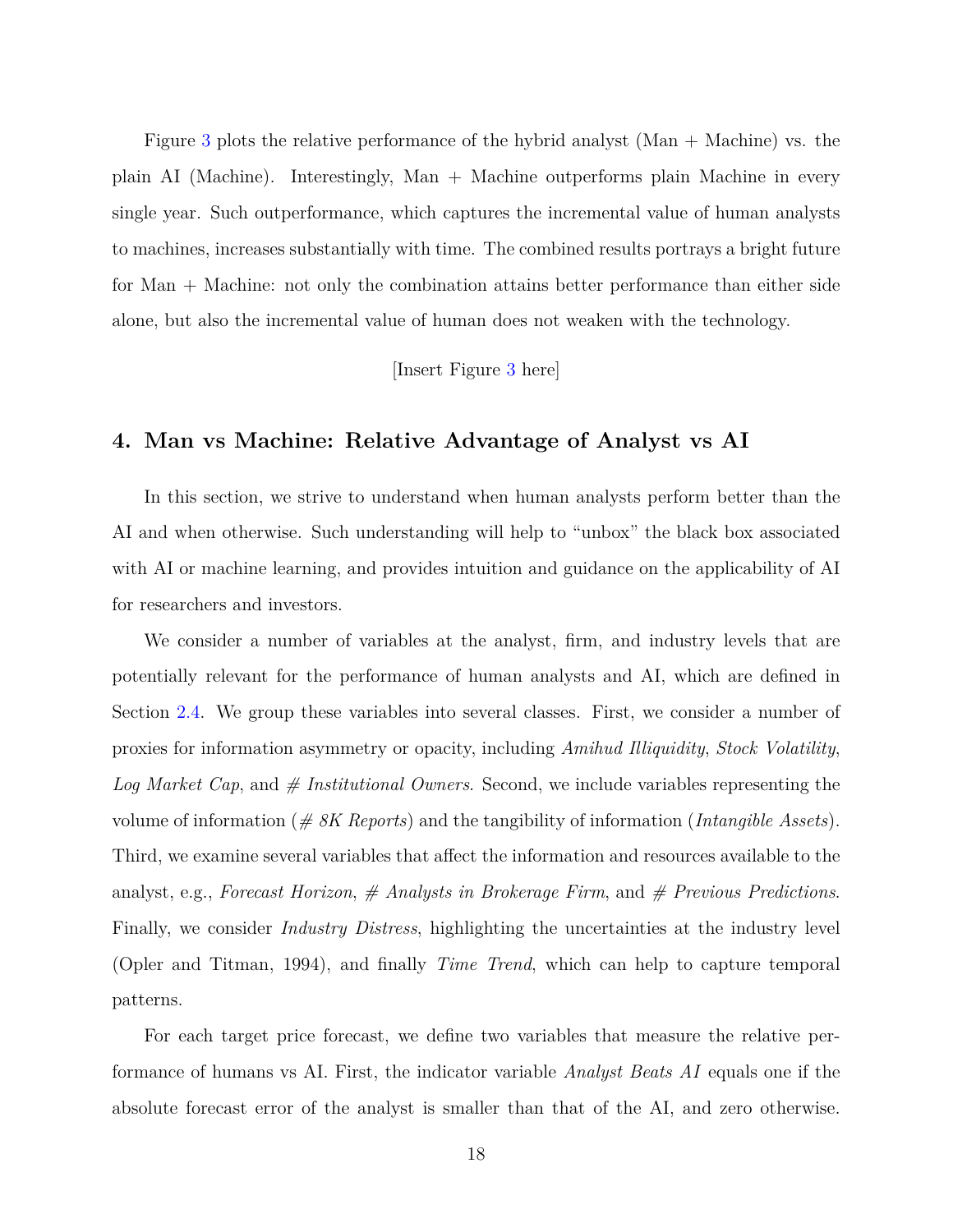Second, the continuous measure *Forecast Error Difference* is the difference between the absolute prediction error (of log price as defined in Equation  $(1)$ ) of the AI and that of the analyst, scaled by the maximum of these two prediction errors if the difference is non-zero. A positive and large value of *Forecast Error Difference* is in favor of analyst accuracy.

We estimate the follow regression, on the panel data of firm *i*, analyst *j*, and date *t*, to understand the determinants of the relative strengths of humans and AI,

$$
Relative\ Performance_{i,j,t} = X'_{i,j,t}\beta + \alpha_i + \alpha_{year} + \epsilon_{i,j,t},\tag{2}
$$

where the dependent variable *Relative Performance* is either *Analyst Beats AI* (Panel A) or *Forecast Error Difference* (Panel B), *Xi,j,t* include the independent variables discussed above, and  $\alpha_i$  and  $\alpha_{year}$  represent firm and year fixed effects, respectively. The results are reported in Table [5.](#page-40-0)

#### <span id="page-20-0"></span>[Insert Table [5](#page-40-0) here]

Table [5](#page-40-0) show that, controlling for year and firm fixed effects, humans are more likely to outperform when covering illiquid, small firms with higher intangible assets, consistent with the notion that such firms are subject to higher information asymmetry and require deeper institutional knowledge to understand. On the other hand, equipped with vast processing power, AI performs better for firms with a larger volume of disclosed information, as proxied by *# 8K Reports* each year.

Human analysts perform better when the forecast horizon is shorter, indicating that they are better at taking cues from, or perhaps have access to, informal value-relevant information ahead of a shorter forecast horizon. Those working for larger brokerage hours performance better, both because of positive skill matching to more prestigious work places and because of the more abundant resources and research capacity at such places.

Outside the firms, humans perform better when the associated industry is experiencing a downturn, suggesting that the AI has more difficulty handling less frequent and more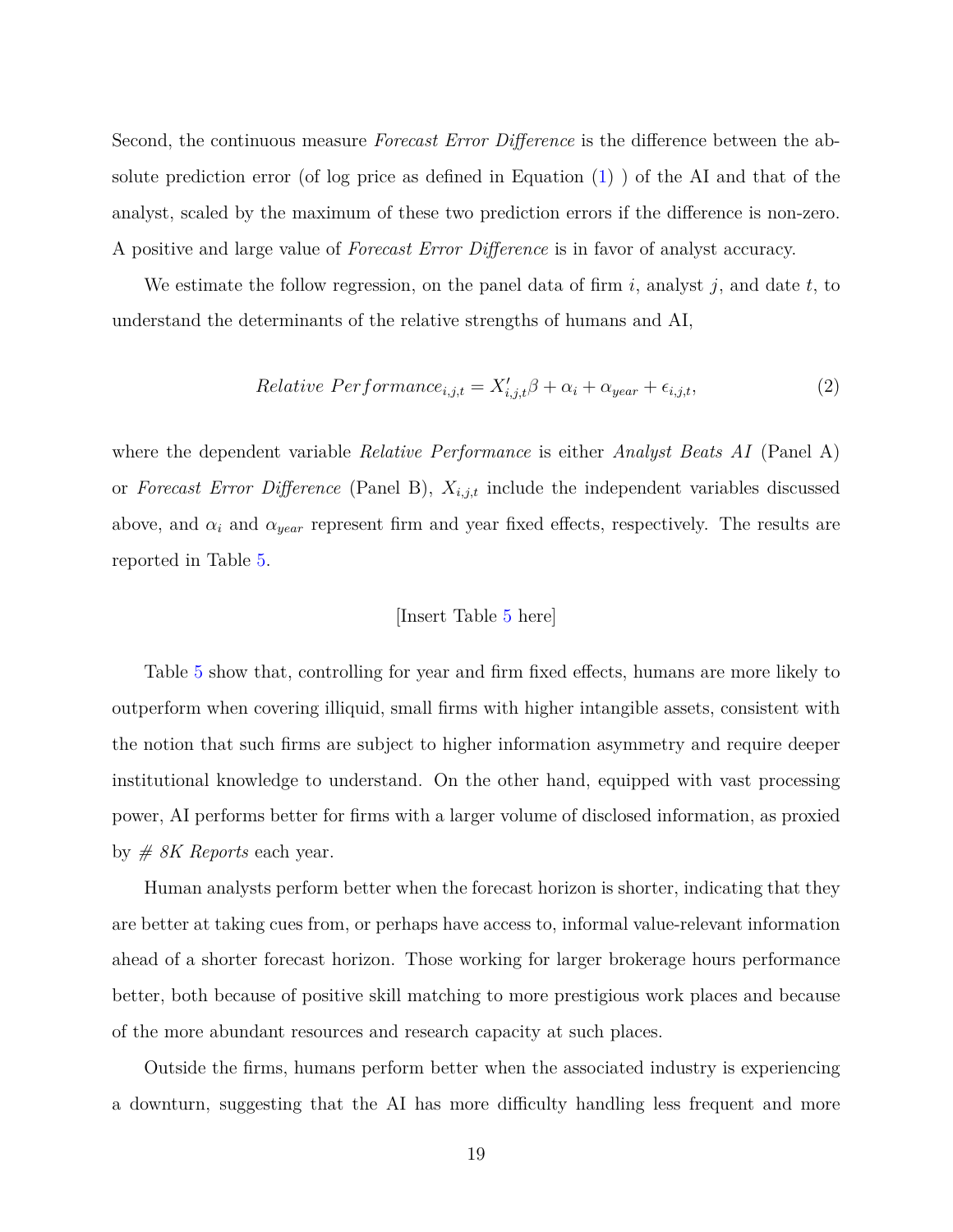uncertain events such as an industry recession. Finally, when year fixed effects are not included, Columns (2) and (4) show that the comparative performance of humans increases with time. This is probably due to the fact that human analysts are increasingly assisted by AI and big data technologies over time.

# **5. Man + Machine: Combining Strengths and Incremental Contributions**

# *5.1. Incremental value of analyst and AI in forecasts made by Man + Machine*

Acknowledging that Man + Machine is superior to either Man or Machine alone, it is still instructive to understand the respective incremental values of Man and Machine in the combo. Analogous to the previous section, we define relative performance measures of the hybrid analyst vs the AI (the human analyst) to capture the incremental value of Man (Machine). We then reestimate Equation [\(2\)](#page-20-0) with these relative performance measures as dependent variables. Table [6](#page-42-0) presents the results. Given that incremental value is measured better with the continuous measure of absolute forecast error difference, we focus on the results in Panel B.

#### [Insert Table [6](#page-42-0) here]

Similar to the previous findings, we find inputs from analysts are more valuable when covering firms that are more illiquid and firms with more tangible assets. Moreover, analyst inputs have more incremental value in long-horizon forecasts, and during the time period an industry is experiencing difficulty.

We note that while analysts in larger brokerage firms perform better than other analysts when pitted against the AI (Table [5\)](#page-40-0), the former do not add significantly more incremental value in the Man + Machine model than the latter (Columns (1) and (2) in Panel B of Table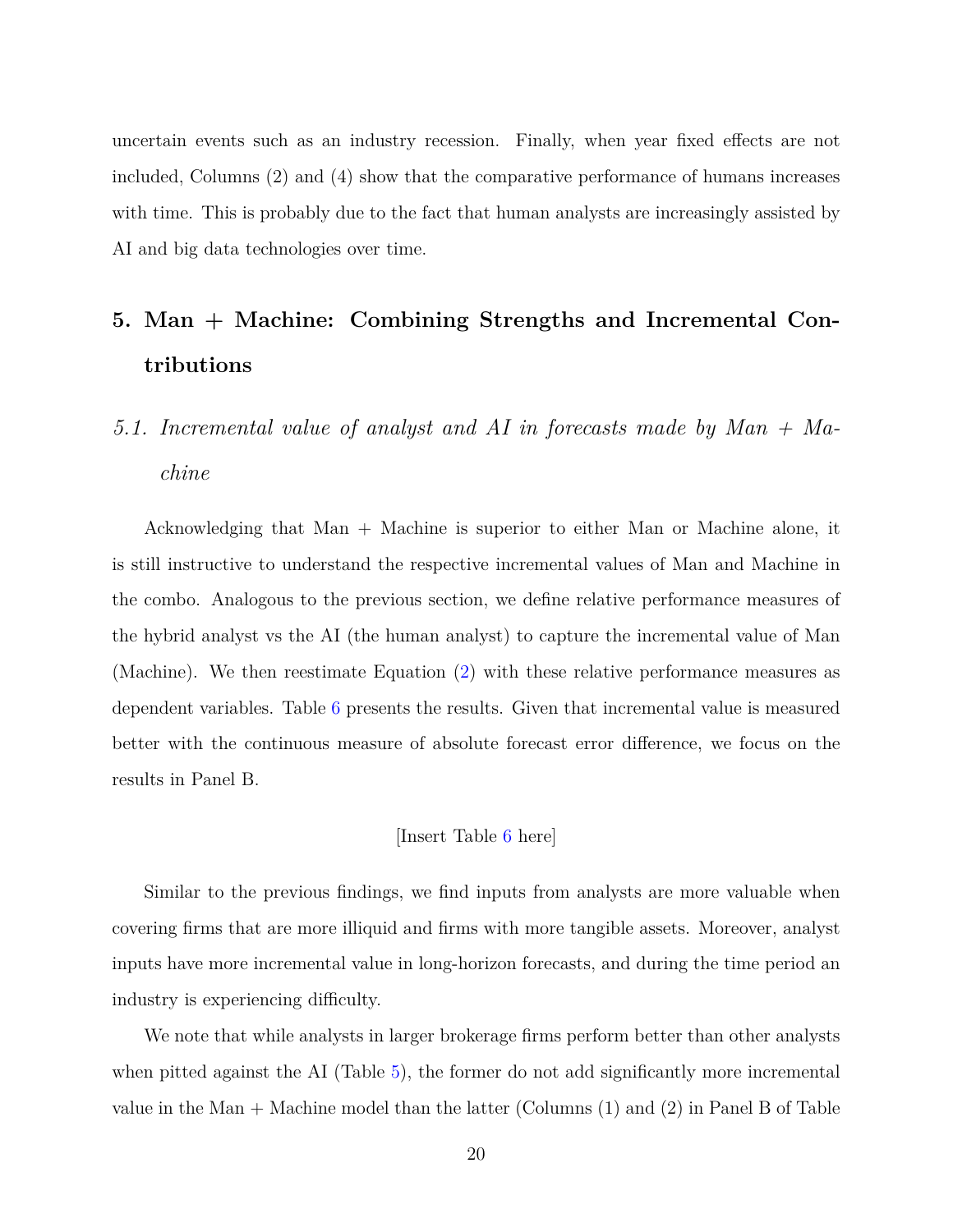[6\)](#page-42-0). Such a contrast in the results highlight that democratizing AI technology levels the playground: When we let all analysts (from large and small brokerage houses) be equipped with AI assistance in the Man + Machine model, disparity in institutional resources does not significantly affect the incremental value of human inputs. In a similar vein, the incremental value of human does not decrease as the volume of information (hence demand for processing capacity) increases, though this constitutes a human disadvantage when forecasting alone without AI inputs.

# <span id="page-22-0"></span>*5.2. Impact of Man + Machine: An event study*

In this section, we resort to an event study to sharpen the inference of the impact of integrating man and machine in stock analyses. In recent years, the infrastructure of "big data" has created a new class information about companies that is collected and published outside of the firms, which can provide unique and timely clues into market demand, profit prospects, and investment opportunities. An important and popular type of such alternative data captures "consumer footprints," often times in the literal sense such as satellite images on retail parking lots. Such data, which have to be processed by machine learning models, have been shown to contain incremental information for earnings and stock prices conditional on corporate disclosure and news coverage [\(Zhu,](#page-31-1) [2019;](#page-31-1) [Katona, Painter, Patatoukas, and](#page-29-2) [Zeng,](#page-29-2) [2020\)](#page-29-2).

We build on data from [Katona, Painter, Patatoukas, and Zeng](#page-29-2) [\(2020\)](#page-29-2) on the staggered introduction of several important alternative data bases, and conduct a difference-in-differences test of analysts' performance versus our AI model before and after the availability of the alternative data on specific firms. The underlying premise is that analysts who cover firms that are served by the alternative data are potentially in the situation of Man + Machine, as they have the opportunity to use the additional, AI-processed, information. We define two variables based on the staggered introduction of alternative data coverage. The first is *Alt Data Covered*, which is one if satellite imaging data are available for the firm at any point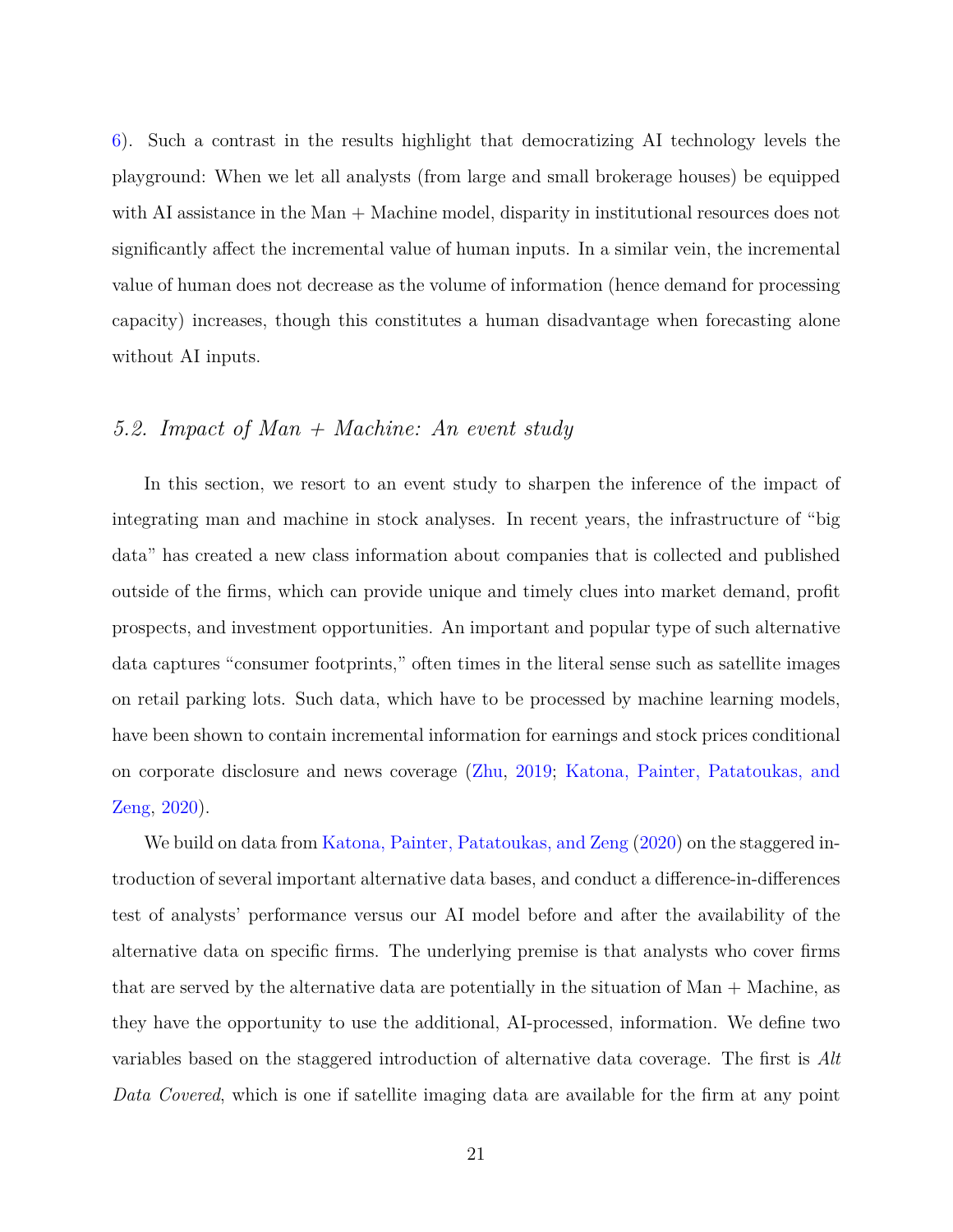in our sample period (based on the list of covered firms and coverage start dates in Table 1 in [Katona, Painter, Patatoukas, and Zeng,](#page-29-2) [2020\)](#page-29-2), and zero otherwise; The second if *Post*, which is an indicator variable that is one if satellite data are currently available (based on coverage start dates in Table 1 in [Katona, Painter, Patatoukas, and Zeng,](#page-29-2) [2020\)](#page-29-2), or if the firm is not listed in that table but the date is after  $2014$ ,  $22$  and zero otherwise.

Alternative data tend to be large in volume and unstructured in recording. Such data are hard to process with traditional tool kits. Despite that commercial data vendors may have preprocessed the alternative data, e.g., satellite imaging data are converted into car counts for each business location, substantial additional analysis is still needed to render such data useful for stock analysis. Whether analysts covering the alternative data "treated" firms could capitalize on the novel information source depends on the AI resources in their work place. We measure AI resources analysts have access to by the variable *AI Hiring*, which is the ratio of the number of AI jobs to the total number of job postings using the Burning Glass U.S. job posting data and following the classification algorithm developed in [Babina,](#page-26-1) [Fedyk, He, and Hodson](#page-26-1) [\(2020\)](#page-26-1).

We estimate the following difference-in-differences model,

Analyst Beats 
$$
AI_{i,j,t} = \beta_1 Alt
$$
 Data Covered<sub>i</sub> × Post<sub>i,t</sub> × AI Hiring<sub>j,t</sub>  
+  $\beta_2 AI$  Hiring<sub>j,t</sub> +  $\beta_3 Post_{i,t}$   
+  $\beta_4 Alt$  Data Covered<sub>i</sub> × Post<sub>i,t</sub>  
+  $\beta_5 Alt$  Data Covered<sub>i</sub> × AI Hiring<sub>j,t</sub>  
+  $\beta_6 Post_{i,t}$  + Controls<sub>i,j,t</sub> +  $\alpha_i$  +  $\alpha_{year}$  +  $\epsilon_{i,j,t}$ . (3)

Note that *Alt Data Covered* and *Post* are indexed by firm *i* and date *t* while *AI Hiring* is indexed by the analyst *j* (or the brokerage firm associated with the analyst) and date *t*. Table [7](#page-44-0) reports the results. The sample here is smaller than those in Tables [5](#page-40-0) and [6](#page-42-0) due to

 $^{22}$ Based on anecdotal evidence from news and discussion with industry experts, 2014 is the year most alternative data become widely available.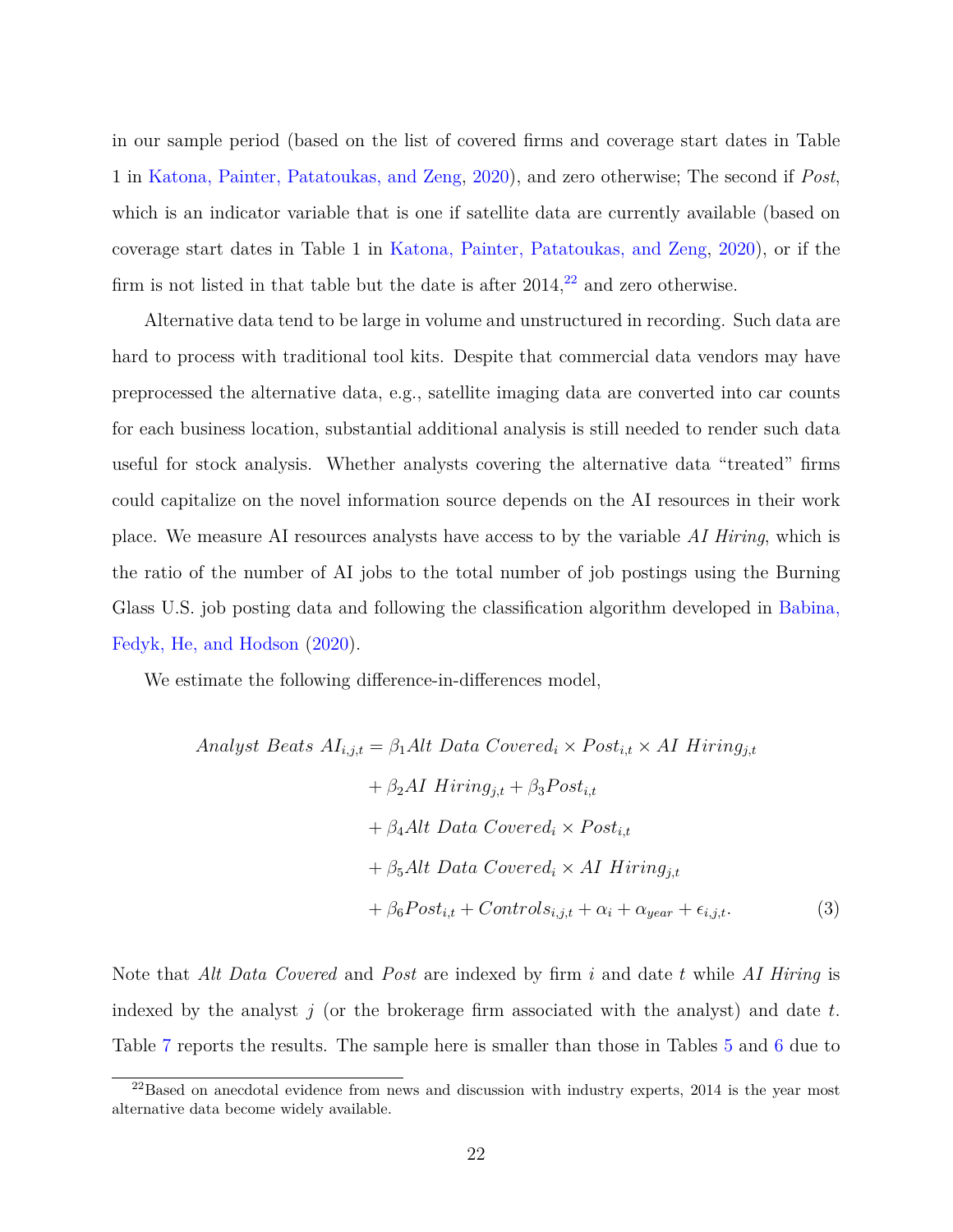the requirement that the *AI Hiring* be observable.

#### [Insert Table [7](#page-44-0) here]

Columns (1) and (2) of Table [7](#page-44-0) show that analysts associated with brokerage houses with greater AI capabilities generally perform better against our AI model, a piece of direct evidence that humans complemented by AIs enjoy a step up in predictive capabilities. Columns (3) and (4) show that post alternative data, analysts covering affected firms improve their performance relative to the AI model, but only significantly so when interacting with *AI Hiring*. In other words, the improvement of predictive performance post alternative data concentrates in the subset of analysts who are affiliated with brokerage firms with strong AI capabilities. Overall results suggest that augmenting humans with new technologies constitutes a promising direction for the analyst profession.

## **6. Concluding Remarks**

In this paper we build an AI analyst to digest corporate disclosure and other and information (qualitative and quantitative), and perform forecast tasks similar to those of stock analysts. Our AI analyst is able to beat the majority of human analysts in stock forecasts. A portfolio following the difference between AI and analyst's forecasts generates a monthly excess return of more than 60 basis points. In the contest of "Man vs Machine," we find that the relative advantage of such an AI Analyst is stronger when when information is more transparent and voluminous. Human analysts remain competitive when critical information requires institutional knowledge (such as the nature of intangible assets). The edge of the AI analyst over human analysts declines over time, especially when analysts gain access to alternative data and to in-house AI resources. Combining AI and the art of human experts produce the highest potential in generating accurate forecasts in settings when the two skills are complementary, suggesting a future of "Man + Machine" in high-skilled professions.

The complementarity between humans and machines documented in this study also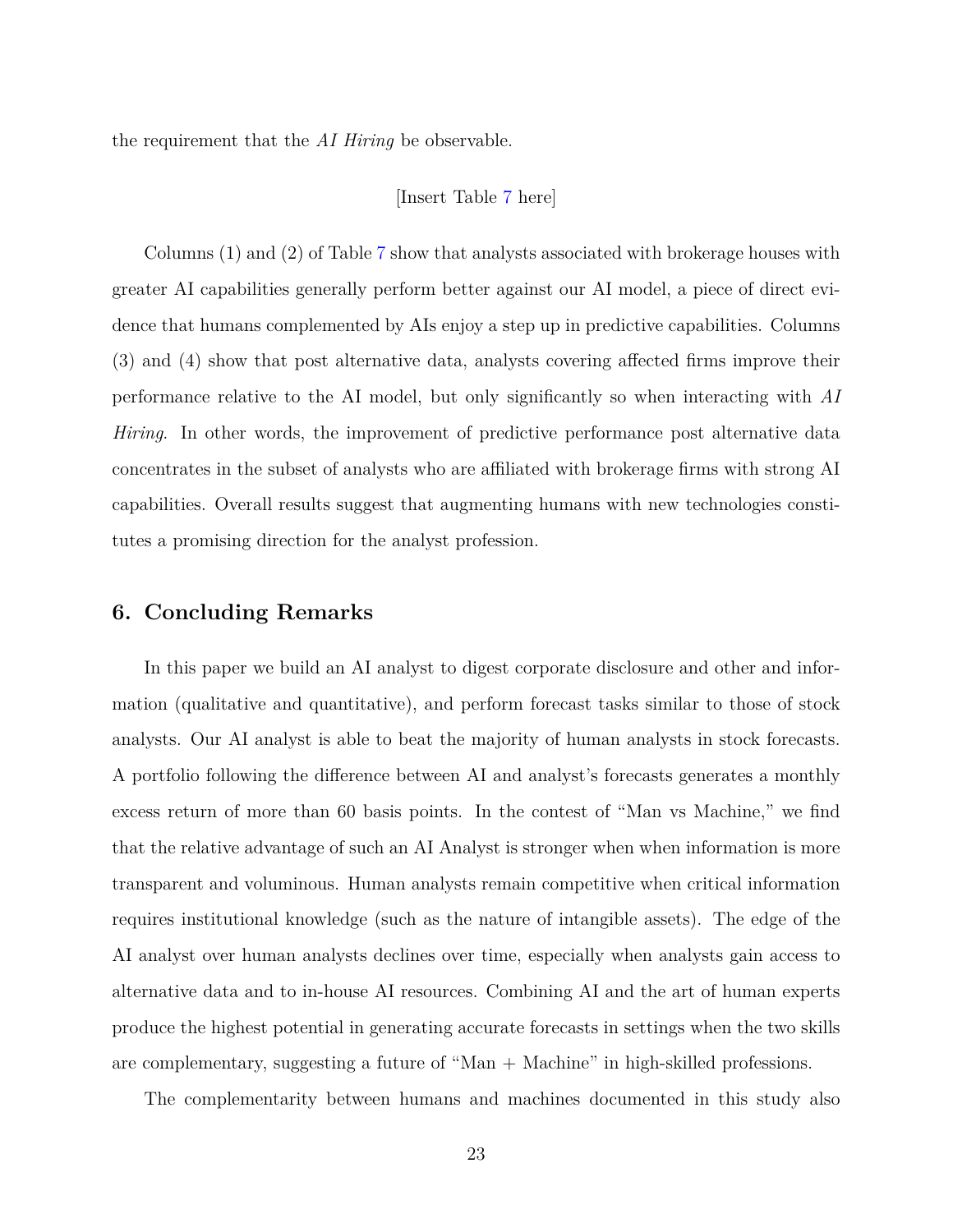provides guidance about how humans can adapt to survive and thrive in the age of machines. For example, reforming education and professional training to strengthen soft skills and creativity can help human professionals to better prepare for the incoming future.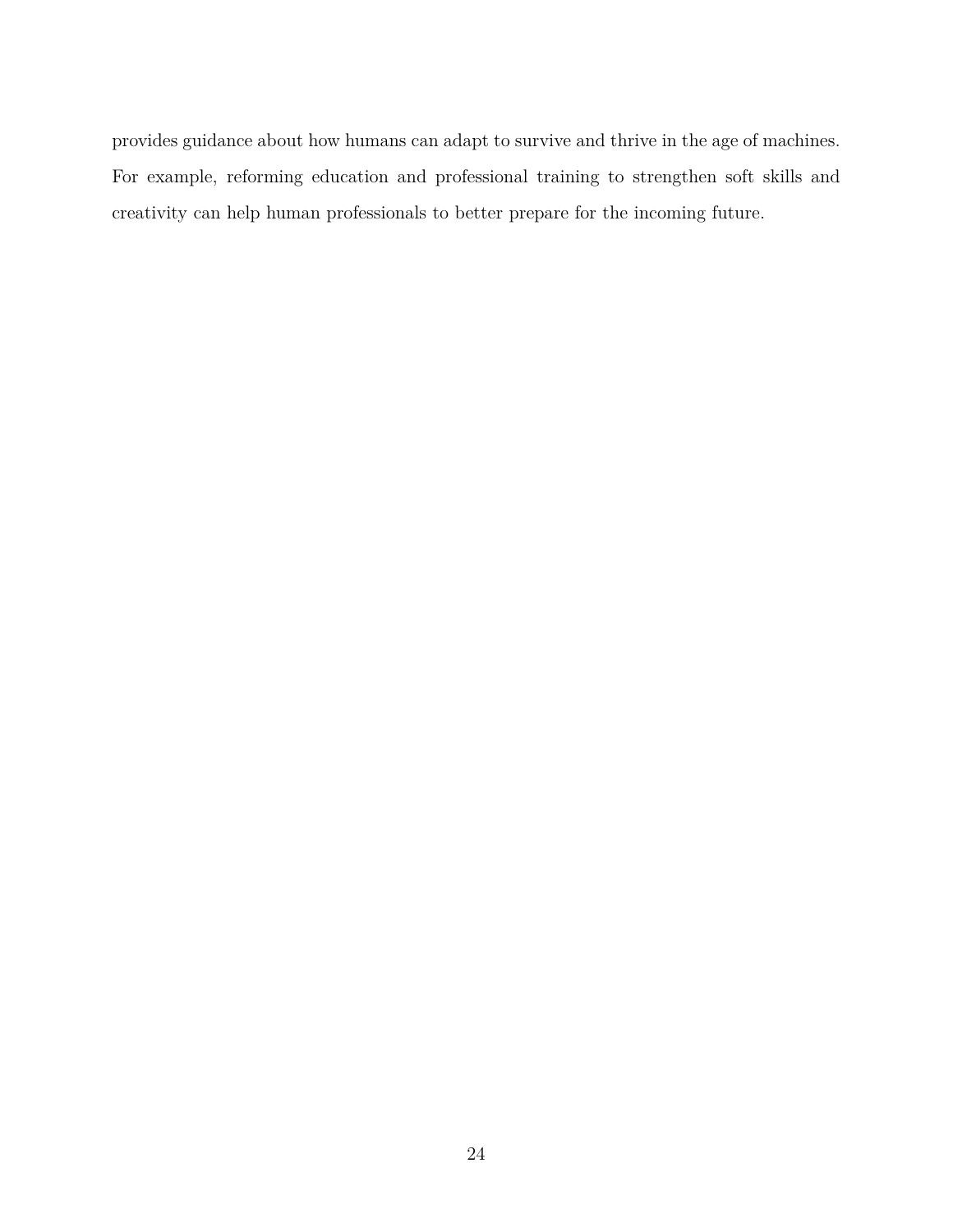# **References**

- <span id="page-26-10"></span>Abarbanell, Jeffery and Reuven Lehavy, 2003, Biased forecasts or biased earnings? The role of reported earnings in explaining apparent bias and over/underreaction in analysts earnings forecasts, *Journal of Accounting and Economics* 36, 105–146.
- <span id="page-26-2"></span>Abis, Simona, 2020, Man vs. Machine: Quantitative and Discretionary Equity Management, Working paper.
- <span id="page-26-6"></span>Abis, Simona and Laura Veldkamp, 2020, The Changing Economics of Knowledge Production, Working paper.
- <span id="page-26-0"></span>Acemoglu, Daron, David Autor, Jonathon Hazell, and Pascual Restrepo, 2020, AI and Jobs: Evidence from Online Vacancies, Working paper.
- <span id="page-26-4"></span>Acemoglu, Daron and Pascual Restrepo, 2018, The Race Between Man and Machine: Implicationsof Technology for Growth, Factor Shares and Employment, *American Economic Review* 108, 1488–1542.
- <span id="page-26-5"></span>Acemoglu, Daron and Pascual Restrepo, 2019, Automation and New Tasks: How Technology Displaces and Reinstates Labor, *Journal of Economic Perspectives* 33, 3–30.
- <span id="page-26-3"></span>Aghion, Philippe, Benjamin F. Jones, and Charles I. Jones, 2017, Artificial Intelligence and Economic Growth, Working paper.
- Agrawal, Ajay, Joshua Gans, and Avi Goldfarb, 2019, The Economics of Artificial Intelligence: An Agenda, National Bureau of Economic Research.
- Amihud, Yakov, 2002, Illiquidity and Stock Returns: Cross-Section and Time Series Effects, *Journal of Financial Markets* 5, 31–56.
- <span id="page-26-9"></span>Armour, John, Richard Parnham, and Mari Sato, 2020, Augmented Lawyering, Working paper.
- <span id="page-26-7"></span>Aubry, Mathieu, Roman Kraeussl, Gustavo Manso, and Christophe Spaenjers, 2020, Biased Auctioneers, Working paper.
- <span id="page-26-1"></span>Babina, Tania, Anastassia Fedyk, Alex Xi He, and James Hodson, 2020, Artificial Intelligence, Firm Growth, and Industry Concentration, Working paper.
- <span id="page-26-13"></span>Barbee, William C., Sandip Mukherji, and Gary A. Raines, 1996, Do Sales-Price and Debt-Equity Explain Stock Returns Better than BookâMarket and Firm Size? *Financial Analysts Journal* 52, 56–60.
- <span id="page-26-8"></span>van Binsbergen, Jules H., Xiao Han, and Alejandro Lopez-Lira, 2020, Man vs. Machine Learning: The Term Structure of Earnings Expectations and Conditional Biases, Working paper.
- <span id="page-26-12"></span>Basu, Sanjoy, 1983, The relationship between earnings' yield, market value and return for NYSE common stocks: Further evidence, *Journal of Financial Economics* 12, 129–156.
- <span id="page-26-11"></span>Bhandari, Laxmi Chand, 1988, Debt/Equity Ratio and Expected Common Stock Returns: Empirical Evidence, *Journal of Finance* 43, 507–528.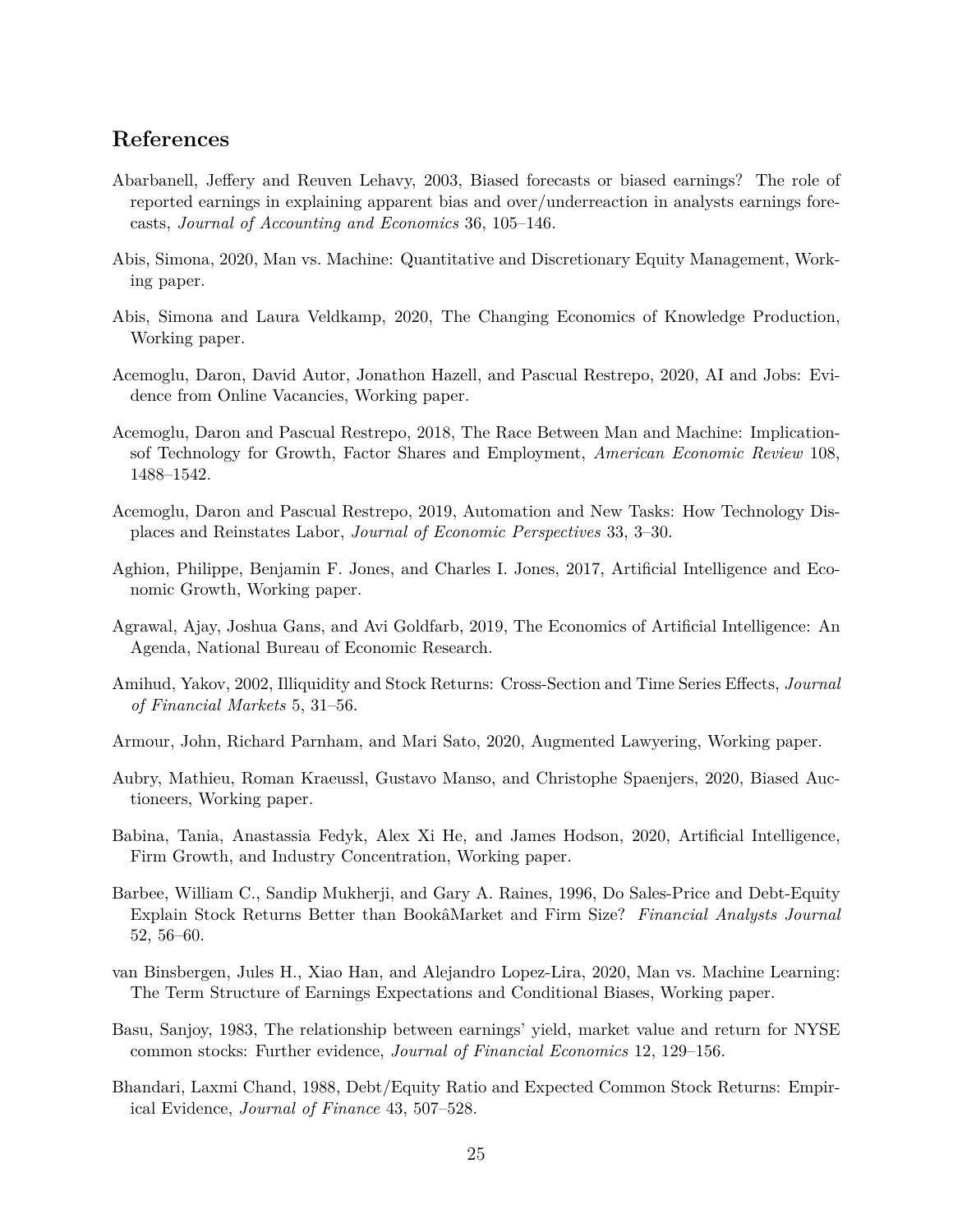- <span id="page-27-8"></span>Boudoukh, Jacob, Roni Michaely, Matthew Richardson, and Michael Roberts, 2007, On the Importance of Measuring Payout Yield: Implications for Empirical Asset Pricing, *Journal of Finance* 62, 877–915.
- <span id="page-27-9"></span>Bradshaw, Mark T., Scott A. Richardson, and Richard G. Sloan, 2006, The relation between corporate financing activities, analysts' forecasts and stock returns, *Journal of Accounting and Economics* 42, 53–85.
- <span id="page-27-0"></span>Brav, Alon and Reuven Lehavy, 2003, An Empirical Analysis of Analysts' Target Prices: Short-term Informativeness and Long-term Dynamics, *Journal of Finance* 58, 1933–1968.
- <span id="page-27-11"></span>Breiman, Leo, Random Forests, *Machine Learning* 45, 5–32.
- <span id="page-27-1"></span>Brynjolfsson, Erik, Tom Mitchell and Daniel Rock, 2018, What Can Machines Learn, and What Does It Mean for Occupations and the Economy? *AEA Papers and Proceedings* 108, 43–47.
- <span id="page-27-6"></span>Campbell, John Y., Jens Dietrich Hilscher, and Jan Szilagyi, 2008 In Search of Distress Risk, *Journal of Finance* 63, 2899–2939.
- <span id="page-27-2"></span>Cao, Sean, Lin William Cong, and Baozhong Yang, 2019, Financial Reporting and Blockchains: Audit Pricing, Misstatements, and Regulation, Working paper.
- Cao, Sean, Wei Jiang, Baozhong Yang, and Alan L. Zhang, 2021, How to Talk When a Machine is Listening: Corporate Disclosure in the Age of AI, Working paper.
- <span id="page-27-5"></span>Cao, Sean, Yongtae Kim, Angie Wang, and Houping Xiao, 2020, Power of Deep Learning: Quantifying Language to Explain Cross-Sectional Returns, Working paper.
- <span id="page-27-10"></span>Chan, Louis K. C., Josef Lakonishok, and Theodore Sougiannis, 2001, The Stock Market Valuation of Research and Development Expenditures, *Journal of Finance* 56, 2431–2456.
- <span id="page-27-3"></span>Chen, Luyang, Markus, Pelger, and Jason Zhu, 2020, Deep Learning in Asset Pricing, Working paper.
- Chen, Mark A., Qinxi Wu, and Baozhong Yang, 2019, How valuable is FinTech innovation? *Review of Financial Studies* 32, 2062–2106.
- <span id="page-27-7"></span>Chen, Long, Robert Novy-Marx, and Lu Zhang, 2011, An Alternative Three-Factor Model, working paper.
- <span id="page-27-4"></span>Chen, Nai-Fu, Richard Roll, and Stephen Ross, 1986, Economic Forces and the Stock Market, *The Journal of Business* 59, 383–403.
- Cheng, Si, Ruichang Lu, and Xiaojun Zhang, 2020, What Should Investors Care About? Mutual Fund Ratings by Analysts vs. Machine Learning Technique, Working paper.
- Cohen, Lauren, and Dong Lou, 2012, Complicated Firms, *Journal of Financial Economics* 104, 383–400.
- Cohen, Lauren, Christopher Malloy, and Quoc Nguyen, 2020, Lazy prices, *Journal of Finance*, forthcoming.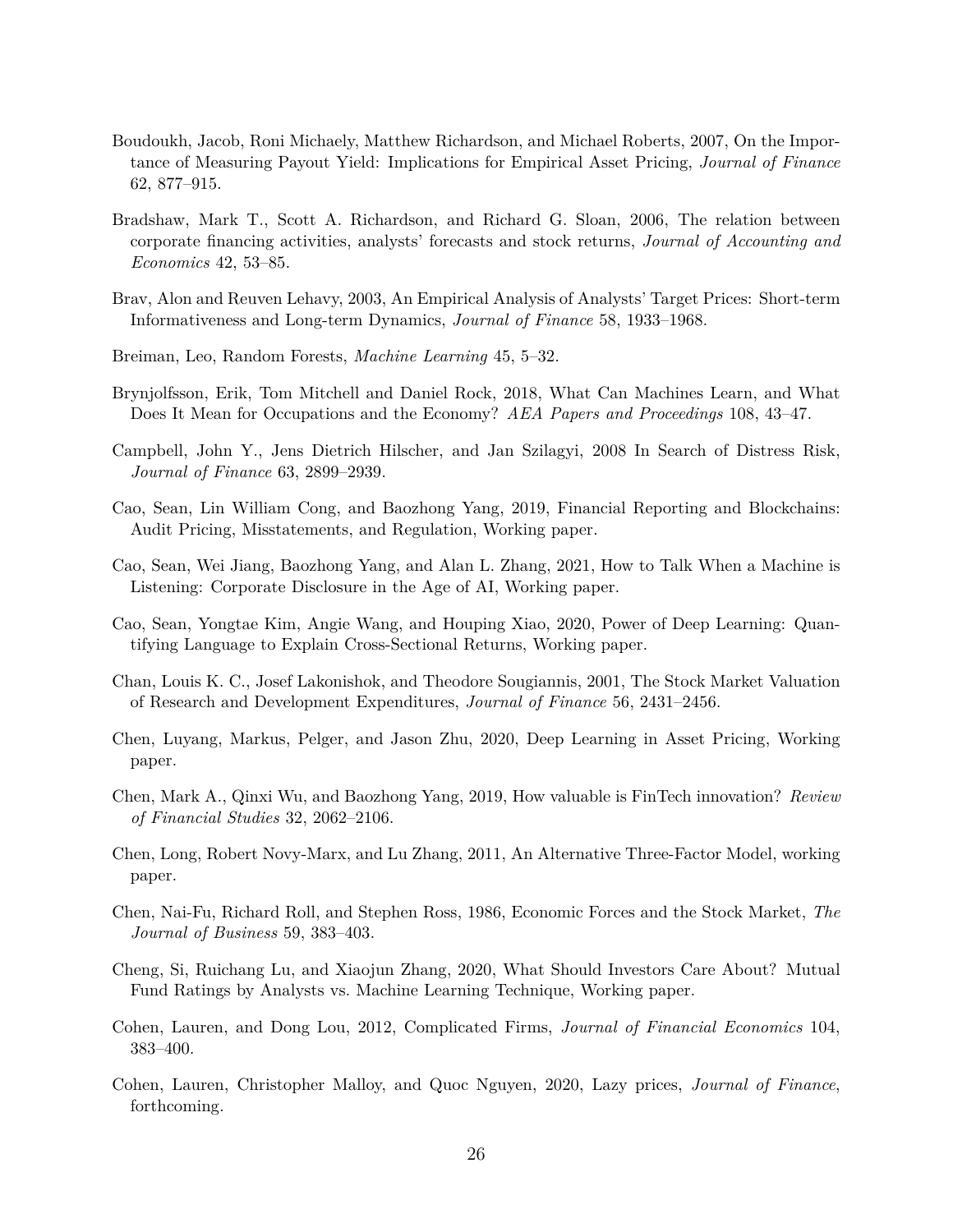- <span id="page-28-1"></span>Coleman, Braiden, Kenneth J. Merkley, and Joseph Pacelli, 2020, Man versus Machine: A Comparison of Robo-Analyst and Traditional Research Analyst Investment Recommendations, Working paper.
- Cong, Lin William, Tengyuan Liang, Baozhong Yang, and Xiao Zhang, 2020, Analyzing textual information at scale, Information to Facilitate Efficient Decision Making: Big Data, Blockchain and Relevance (ed. Kashi Balachandran), World Scientific Publishers.
- <span id="page-28-5"></span>Cong, Lin William, Ke Tang, Jingyuan Wang, and Yang Zhang, 2020, AlphaPortfolio: DirectConstruction Through Reinforcement Learning and Interpretable AI, Working paper.
- <span id="page-28-11"></span>Cooper, Michael J., Huseyin Gulen, and Michael J. Schill, 2008, Asset Growth and the Cross-Section of Stock Returns, *Journal of Finance* 63, 1609–1651.
- <span id="page-28-0"></span>Crane, Alan and Kevin Crotty, 2020, How Skilled are Security Analysts, *Journal of Finance* 75, 1629–1675.
- <span id="page-28-4"></span>D'Acunto, Francesco Nagpurnanand Prabhala and Alberto G Ross, The Promises and Pitfalls of Robo-Advising, *The Review of Financial Studies* 32, 1983–2020.
- <span id="page-28-10"></span>Daniel, Kent and Sheridan Titman, 2006, Market Reactions to Tangible and Intangible Information, *Journal of Finance* 61, 1605–1643.
- <span id="page-28-6"></span>Doyle, Jeffrey T. , Jared N. Jennings and Mark T. Soliman, 2013, Do managers define non-GAAP earnings to meet or beat analyst forecasts? *Journal of Accounting and Economics* 56, 40–56.
- <span id="page-28-8"></span>Ewens, Michael, Ryan H. Peters, and Sean Wang, 2020, Measuring Intangible Capital with Market Prices, Working paper.
- <span id="page-28-7"></span>Fama, Eugene F. and Kenneth R. French, 1989, Business conditions and expected returns on stocks and bonds, *Journal of Financial Economics* 25, 23–49.
- <span id="page-28-14"></span>Fama, Eugene F. and Kenneth R. French, 1992, The Cross-Section of Expected Stock Returns, *Journal of Finance* 47, 427–465.
- Fama, Eugene F. and Kenneth R. French, 1997, Industry costs of capital, *Journal of Financial Economics* 43, 153–193.
- <span id="page-28-12"></span>Fama, Eugene F. and Kenneth R. French, 2006, Profitability, investment and average returns, *Journal of Financial Economics* 82, 491–518.
- <span id="page-28-13"></span>Fama, Eugene F. and Kenneth R. French, 2015, A five-factor asset pricing model, *Journal of Financial Economics* 116, 1–22.
- <span id="page-28-9"></span>Goodfellow, Ian, Yoshua Bengio, and Aaron Courville, 2016. *Deep Learning*, MIT Press.
- <span id="page-28-2"></span>Grennan, Jillian and Roni Michaely, 2020, Artificial Intelligence and High-Skilled Work: Evidence from Analysts, Working paper.
- <span id="page-28-3"></span>Gu, Shihao, Bryan Kelly, and Dacheng Xiu, 2020, Empirical Asset Pricing via Machine Learning, *Review of Financial Studies* 33, 2223–2273.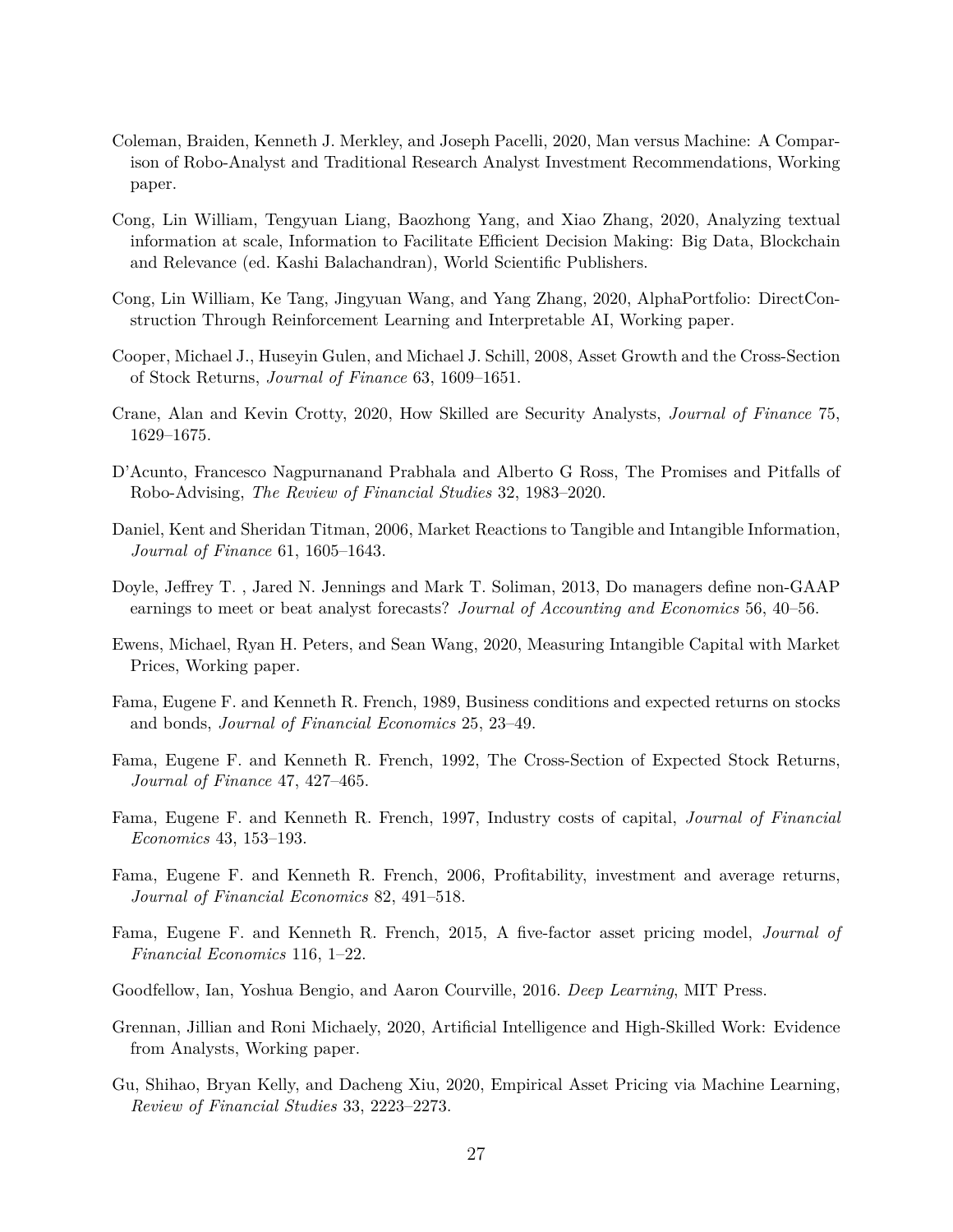- Hanley, Kathleen Weiss, and Gerard Hoberg, 2010, The information content of IPO prospectuses, *Review of Financial Studies* 23, 2821–2864.
- <span id="page-29-3"></span>Hanley, Kathleen Weiss, and Gerard Hoberg, 2019, Dynamic interpretation of emerging risks in the financial sector, *Review of Financial Studies* 32, 4543–4603.
- <span id="page-29-6"></span>Hastie, Trevor, Robert Tibshirani, and Jerome Friedman, 2009, *Elements of Statistical Learning*, Springer Publisher.
- <span id="page-29-9"></span>Hirshleifer, David, Kewei Hou, Siew Hong Teoh, and Yinglei Zhang, 2004, Do investors overvalue firms with bloated balance sheets? *Journal of Accounting and Economics* 38, 297–331.
- <span id="page-29-5"></span>Hoberg, Gerard, Gordon Phillips and Nagpurnanand Prabhala, 2014, Product Market Threats, Payouts, and Financial Flexibility, *The Journal of Finance* 69, 293–324.
- <span id="page-29-13"></span>Hochreiter, Sepp and Jürgen Schmidhuber, 1997, Long Short-Term Memory, *Neural Computation* 9, 1735–1780.
- <span id="page-29-4"></span>Hou, Kewei, Chen Xue, and Lu Zhang, 2020, Replicating anomalies, *Review of Financial Studies* 33, 20192133.
- James, Gareth, Daniela Witten, Trevor Hastie and Rob Tibshirani, 2013, An Introduction to Statistical Learning: with Applications in R, Springer Press.
- <span id="page-29-1"></span>Jegadeesh, Narasimhan, Joonghyuk Kim, Susan D. Krische and Charles M. C. Lee, 2005, Analyzing the Analysts: When Do Recommendations Add Value? *Journal of Finance* 59, 1083–1124.
- <span id="page-29-8"></span>Jegadeesh, Narasimhan and Sheridan Titman, 1993, Returns to Buying Winners and Selling Losers: Implications for Stock Market Efficiency, *Journal of Finance* 48, 65–91.
- <span id="page-29-0"></span>Jiang, Wei, Yuehua Tang, Rachael Jiqiu Xiao, and Vincent Yao, 2021, Surviving the FinTech Disruption, Working paper.
- <span id="page-29-2"></span>Katona, Zsolt, Marcus Painter, Panos N. Patatoukas, and Jean Zeng, 2020, On the Capital Market Consequences of Alternative Data: Evidence from Outer Space, Working paper.
- Kothari, S.P., Eric C. So, and Rodrigo S. Verdi, 2016, Analysts' Forecasts and Asset Pricing: A Survey, *Annual Review of Financial Economics* 8, 197–219.
- <span id="page-29-10"></span>Lakonishok, Josef, Andrei Shleifer, and Robert W Vishny, 1994, Contrarian Investment, Extrapolation, and Risk, *Journal of Finance* 49, 1541–1578.
- <span id="page-29-11"></span>Lamont, Owen, Christopher Polk, and Jesus Saa-Requejo, 2001, Financial Constraints and Stock Returns, *Review of Financial Studies* 14, 529–554.
- <span id="page-29-12"></span>LeCun, Yann, Yoshua Bengio, and Geoffrey Hinton, 2015, Deep learning, *Nature* 521, 436–444.
- <span id="page-29-7"></span>Li, Xi, 2005, The persistence of relative performance in stock recommendations of sell-side financial analysts, *Journal of Accounting and Economics* 40, 129–152.
- Li, Congcong, An-Ping Lin, and Hai Lu, 2020, Analyzing the Analysts: The Effects of Technical and Social Skills on Analyst Performance and Careers, Working paper.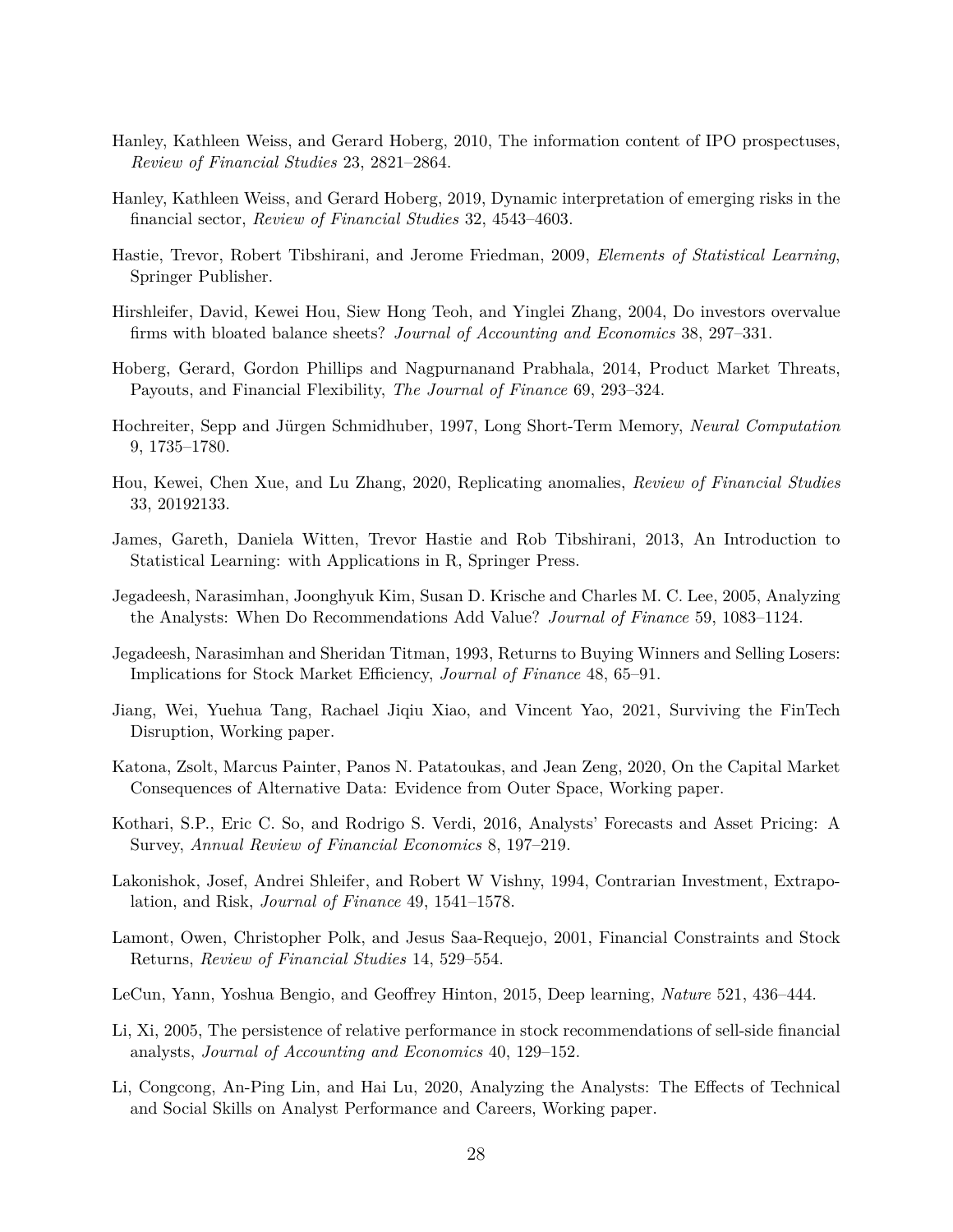- <span id="page-30-3"></span>Li, Feng, Russell Lundholm, and Michael Minnis, 2013, A Measure of Competition Based on 10-K Filings, *Journal of Accounting Research* 51, 399–436.
- Li, Kai, Feng Mai, Rui Shen, and Xinyan Yan, 2020, Measuring corporate culture using machine learning, *Review of Financial Studies*, Forthcoming.
- <span id="page-30-6"></span>Lim, Terence, 2002, Rationality and Analyst Forecast Bias, *The Journal of Finance* 56, 369–385.
- <span id="page-30-2"></span>Liu, Miao, 2019, Assessing Human Information Processing in Lending Decisions: A Machine Learning Approach, Working paper.
- <span id="page-30-4"></span>Loughran, Tim and Bill McDonald, 2011, When is a liability not a liability? Textual analysis, dictionaries, and 10-Ks, *Journal of Finance* 66, 35–65.
- Loughran, Tim and Bill McDonald, 2016, Textual analysis in accounting and finance: A survey, *Journal of Accounting Research* 54, 1187–1230.
- <span id="page-30-9"></span>Loughran, Tim and Ritter, Jay R., 1991, The New Issues Puzzle, *Journal of Finance* 50, 23–51.
- <span id="page-30-11"></span>Loughran, Tim and Jay W. Wellman, 2011, New Evidence on the Relation between the Enterprise Multiple and Average Stock Returns, *Journal of Financial and Quantitative Analysis* 46, 1629–1650.
- <span id="page-30-12"></span>Lyandres, Evgeny, Le Sun and Lu Zhang, 2008, The New Issues Puzzle: Testing the Investment-Based Explanation, *Review of Financial Studies* 21, 2825–2855.
- <span id="page-30-5"></span>Mikhail, Micheal, Beverly Walther, and Richard Willies, 2007, When Security Analysts Talk, Who Listens? *The Accounting Review* 82, 1227–1253.
- <span id="page-30-14"></span>Novy-Marx, Robert, 2011, Operating Leverage, *Review of Finance* 15, 103–134.
- <span id="page-30-7"></span>Novy-Marx, Robert, 2013, The other side of value: The gross profitability premium, *Journal of Financial Economics* 104, 162–185.
- <span id="page-30-0"></span>Muro, Mark, Robert Maxim, and Jacob Whiton, 2019, Automation and Artificial Intelligence: How machines are affecting people and places, Brookings.
- <span id="page-30-10"></span>Ohlson, James A., 2008, Financial Ratios and the Probabilistic Prediction of Bankruptcy, *Journal of Accounting Research* 18, 109–131.
- <span id="page-30-15"></span>Ortiz-Molina, Hernan and Gordon Phillips, 2014, Real Asset Illiquidity and the Cost of Capital, *Journal of Financial and Quantitative Analysis* 49, 1–32.
- <span id="page-30-1"></span>Ray, Debraj and Dilip Mookherjee, 2020, Growth, Automation and the Long Run Share of Labor, Working paper.
- <span id="page-30-13"></span>Richardson, Scott A., Richard G. Sloan, Mark T. Soliman and Irem Tuna, 2005, Accrual reliability, earnings persistence and stock prices, *Journal of Accounting and Economics* 39, 437–485.
- <span id="page-30-8"></span>Ritter, Jay R., 1991, The Long-Run Performance of initial Public Offerings, *Journal of Finance* 46, 3–27.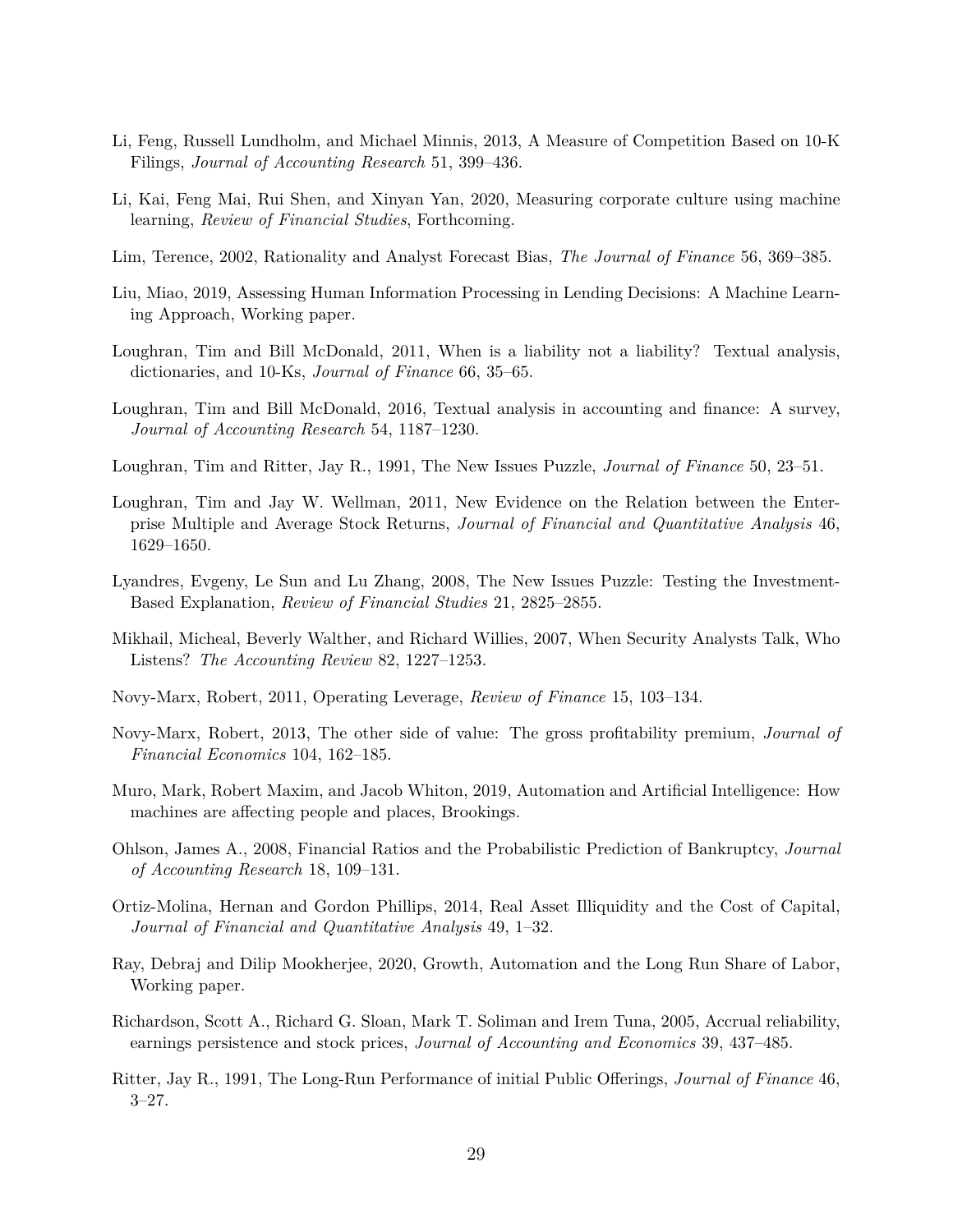- <span id="page-31-7"></span>Rosenberg, Barr, Kenneth Reid and Ronald Lanstein, 1985, Persuasive evidence of market inefficiency, *Journal of Portfolio Management* 11, 9–16.
- <span id="page-31-2"></span>Rossi, Alberto G. and Stephen P. Utkus, 2021, Who Benefits from Robo-advising? Evidence from Machine Learning, Working paper.
- <span id="page-31-6"></span>Sloan, Richard G., 1996, Do Stock Prices Fully Reflect Information in Accruals and Cash Flows about Future Earnings? *The Accounting Review* 71, 289–315.
- <span id="page-31-9"></span>Soliman, Mark T., 2008, The Use of DuPont Analysis by Market Participants, *The Accounting Review* 83, 823–853.
- Tetlock, Paul C, 2007, Giving content to investor sentiment: The role of media in the stock market, *Journal of Finance* 62, 1139–1168.
- <span id="page-31-8"></span>Thomas, Jacob K. and Huai Zhang, 2002, Inventory Changes and Future Returns, *Review of Accounting Studies* 7, 163–187.
- <span id="page-31-4"></span>Titman, Sheridan, K. C. John Wei and Feixue Xie, 2004, Capital Investments and Stock Returns, *The Journal of Financial and Quantitative Analysis* 39, 677–700.
- <span id="page-31-0"></span>Webb, Michael, 2020, The Impact of Artificial Intelligence on the Labor Market, Working paper.
- <span id="page-31-5"></span>Xing, Yuhang, 2008, Interpreting the Value Effect Through the Q-Theory: An Empirical Investigation, *Review of Financial Studies* 21, 1767–1795.
- <span id="page-31-3"></span>Zheng, Xiang, 2021, How can Innovation Screening be Improved? A Machine Learning Analysis with Economic Consequences for Firm Performance, Working paper.
- <span id="page-31-1"></span>Zhu, Christina, 2019, Big Data as a Governance Mechanism, *The Review of Financial Studies* 32, 2021–2061.
- <span id="page-31-10"></span>Zou, Hui. and Trevor Hastie, 2005, Regularization and variable selection via the elastic net, *Journal of the Royal Statistical Society Series B.* 67, 301–320.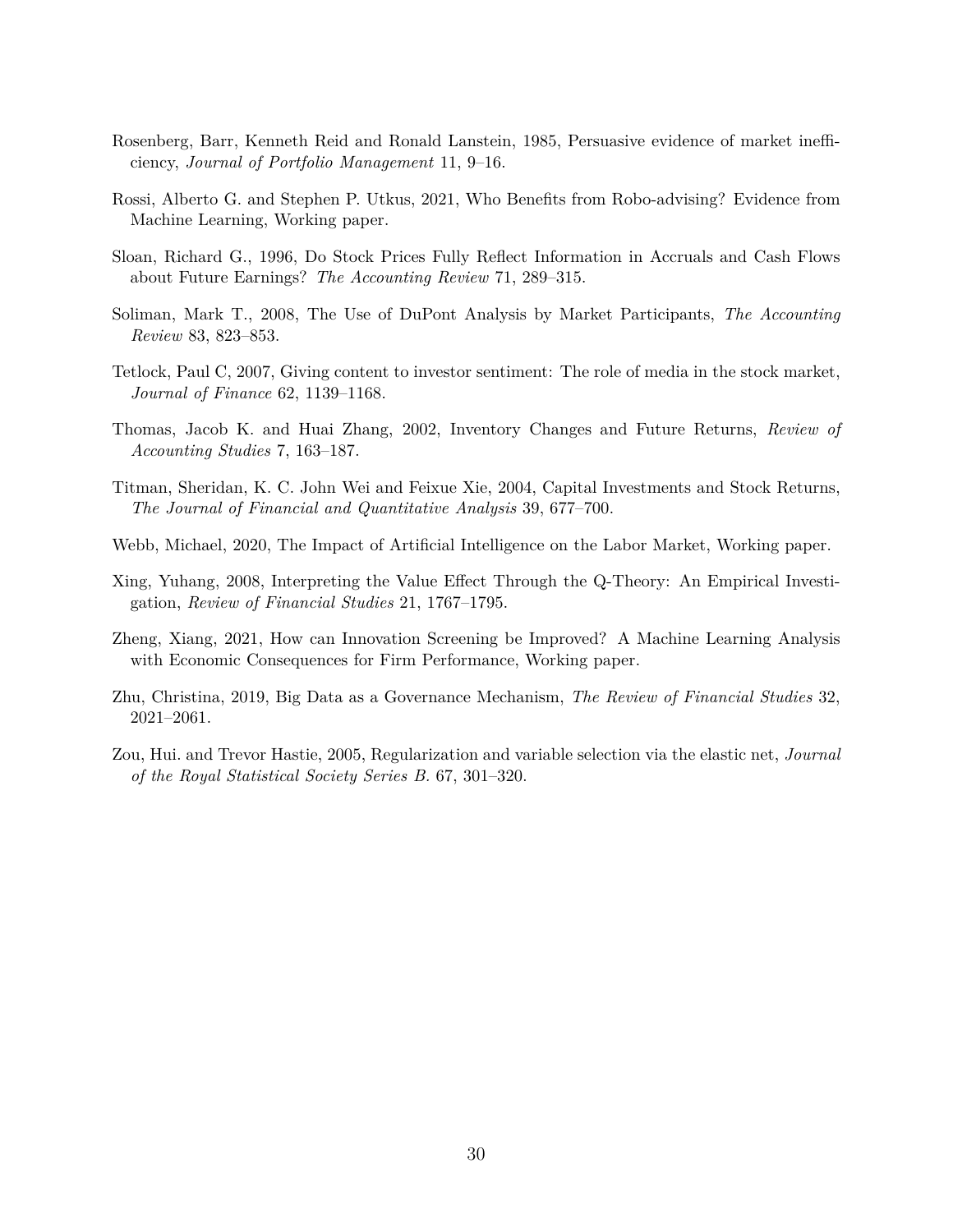<span id="page-32-0"></span>Figure 1: Man vs. Machine: The Performance of AI vs. Analysts

This figure plots the beat ratio, or the proportion of AI price forecasts that are more accurate than the corresponding analyst price forecasts in each year. The blue line in the middle plots the annual beat ratios, and the surrounding blue-dotted lines indicate the 95% confidence interval of the beat ratio. The red line gives the best linear approximation of the time-series trend in beat ratios.

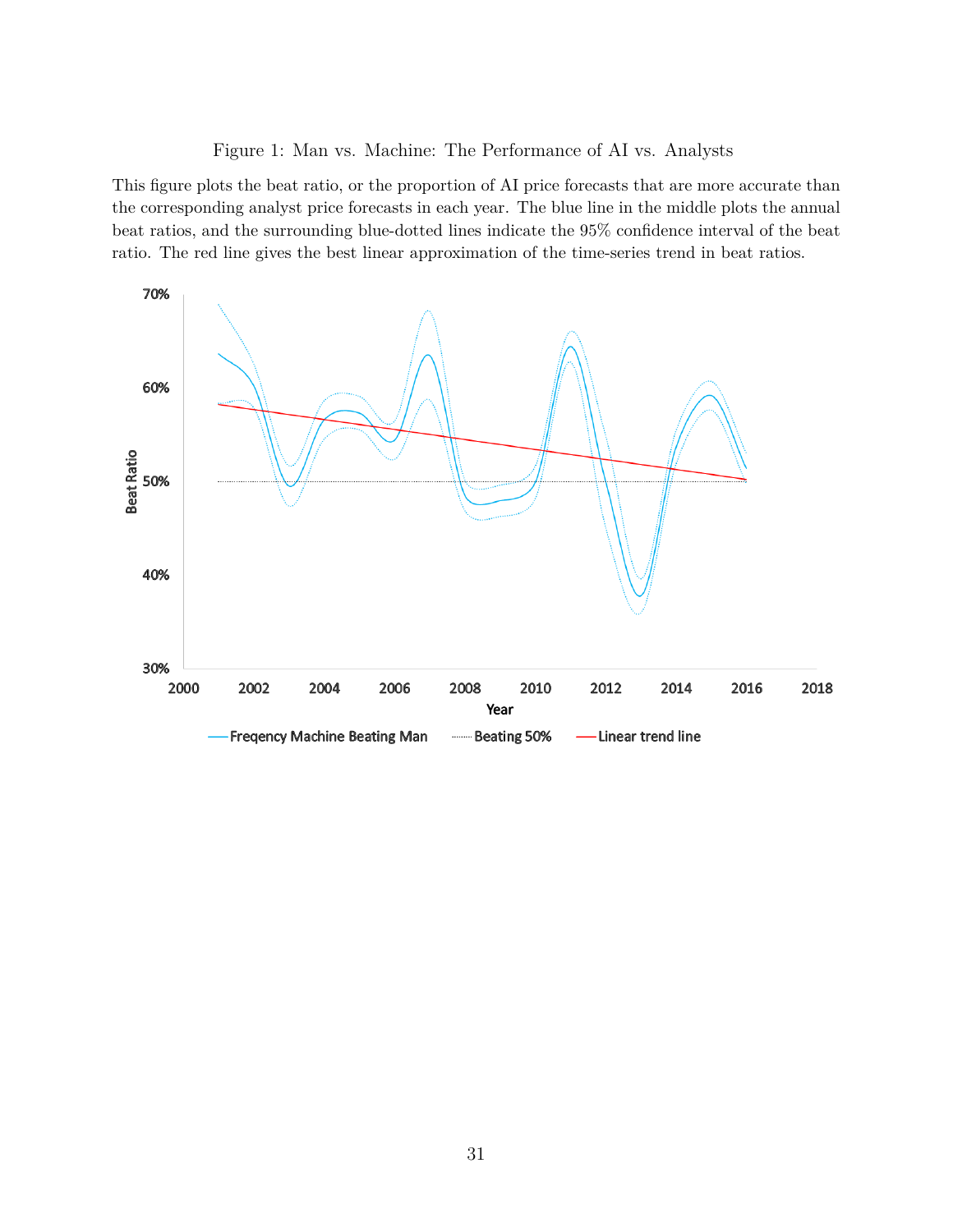<span id="page-33-0"></span>Figure 2: Man + Machine: The Performance of AI-assisted Analyst vs Analysts

This figure plots the proportion of AI-assisted Analyst recommendations that are more accurate than the Analyst recommendations alone on an annual basis. The blue line in the middle gives the annual AI-assisted Analyst beat ratios, the blue-dotted lines above and below are the 95% confidence interval of the beat ratio, and the red line gives the best linear approximation of the trend in beat ratios.

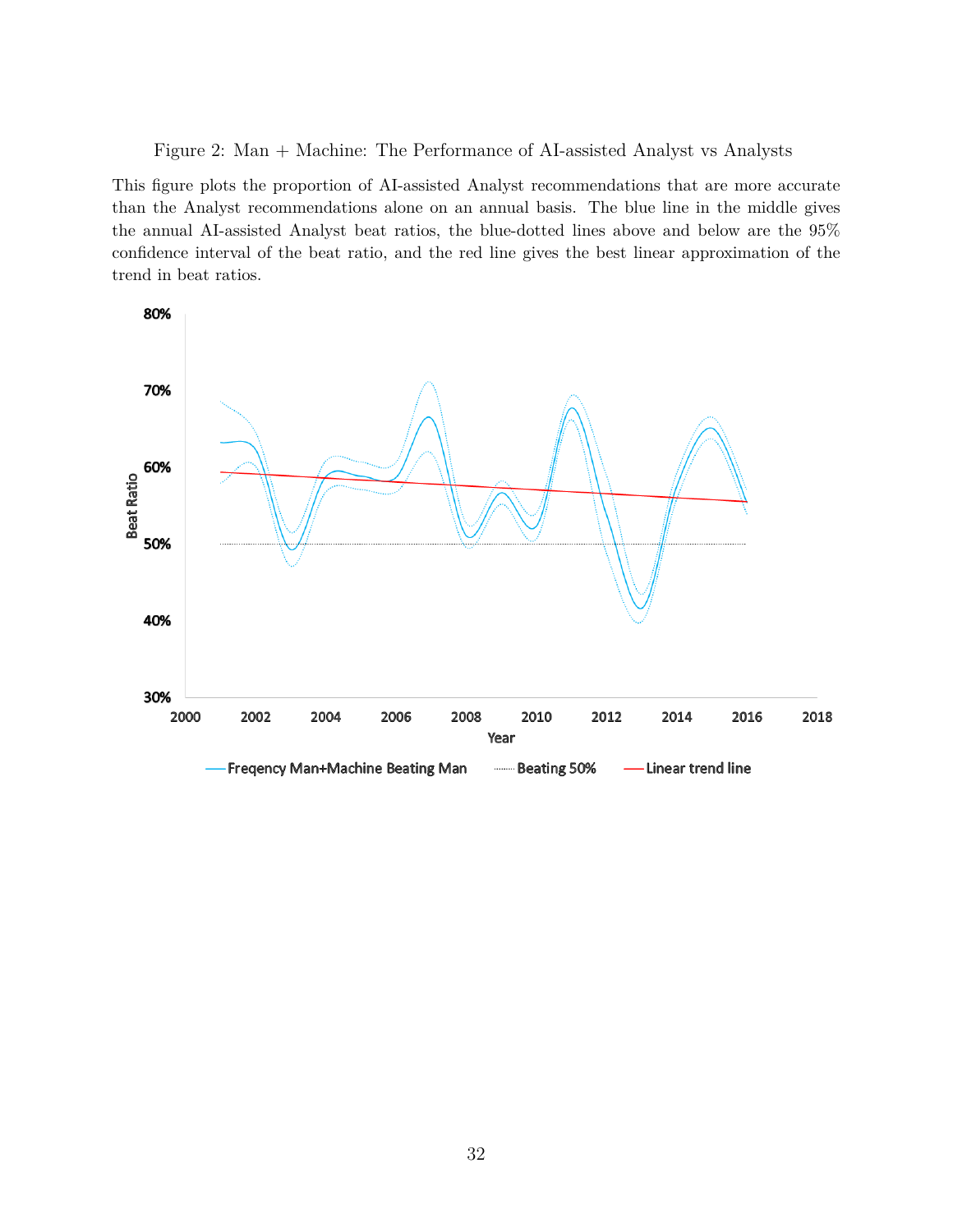<span id="page-34-0"></span>Figure 3: Man + Machine: The Performance of AI-assisted Analysts vs AI

This figure plots the proportion of AI-assisted analyst recommendations that are more accurate than the AI recommendations alone on an annual basis, or the "beat ratio". The blue line in the middle gives the annual AI-assisted analyst beat ratios, the blue-dotted lines above and below are the 95% confidence interval of the beat ratio, and the red line gives the best linear approximation of the trend in beat ratios.

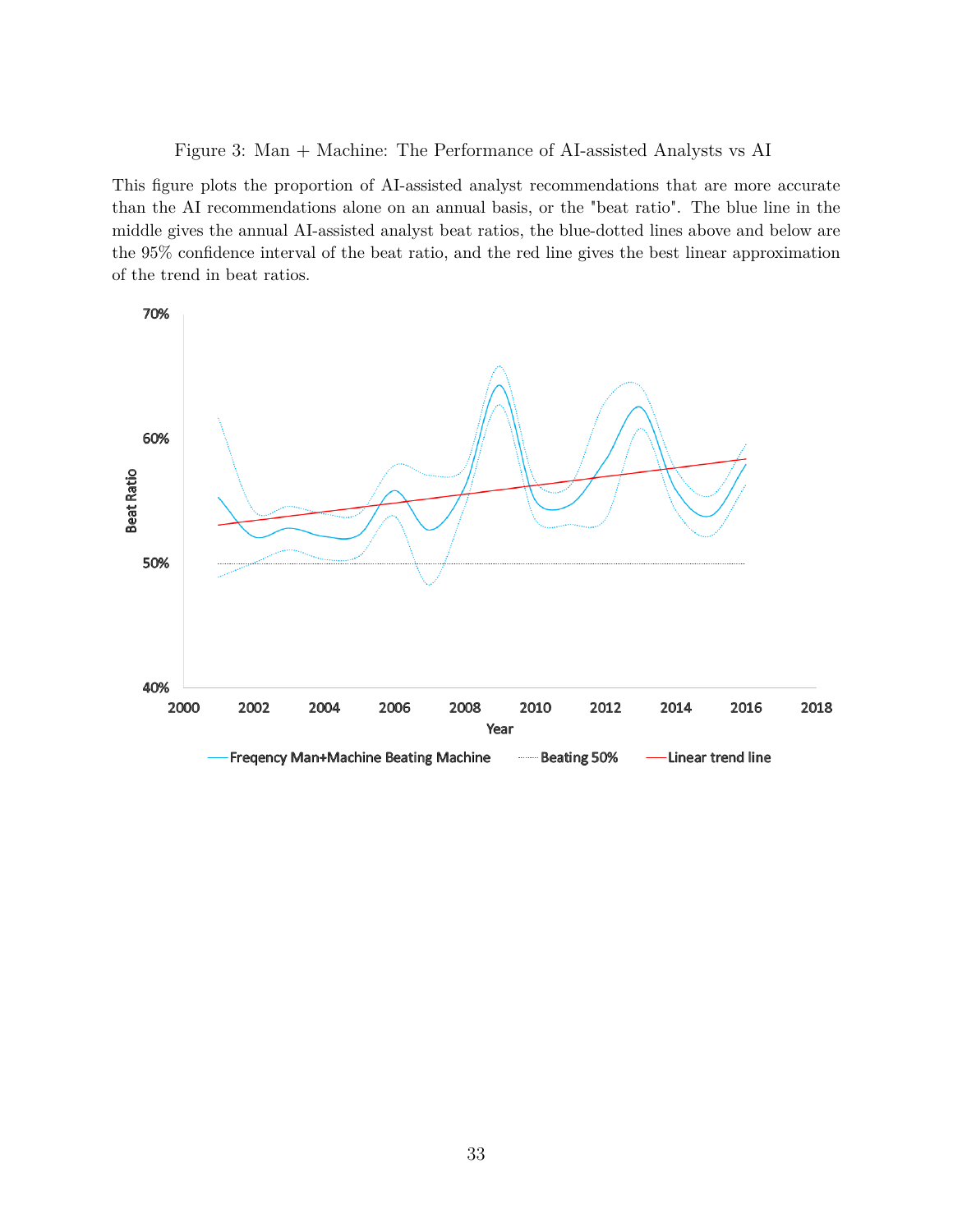#### <span id="page-35-0"></span>Table 1: Summary Statistics

This table reports the summary statistics of key variables. The firm-level, industry-level and macroeconomic variables are defined in Section [2.4.](#page-12-0) The AI and satellite coverage variables include *AI Hiring*, *Alt Data Covered* and *Post*. *AI Hiring* is the ratio of the number of AI jobs to the total number of job postings. *Alt Data Covered* is one if the firm is covered by satellite, and zero otherwise. *Post* is equal to one in the following to cases and zero otherwise: (1) if a firm is covered by satellite and the date is after the starting cover date. (2) When a firm is not covered by satellite, we assume the post is 1 if the date is after 2014. The mean, median, standard deviation, 25 percentile, 75 percentile and number of observations are reported in the table.

| Variables                                                       | Mean   | Median | Std    | P <sub>25</sub> | P75    | N       |
|-----------------------------------------------------------------|--------|--------|--------|-----------------|--------|---------|
|                                                                 |        |        |        |                 |        |         |
| Panel A. Firm-level, industry-level and macroeconomic variables |        |        |        |                 |        |         |
| <i>Amihud Illiquidity</i>                                       | 0.69   | 0.01   | 91.54  | 0.00            | 0.02   | 215,934 |
| Stock Volatility                                                | 2.59   | 2.26   | 1.32   | 1.68            | 3.16   | 215,934 |
| Log Market Cap                                                  | 7.99   | 7.91   | 1.69   | 6.79            | 9.14   | 215,934 |
| $# 8K$ Reports                                                  | 3.08   | 1.00   | 20.37  | 0.00            | 2.00   | 215,934 |
| Intangible Assets                                               | 0.24   | 0.28   | 0.09   | 0.20            | 0.32   | 215,934 |
| Forecast Horizon                                                | 190.06 | 188.00 | 106.18 | 88.00           | 287.00 | 215,934 |
| $#$ Analysts in Brokerage Firm                                  | 3.36   | 3.47   | 0.98   | 2.77            | 4.06   | 215,934 |
| $#$ Previous Predictions                                        | 31.80  | 17.00  | 41.91  | 7.00            | 40.00  | 215,934 |
| $#$ Institutional Owners                                        | 2.87   | 1.94   | 3.09   | 1.01            | 3.72   | 215,934 |
| <i>Industry Distress</i>                                        | 0.25   | 0.00   | 0.43   | 0.00            | 1.00   | 215,934 |
|                                                                 |        |        |        |                 |        |         |
| Panel B. AI and satellite coverage variables                    |        |        |        |                 |        |         |
| AI Hiring                                                       | 0.10   | 0.00   | 2.56   | 0.00            | 0.00   | 85,950  |

*Alt Data Covered* 0.04 0.00 0.20 0.00 0.00 85,950 *Post* 0.24 0.00 0.43 0.00 0.00 85,950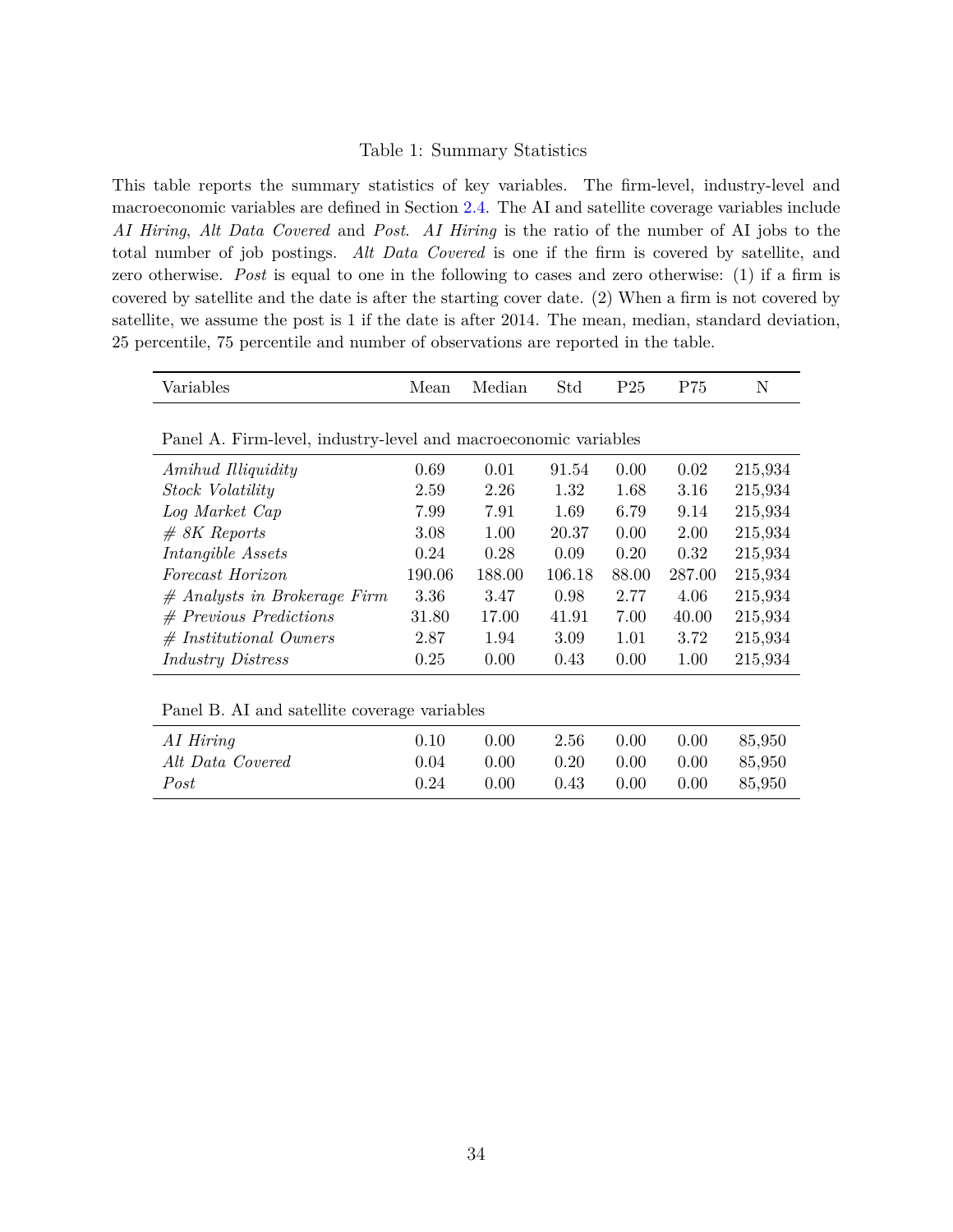## <span id="page-36-0"></span>Table 2: Comparison of Machine Learning Models

We apply <sup>a</sup> variety of machine learning models to predict stock prices (log). We use the past five years as <sup>a</sup> rolling window to train our models. We compare the AI predicted stock price and the analyst predicted ones with the end-of-year actual price. If the absolute difference between AI predicted values and the actual price is smaller than that between analyst values and actual price, we define thiscase as AI beats analysts. This table presents the beat ratio (the number of times AI beats analysts/total number of predictions).

| Method                        | Beat ratio | Method description                                                                                                                                              |
|-------------------------------|------------|-----------------------------------------------------------------------------------------------------------------------------------------------------------------|
| OLS Regression                | 19.3%      | The traditional linear method that minimizes the in-sample sum of squares of<br>prediction errors                                                               |
| <i>Elastic-Net Regression</i> | 23.3\%     | A quasi-linear ML method that combines features of LASSO and Ridge regressions<br>to allow dimension reduction                                                  |
| Support Vector Regression     | 27.2\%     | A quasi-linear ML method that focuses on marginal points with higher estimation<br>errors to allow dimension reduction                                          |
| <b>LSTM</b> Neural Networks   | $50.1\%$   | A deep learning model that uses recurrent neural networks to incorporate sequential<br>or time-series information in the predictors                             |
| Random Forest                 | $51.7\%$   | A decision-tree based ML model that combines decision trees generated with<br>random sets of predictors to capture complex interactions                         |
| Gradient Boosting             | 52.0%      | A decision-tree based ML model that combines a series of decision trees and<br>sequentially approximates the predicted variable to capture complex interactions |
| Our Final AI Model            | 53.7\%     | An ensemble ML model that combines the LSTM Neural Networks, Random Forest<br>and Gradient Boosting methods                                                     |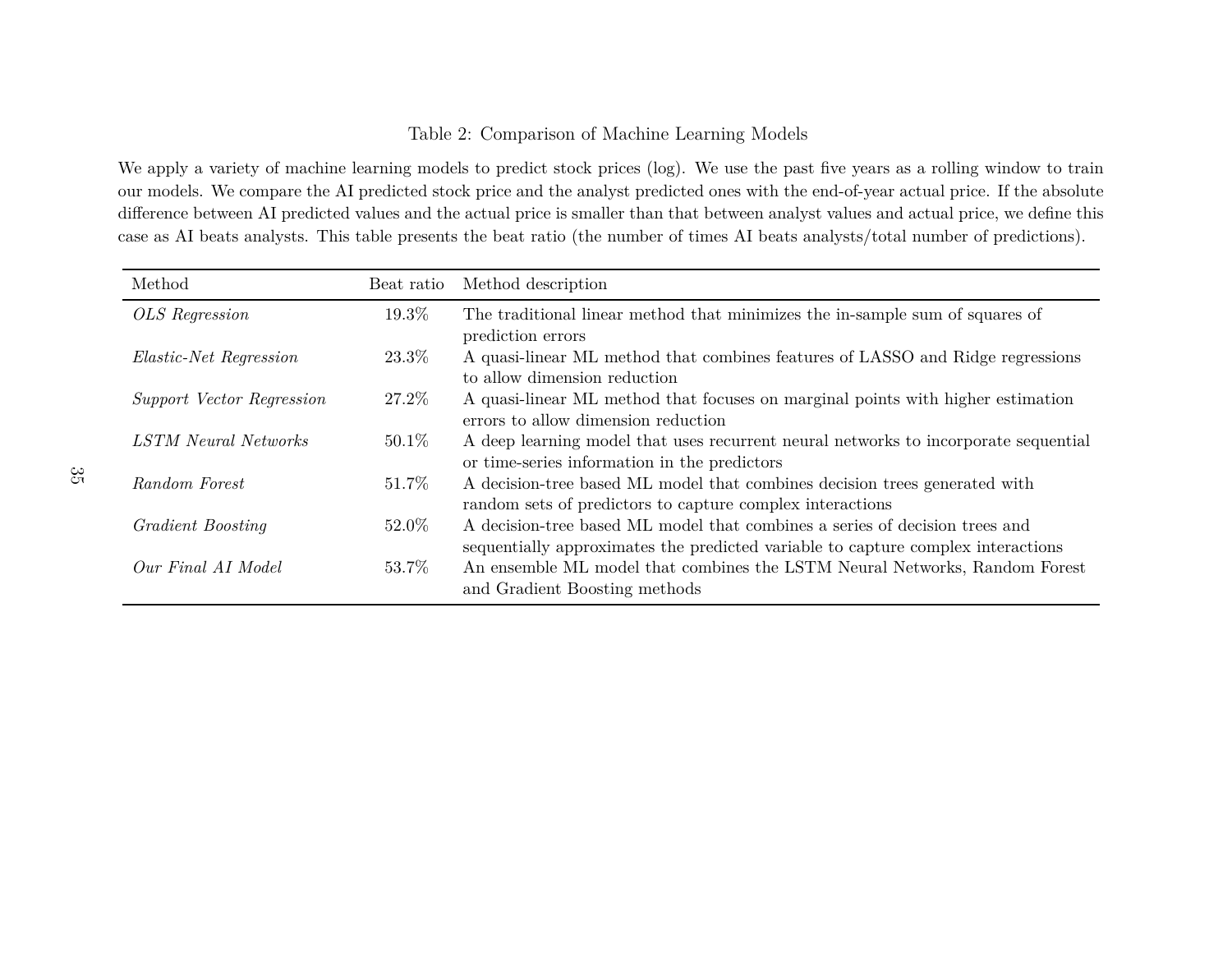#### <span id="page-37-0"></span>Table 3: Persistence of Performance of AI Analyst

Each year, analysts are sorted by mean squared prediction errors based on past one, two, and upto-five years. If the mean square error over last year is among the smallest/largest 50%, the analyst is the top/bottom in 1 year. If the mean square error over last two (three, four and five) years is among the smallest/largest 50%, the analyst is the top/bottom in 2 (3, 4, and 5) years. The panel A reports the AI beat ratio with respect to analysts who are among the top or bottom 50% over the last year, two years until five years. On the other hand, if the mean square errors of each of the past two (three, four and five) years are among the smallest 50%, the analyst is persistently top over 2 (3, 4, and 5) years. The panel B reports the AI beat ratio with respect to analysts who are persistently among the top or bottom 50% over the last year, two years until five years.

Panel A: Beat ratio with respect to analysts who are among the top or bottom 50%

|                                                                                                          | 1 year 2 years 3 years 4 years 5 years |  |  |
|----------------------------------------------------------------------------------------------------------|----------------------------------------|--|--|
| Analyst Top 51.02\% 51.00\% 50.82\% 50.82\% 50.92\%<br>Analyst Bottom 55.66% 55.43% 55.60% 55.59% 55.47% |                                        |  |  |

Panel B: Beat ratio with respect to analysts who are persistently among the top or bottom 50%

|                                                                | 1 years 2 years 3 years 4 years 5 years |  |  |
|----------------------------------------------------------------|-----------------------------------------|--|--|
| Analyst Persistent Top 51.02\% 50.45\% 49.83\% 48.91\% 49.24\% |                                         |  |  |
| Analyst Persistent Bottom 55.66% 56.41% 56.45% 55.84% 55.82%   |                                         |  |  |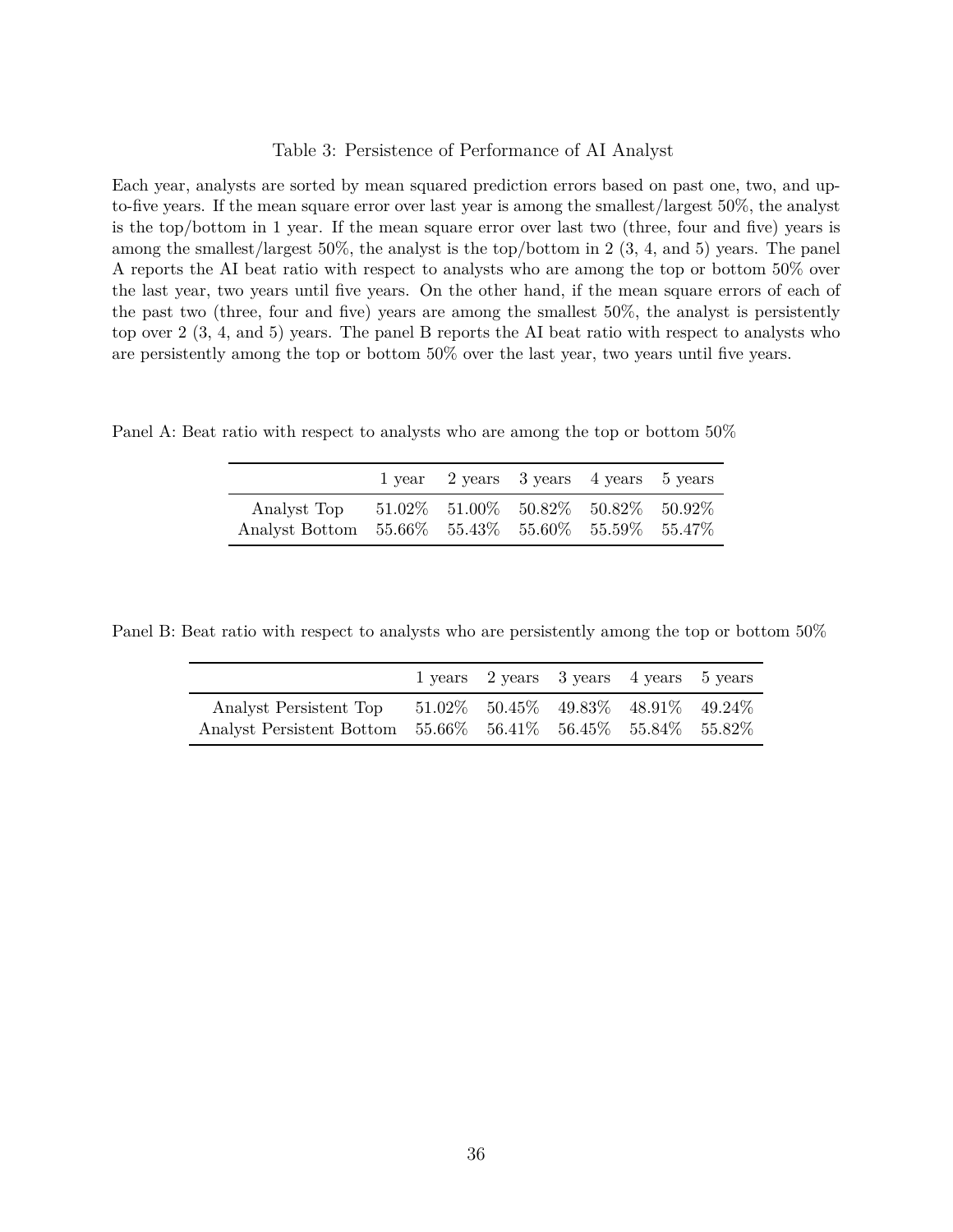#### <span id="page-38-0"></span>Table 4: Portfolio Performance following Machine vs Man Recommendations

For each month/every six months, all predictions of AI and analysts are collected over past 30, 60, 90 and 360 days. When comparing AI predictions with analysts', if AI prediction is higher than analyst prediction, it is a buy signal. Otherwise, it is a sell signal. Among all signals over past 30, 60, 90 and 360 days, if there are more buy signals, the stock is longed. Otherwise, the stock is shorted. The stocks are rebalanced every month/semi-annually. The monthly percentage return of the long-short, long-leg (stocks only with a buy sign) and short-leg portfolios (stocks only with a short sign) as well as alphas generated from FF3, FFC4, FF5 and FF6 models are presented. The OLS standard error is used to construct *t*-stats. The *t*-stats are reported in parentheses. \*\*\*, \*\*, \* denote statistical significance at the 0.01, 0.05, and 0.10 levels (twotailed), respectively. Panel A/B reports those results for monthly/semi-annually rebalanced portfolios. The number of stocks in each portfolio is reported at the bottom of each panel.

|            | Portfolio information horizon |                      |                   |                   |                    |
|------------|-------------------------------|----------------------|-------------------|-------------------|--------------------|
| Long-Short |                               | $\overline{30}$ days | $60 \text{ days}$ | $90 \text{ days}$ | $360 \text{ days}$ |
|            | Ret                           | $0.91***$            | $0.90***$         | $0.91***$         | $0.85***$          |
|            |                               | (2.94)               | (3.25)            | (3.34)            | (3.78)             |
|            | FF3                           | $0.85***$            | $0.84***$         | $0.86***$         | $0.82***$          |
|            |                               | (2.82)               | (3.16)            | (3.27)            | (3.89)             |
|            | FFC4                          | $0.92***$            | $0.90***$         | $0.91***$         | $0.84***$          |
|            |                               | (3.05)               | (3.40)            | (3.50)            | (4.00)             |
|            | FF <sub>5</sub>               | $0.69**$             | $0.68**$          | $0.70***$         | $0.63***$          |
|            |                               | (2.30)               | (2.56)            | (2.67)            | (3.03)             |
|            | FF <sub>6</sub>               | $0.74**$             | $0.72***$         | $0.74***$         | $0.65***$          |
|            |                               | (2.48)               | (2.75)            | (2.86)            | (3.16)             |
| $Long-Leg$ |                               | 30 days              | 60 days           | 90 days           | $360 \text{ days}$ |
|            | Ret                           | $1.56***$            | $1.51***$         | $1.53***$         | $1.50***$          |
|            |                               | (3.15)               | (3.13)            | (3.21)            | (3.27)             |
|            | FF3                           | $0.87***$            | $0.82***$         | $0.85***$         | $0.83***$          |
|            |                               | (4.85)               | (4.96)            | (5.27)            | (5.66)             |
|            | FFC4                          | $1.03***$            | $0.97***$         | $1.00***$         | $0.95***$          |
|            |                               | (6.58)               | (6.74)            | (7.11)            | (7.19)             |
|            | FF <sub>5</sub>               | $0.80***$            | $0.74***$         | $0.77***$         | $0.74***$          |
|            |                               | (4.50)               | (4.54)            | (4.84)            | (5.14)             |
|            | FF <sub>6</sub>               | $0.89***$            | $0.83***$         | $0.85***$         | $0.81***$          |
|            |                               | (5.89)               | (6.02)            | (6.40)            | (6.46)             |
| Short-Leg  |                               | 30 days              | 60 days           | 90 days           | 360 days           |
|            | Ret                           | 0.64                 | 0.61              | 0.62              | 0.65               |
|            |                               | (1.15)               | (1.13)            | (1.15)            | (1.26)             |
|            | FF3                           | 0.02                 | $-0.02$           | $-0.01$           | 0.01               |
|            |                               | (0.07)               | $(-0.08)$         | $(-0.04)$         | (0.06)             |
|            | FFC4                          | 0.12                 | 0.07              | 0.08              | 0.11               |
|            |                               | (0.42)               | (0.30)            | (0.34)            | (0.56)             |
|            | FF <sub>5</sub>               | 0.11                 | 0.07              | 0.07              | 0.11               |
|            |                               | (0.38)               | (0.26)            | (0.28)            | (0.58)             |
|            | FF <sub>6</sub>               | 0.16                 | 0.11              | 0.12              | 0.16               |
|            |                               | (0.56)               | (0.46)            | (0.48)            | (0.85)             |

Panel A. Portfolio returns with monthly rebalancing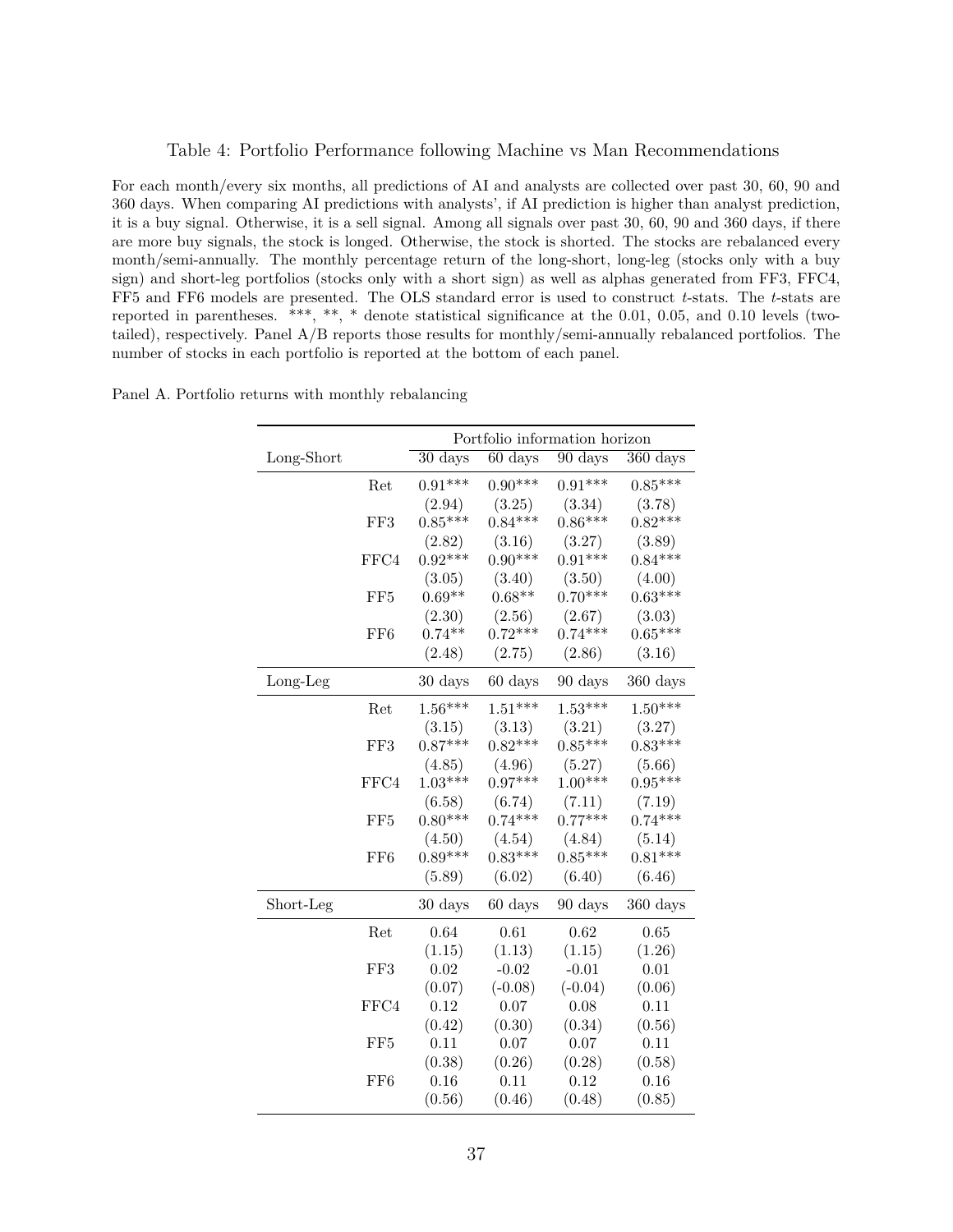|            |                 | Portfolio information horizon |                   |                      |                       |
|------------|-----------------|-------------------------------|-------------------|----------------------|-----------------------|
| Long-Short |                 | 30 days                       | 60 days           | 90 days              | $\overline{360}$ days |
|            | Ret             | $0.92***$                     | $0.93***$         | $0.93***$            | $0.76***$             |
|            |                 | (2.96)                        | (3.04)            | (3.06)               | (3.17)                |
|            | FF3             | $0.89***$                     | $0.89***$         | $0.90***$            | $0.73***$             |
|            |                 | (3.02)                        | (3.08)            | (3.12)               | (3.26)                |
|            | FFC4            | $0.94***$                     | $0.94***$         | $0.94***$            | $0.73***$             |
|            |                 | (3.20)                        | (3.25)            | (3.26)               | (3.27)                |
|            | FF <sub>5</sub> | $0.62**$                      | $0.64**$          | $0.64**$             | $0.52**$              |
|            |                 | (2.16)                        | (2.25)            | (2.27)               | (2.40)                |
|            | FF <sub>6</sub> | $0.67**$                      | $0.68**$          | $0.68**$             | $0.54**$              |
|            |                 | (2.35)                        | (2.43)            | (2.44)               | (2.48)                |
| Long-Leg   |                 | 30 days                       | $60 \text{ days}$ | $90 \ \mathrm{days}$ | 360 days              |
|            | Ret             | $1.58***$                     | $1.60***$         | $1.60***$            | $1.54***$             |
|            |                 | (3.31)                        | (3.42)            | (3.44)               | (3.39)                |
|            | FF3             | $0.86***$                     | $0.88***$         | $0.88***$            | $0.82***$             |
|            |                 | (5.01)                        | (5.58)            | (5.76)               | (5.81)                |
|            | FFC4            | $1.00***$                     | $1.00***$         | $1.00***$            | $0.92***$             |
|            |                 | (6.44)                        | (7.08)            | (7.31)               | (7.17)                |
|            | FF <sub>5</sub> | $0.72***$                     | $0.74***$         | $0.74***$            | $0.68***$             |
|            |                 | (4.33)                        | (4.87)            | (5.06)               | (5.04)                |
|            | FF <sub>6</sub> | $0.81***$                     | $0.82***$         | $0.83***$            | $0.75***$             |
|            |                 | (5.61)                        | (6.27)            | (6.52)               | (6.36)                |
| Short-Leg  |                 | 30 days                       | 60 days           | 90 days              | 360 days              |
|            | Ret             | 0.66                          | 0.67              | 0.67                 | 0.78                  |
|            |                 | (1.15)                        | (1.19)            | (1.19)               | (1.50)                |
|            | FF3             | $-0.03$                       | $-0.02$           | $-0.02$              | 0.09                  |
|            |                 | $(-0.11)$                     | $(-0.07)$         | $(-0.08)$            | (0.43)                |
|            | FFC4            | 0.06                          | 0.06              | 0.06                 | 0.20                  |
|            |                 | (0.21)                        | (0.24)            | (0.25)               | (0.95)                |
|            | FF5             | 0.10                          | 0.10              | 0.10                 | 0.16                  |
|            |                 | (0.37)                        | (0.38)            | (0.39)               | (0.75)                |
|            | FF <sub>6</sub> | 0.14                          | 0.14              | 0.14                 | 0.21                  |
|            |                 | (0.53)                        | (0.53)            | (0.55)               | (1.05)                |

Panel B. Portfolio returns with semi-annual rebalancing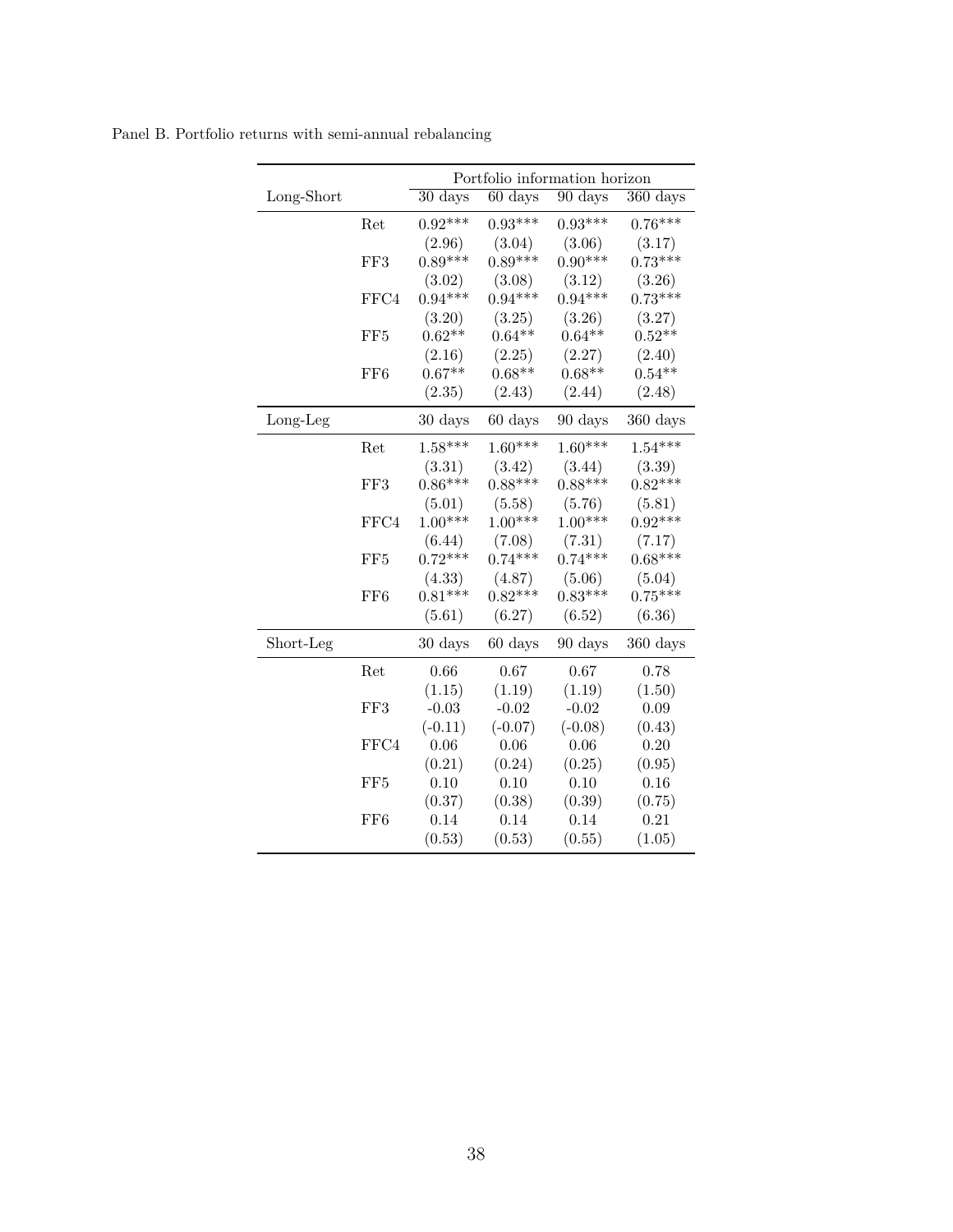<span id="page-40-0"></span>Table 5: Man vs. Machine: The Relative Advantage of Analyst vs AI

Panel A presents the coefficients and *t*-stats of regressing the analyst-beat-AI indicator on the firmlevel, industry-level and macroeconomic variables presented in Table [1.](#page-35-0) *Analyst beats AI* indicator is 1/0 if analysts beats/does not beat AI. Panel B presents the coefficients and *t*-stats of regressing *Forecast Error Difference Analyst vs. AI* on the same variables. *Forecast Error Difference Analyst vs. AI* is defined as the difference between absolute prediction error between AI and Analysts, divided by the maximum value of these two prediction errors. The number is positive if analyst has smaller absolute error, i.e. analyst beat AI. To calculate *t*-statistics, standard errors are clustered at the firm level. \*\*\*, \*\*, \* denote statistical significance at the 0.01, 0.05, and 0.10 levels (two-tailed), respectively.

|                                | Dependent variable<br>Analyst beats AI |                |                |             |
|--------------------------------|----------------------------------------|----------------|----------------|-------------|
| Variables                      | (1)                                    | (2)            | (3)            | (4)         |
|                                |                                        |                |                |             |
| Amihud Illiquidity             | $0.224***$                             | $0.224***$     | $0.358***$     | $0.346***$  |
|                                | (6.40)                                 | (6.76)         | (10.33)        | (10.01)     |
| Stock Volatility               | $-0.449$                               | $-1.548***$    | $0.952***$     | 0.530       |
|                                | $(-1.49)$                              | $(-4.34)$      | (2.86)         | (1.29)      |
| Log Market Cap                 | $-0.001$                               | $-0.003$       | $-0.039***$    | $-0.030***$ |
|                                | $(-0.26)$                              | $(-0.88)$      | $(-5.26)$      | $(-4.03)$   |
| $# 8K$ Reports                 | $-0.273***$                            | $-0.385***$    | $-0.217*$      | $-0.343***$ |
|                                | $(-2.84)$                              | $(-3.56)$      | $(-1.86)$      | $(-2.59)$   |
| Intangible Assets              | $0.199***$                             | $0.187***$     | $0.245**$      | $0.209**$   |
|                                | (3.96)                                 | (3.77)         | (2.32)         | (1.96)      |
| Forecast Horizon               | $-0.340***$                            | $-0.316***$    | $-0.354***$    | $-0.327***$ |
|                                | $(-11.62)$                             | $(-11.09)$     | $(-13.93)$     | $(-13.18)$  |
| $#$ Analysts in Brokerage Firm | $0.007***$                             | $0.008***$     | $0.005***$     | $0.005***$  |
|                                | (3.64)                                 | (3.97)         | (3.04)         | (3.39)      |
| $#$ Previous Predictions       | $-0.150$                               | $-0.020$       | $-0.125$       | 0.020       |
|                                | $(-0.97)$                              | $(-0.13)$      | $(-0.99)$      | (0.17)      |
| $#$ Institutional Owners       | 0.145                                  | 0.106          | 1.037          | 1.015       |
|                                | (0.79)                                 | (0.59)         | (1.27)         | (1.28)      |
| <b>Industry Distress</b>       | $0.041***$                             | $0.025**$      | $0.031***$     | $0.026**$   |
|                                | (5.31)                                 | (2.20)         | (3.96)         | (2.15)      |
| Time Trend                     | $0.005***$                             |                | $0.008***$     |             |
|                                | (5.89)                                 |                | (5.14)         |             |
| Constant                       | $0.418***$                             | $0.466***$     | $0.636***$     | $0.492***$  |
|                                | (12.53)                                | (6.53)         | (10.04)        | (5.17)      |
| Year fixed effects             | N <sub>o</sub>                         | Yes            | N <sub>o</sub> | Yes         |
| Firm fixed effects             | N <sub>o</sub>                         | N <sub>o</sub> | Yes            | Yes         |
| Observations                   | 215,934                                | 215,934        | 215,934        | 215,934     |
| Adjusted R-squared             | 0.01                                   | 0.02           | 0.120          | 0.128       |

Panel A. Man vs. machine: when analyst beats AI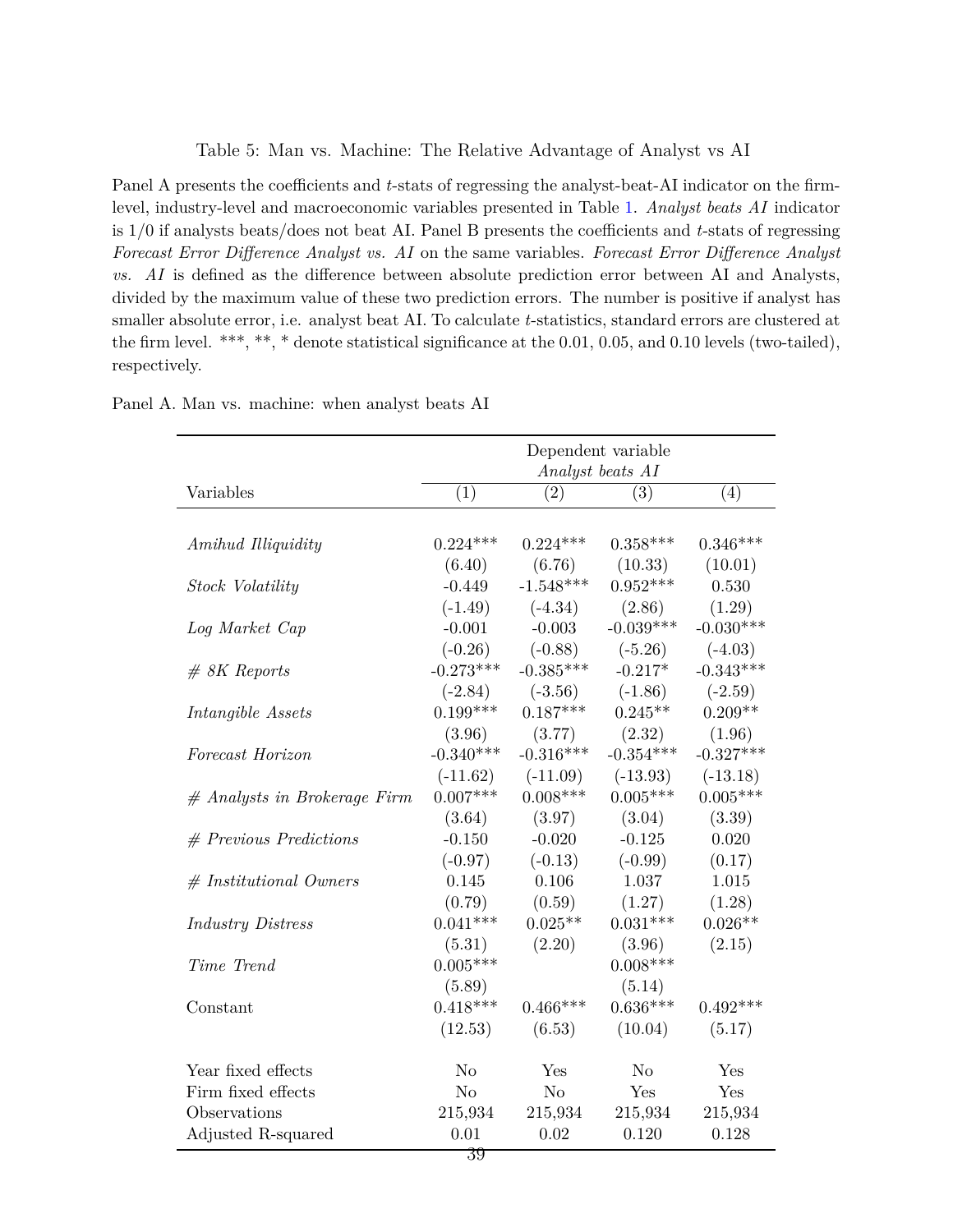|                                | Dependent variable                       |                |                |             |  |  |
|--------------------------------|------------------------------------------|----------------|----------------|-------------|--|--|
|                                | Forecast Error Difference Analyst vs. AI |                |                |             |  |  |
| Variables                      | (1)                                      | (2)            | (3)            | (4)         |  |  |
| Amihud Illiquidity             | $0.347***$                               | $0.347***$     | $0.419***$     | $0.375***$  |  |  |
|                                | (8.16)                                   | (8.79)         | (8.93)         | (8.11)      |  |  |
| Stock Volatility               | $-1.216***$                              | $-2.891***$    | 0.630          | $-0.169$    |  |  |
|                                | $(-3.26)$                                | $(-6.41)$      | (1.63)         | $(-0.36)$   |  |  |
| Log Market Cap                 | 0.001                                    | $-0.002$       | $-0.045***$    | $-0.036***$ |  |  |
|                                | (0.29)                                   | $(-0.43)$      | $(-5.37)$      | $(-4.18)$   |  |  |
| $# 8K$ Reports                 | $-0.241*$                                | $-0.335***$    | $-0.148$       | $-0.277*$   |  |  |
|                                | $(-1.85)$                                | $(-2.60)$      | $(-1.01)$      | $(-1.85)$   |  |  |
| Intangible Assets              | $0.243***$                               | $0.225***$     | $0.305**$      | $0.265**$   |  |  |
|                                | (3.68)                                   | (3.47)         | (2.32)         | (2.02)      |  |  |
| Forecast Horizon               | $-0.462***$                              | $-0.428***$    | $-0.495***$    | $-0.459***$ |  |  |
|                                | $(-13.15)$                               | $(-12.52)$     | $(-15.62)$     | $(-14.84)$  |  |  |
| $#$ Analysts in Brokerage Firm | $0.009***$                               | $0.010***$     | $0.006***$     | $0.007***$  |  |  |
|                                | (3.73)                                   | (4.21)         | (3.52)         | (3.95)      |  |  |
| $#$ Previous Predictions       | $-0.131$                                 | 0.029          | $-0.185$       | $-0.020$    |  |  |
|                                | $(-0.66)$                                | (0.15)         | $(-1.09)$      | $(-0.12)$   |  |  |
| $#$ Institutional Owners       | 0.095                                    | 0.039          | 0.396          | 0.361       |  |  |
|                                | (0.35)                                   | (0.14)         | (0.43)         | (0.40)      |  |  |
| <b>Industry Distress</b>       | $0.051***$                               | $0.024*$       | $0.036***$     | 0.022       |  |  |
|                                | (5.25)                                   | (1.69)         | (3.69)         | (1.53)      |  |  |
| Time Trend                     | $0.005***$                               |                | $0.010***$     |             |  |  |
|                                | (4.37)                                   |                | (5.48)         |             |  |  |
| Constant                       | $-0.068*$                                | 0.011          | $0.201***$     | 0.060       |  |  |
|                                | $(-1.72)$                                | (0.14)         | (2.71)         | (0.52)      |  |  |
| Year fixed effects             | N <sub>o</sub>                           | Yes            | N <sub>o</sub> | Yes         |  |  |
| Firm fixed effects             | N <sub>o</sub>                           | N <sub>o</sub> | Yes            | Yes         |  |  |
| Observations                   | 213,164                                  | 213,164        | 213,164        | 213,164     |  |  |
| Adjusted R-squared             | 0.01                                     | 0.02           | 0.147          | 0.155       |  |  |

Panel B. Man vs. machine: Relative prediction error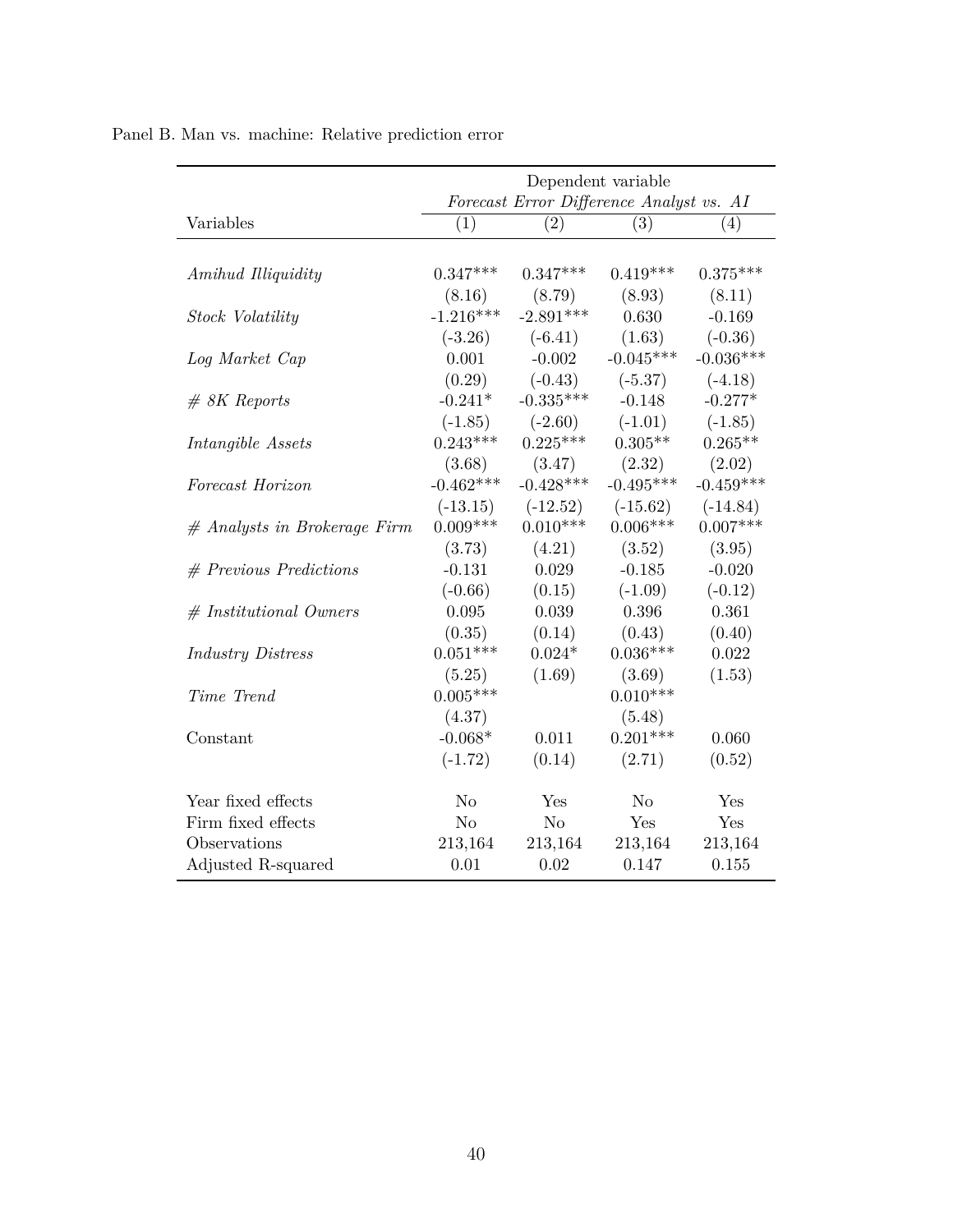#### <span id="page-42-0"></span>Table 6: Man + Machine: The Incremental Value of Analyst and AI

Panel A presents the coefficients and *t*T-stats of regressing *Analyst + AI Beats AI* or *Analyst + AI Beats Analyst* indicator on the firm-level, industry-level and macroeconomic variables presented in Table [1.](#page-35-0) *Analyst + AI Beats AI* /*Analyst + AI Beats Analyst* indicator is 1/0 if analysts+AI beats/does not beat AI/analyst. Panel B presents the coefficients and *t*-stats of regressing *Incremental Value AI/Analyst* on the same variables. *Incremental Value AI/Analyst* is defined as the absolute prediction error of AI/analyst minus absolute prediction error of analysts+AI, divided by the maximum value of these two prediction errors. The number is positive if analysts+AI has smaller absolute error than AI/analyst. To calculate the *t*-stats, standard errors are clustered at the firm level. \*\*\*, \*\*, \* denote statistical significance at the 0.01, 0.05, and 0.10 levels (two-tailed), respectively.

|                                | Dependent variable |                                    |                |                              |  |
|--------------------------------|--------------------|------------------------------------|----------------|------------------------------|--|
|                                |                    | $Analyst + \overline{AI}$ Beats AI |                | $Analyst + AI$ Beats Analyst |  |
| Variables                      | (1)                | $\left( 2\right)$                  | (3)            | $\left( 4\right)$            |  |
|                                |                    |                                    |                |                              |  |
| Amihud Illiquidity             | $0.136***$         | $0.283***$                         | $-0.254***$    | $-0.347***$                  |  |
|                                | (5.94)             | (8.66)                             | $(-5.93)$      | $(-9.70)$                    |  |
| <b>Stock Volatility</b>        | $-0.403$           | 0.004                              | $1.720***$     | $-0.151$                     |  |
|                                | $(-1.33)$          | (0.01)                             | (5.02)         | $(-0.37)$                    |  |
| Log Market Cap                 | $-0.002$           | $-0.005$                           | 0.002          | $0.034***$                   |  |
|                                | $(-0.51)$          | $(-0.68)$                          | (0.45)         | (4.50)                       |  |
| $# 8K$ Reports                 | $-0.500**$         | $-0.486$                           | $0.192*$       | $0.175*$                     |  |
|                                | $(-2.23)$          | $(-1.62)$                          | (1.88)         | (1.76)                       |  |
| Intangible Assets              | $0.144***$         | $0.279**$                          | $-0.138***$    | $-0.147$                     |  |
|                                | (3.82)             | (2.28)                             | $(-2.72)$      | $(-1.34)$                    |  |
| Forecast Horizon               | $-0.181***$        | $-0.188***$                        | $0.267***$     | $0.278***$                   |  |
|                                | $(-6.15)$          | $(-6.01)$                          | (10.63)        | (10.33)                      |  |
| $#$ Analysts in Brokerage Firm | $-0.002$           | $-0.002$                           | $-0.009***$    | $-0.006***$                  |  |
|                                | $(-0.97)$          | $(-1.12)$                          | $(-4.98)$      | $(-3.96)$                    |  |
| $#$ Previous Predictions       | 0.168              | 0.172                              | $0.256**$      | 0.238                        |  |
|                                | (1.25)             | (1.10)                             | (2.22)         | (1.63)                       |  |
| $#$ Institutional Owners       | 0.167              | $1.006**$                          | $-0.037$       | $-0.811$                     |  |
|                                | (0.93)             | (2.12)                             | $(-0.21)$      | $(-1.23)$                    |  |
| <b>Industry Distress</b>       | $0.028**$          | $0.031**$                          | $-0.029***$    | $-0.030***$                  |  |
|                                | (2.45)             | (2.51)                             | $(-2.61)$      | $(-2.63)$                    |  |
| Constant                       | $0.629***$         | $0.482***$                         | $0.615***$     | $0.502***$                   |  |
|                                | (5.96)             | (3.61)                             | (7.69)         | (4.60)                       |  |
| Year fixed effects             | Yes                | Yes                                | Yes            | Yes                          |  |
| Firm fixed effects             | N <sub>o</sub>     | Yes                                | N <sub>o</sub> | Yes                          |  |
| Observations                   | 212,960            | 212,960                            | 215,934        | 215,934                      |  |
| Adjusted R-squared             | 0.01               | 0.102                              | 0.02           | 0.118                        |  |

Panel A. Analyst  $+$  AI beats analyst/AI.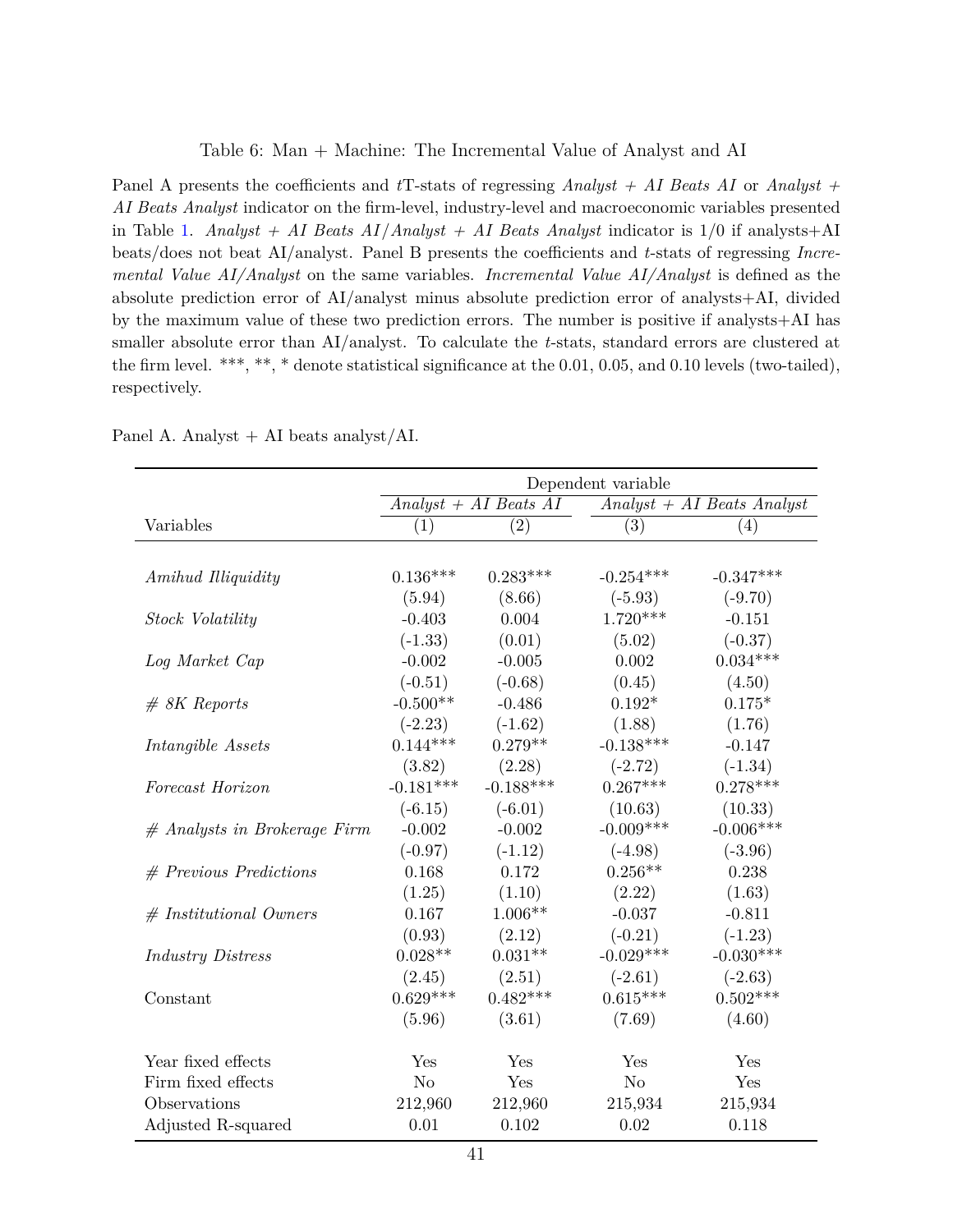|                                | Dependent variable |                           |                |                      |  |
|--------------------------------|--------------------|---------------------------|----------------|----------------------|--|
|                                |                    | Incremental Value Analyst |                | Incremental Value AI |  |
| Variables                      | (1)                | (2)                       | (3)            | (4)                  |  |
|                                |                    |                           |                |                      |  |
| Amihud Illiquidity             | $0.071***$         | $0.085***$                | $-0.342***$    | $-0.350***$          |  |
|                                | (4.63)             | (3.70)                    | $(-7.31)$      | $(-6.44)$            |  |
| Stock Volatility               | 0.054              | 0.481                     | $3.057***$     | $0.789*$             |  |
|                                | (0.21)             | (1.45)                    | (7.25)         | (1.74)               |  |
| Log Market Cap                 | $-0.003$           | $-0.003$                  | $-0.000$       | $0.038***$           |  |
|                                | $(-1.04)$          | $(-0.49)$                 | $(-0.03)$      | (4.47)               |  |
| $# 8K$ Reports                 | $-0.281$           | $-0.320$                  | 0.065          | $-0.004$             |  |
|                                | $(-1.33)$          | $(-1.22)$                 | (0.64)         | $(-0.04)$            |  |
| Intangible Assets              | $0.067**$          | $0.243***$                | $-0.169***$    | $-0.109$             |  |
|                                | (2.22)             | (2.68)                    | $(-2.70)$      | $(-0.83)$            |  |
| Forecast Horizon               | $-0.132***$        | $-0.134***$               | $0.361***$     | $0.392***$           |  |
|                                | $(-4.62)$          | $(-4.34)$                 | (12.21)        | (12.08)              |  |
| $#$ Analysts in Brokerage Firm | $-0.002$           | $-0.001$                  | $-0.011***$    | $-0.008***$          |  |
|                                | $(-1.55)$          | $(-1.15)$                 | $(-5.22)$      | $(-4.53)$            |  |
| $#$ Previous Predictions       | $0.257*$           | 0.260                     | 0.236          | 0.303                |  |
|                                | (1.66)             | (1.49)                    | (1.48)         | (1.60)               |  |
| $#$ Institutional Owners       | 0.103              | 0.239                     | 0.009          | $-0.153$             |  |
|                                | (0.60)             | (0.54)                    | (0.04)         | $(-0.22)$            |  |
| <b>Industry Distress</b>       | $0.022**$          | $0.022**$                 | $-0.016$       | $-0.015$             |  |
|                                | (2.54)             | (2.41)                    | $(-1.23)$      | $(-1.09)$            |  |
| Constant                       | 0.057              | $-0.094$                  | 0.036          | $-0.142$             |  |
|                                | (1.05)             | $(-1.19)$                 | (0.40)         | $(-1.12)$            |  |
| Year fixed effects             | Yes                | Yes                       | Yes            | Yes                  |  |
| Firm fixed effects             | N <sub>o</sub>     | Yes                       | N <sub>o</sub> | Yes                  |  |
| Observations                   | 212,960            | 212,960                   | 215,934        | 215,934              |  |
| Adjusted R-squared             | 0.01               | 0.062                     | 0.02           | 0.140                |  |
|                                |                    |                           |                |                      |  |

Panel B. Incremental value of analysts/AI.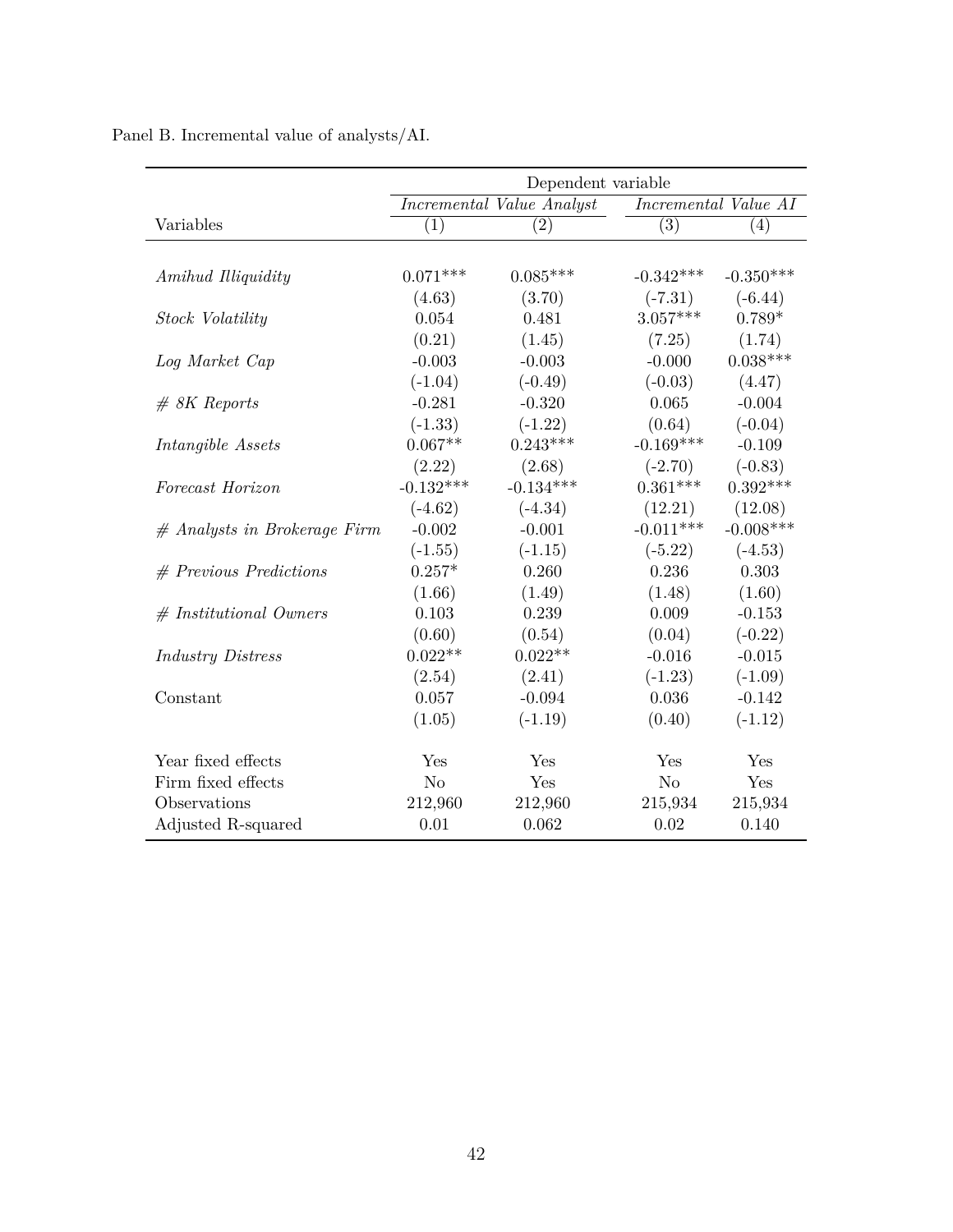#### <span id="page-44-0"></span>Table 7: Man + Machine Event Study: Alternative Data Covered Firms

This table presents the coefficients and *t*-stats of regressing *Analyst Beats AI* indicator on brokerage *AI Hiring*, *Alt Data Covered*, *Post*, and the interactions among these variables. *Analyst Beats AI* indicator is 1/0 if analysts beats/does not beat AI. *AI Hiring* is the ratio of the number of AI jobs to the total number of job postings. *Alt Data Covered* is one if the firm is covered by satellite, and zero otherwise. *Post* is equal to one in two case: (1) if the firm is covered by satellite and the date is after the starting cover date. (2) if the firm is not covered by satellite, we assume the post is 1 if the date is after 2014. The control variables are the firm-level, industry-level and macroeconomic variables presented in Table [1.](#page-35-0) Standard errors are clustered at the firm level. \*\*\*, \*\*, \* denote statistical significance at the 0.01, 0.05, and 0.10 levels (two-tailed), respectively.

|                                                   | Dependent variable: Analyst Beats AI |            |                |            |
|---------------------------------------------------|--------------------------------------|------------|----------------|------------|
| Variables                                         | (1)                                  | (2)        | (3)            | (4)        |
|                                                   |                                      |            |                |            |
| Alt Data Covered $\times$ Post $\times$ AI Hiring |                                      |            | $6.674***$     | $4.807**$  |
|                                                   |                                      |            | (3.27)         | (2.12)     |
| AI Hiring                                         | $0.141**$                            | $0.192**$  | $0.206**$      | $0.243**$  |
|                                                   | (2.00)                               | (2.52)     | (2.56)         | (2.44)     |
| Alt Data Covered                                  |                                      |            | $-0.011$       |            |
|                                                   |                                      |            | $(-0.18)$      |            |
| Post                                              |                                      |            | $0.109*$       | 0.004      |
|                                                   |                                      |            | (1.69)         | (0.05)     |
| Alt Data Covered $\times$ Post                    |                                      |            | 0.057          | $-0.028$   |
|                                                   |                                      |            | (0.74)         | $(-0.31)$  |
| Alt Data Covered $\times$ AI Hiring               |                                      |            | $-2.880**$     | $-1.429$   |
|                                                   |                                      |            | $(-2.02)$      | $(-0.89)$  |
| $Post \times AI$ Hiring                           |                                      |            | $-0.322$       | $-0.282$   |
|                                                   |                                      |            | $(-1.46)$      | $(-1.20)$  |
| Constant                                          | $0.354***$                           | $0.527***$ | $0.360***$     | $0.526***$ |
|                                                   | (6.30)                               | (4.20)     | (6.56)         | (4.19)     |
|                                                   |                                      |            |                |            |
| Controls                                          | Yes                                  | Yes        | Yes            | Yes        |
| Year fixed effects                                | Yes                                  | Yes        | Yes            | Yes        |
| Firm fixed effects                                | N <sub>o</sub>                       | Yes        | N <sub>o</sub> | Yes        |
| Observations                                      | 85,950                               | 85,950     | 85,950         | 85,950     |
| Adjusted R-squared                                | 0.02                                 | 0.166      | 0.02           | 0.167      |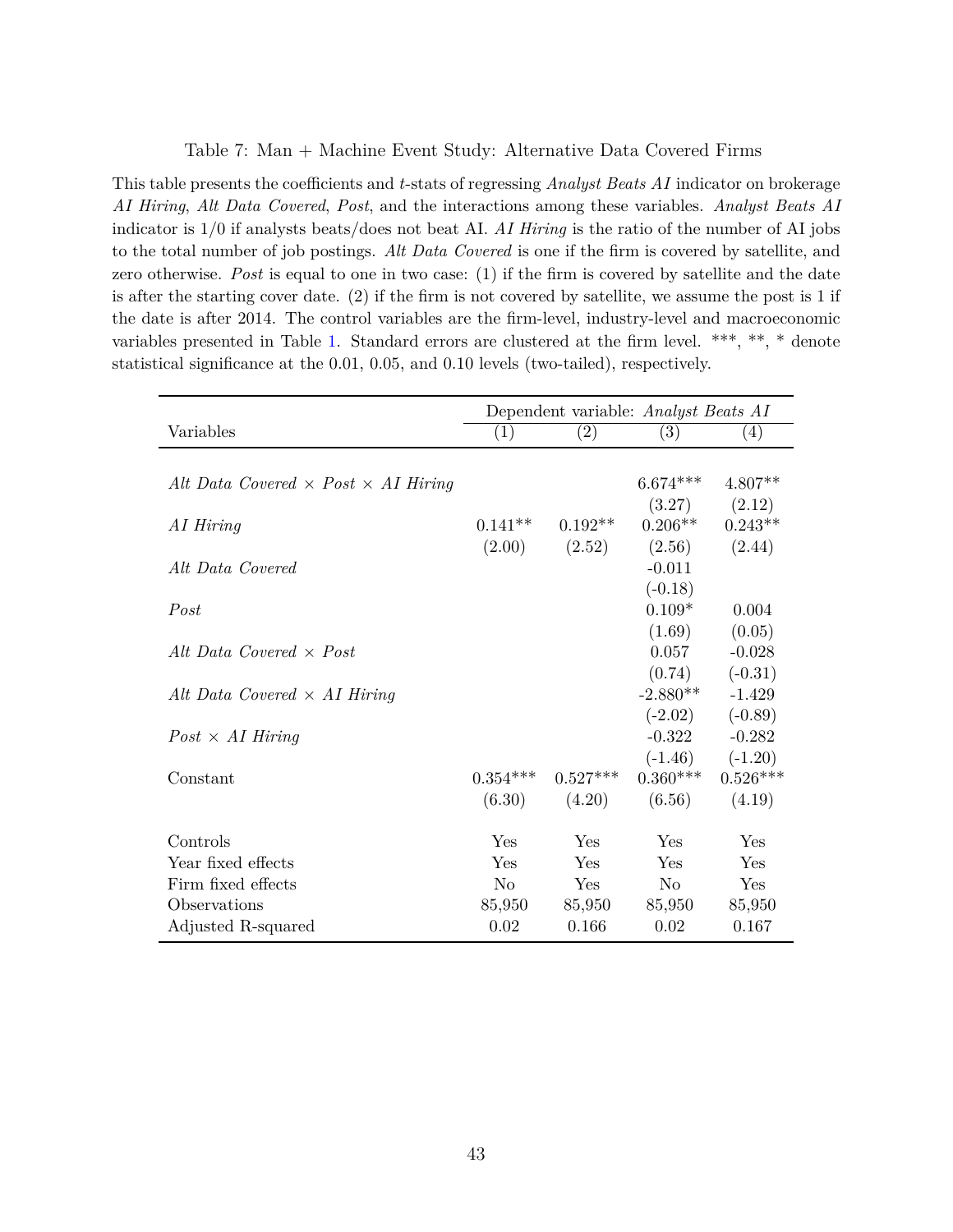# **Appendix A. List of Variables**

# Table A1: List of All Variables Used in AI Algorithms

All Variables (and the definition/source) used in the machine learning algorithms are provided.

| Firm Characterisitics                    | Definition and/or Source                                      |
|------------------------------------------|---------------------------------------------------------------|
| Momentum                                 | Past 12-month return, Jegadeesh and Titman (1993)             |
| Composite Equity Issuance                | Daniel and Titman (2006)                                      |
| Gross Profits-to-Assets                  | Novy-Marx $(2013)$                                            |
| Asset Growth                             | Cooper, Gulen, and Schill (2008)                              |
| $Investment\text{-}to\text{-}Assets$     | Titman, Wei, and Xie (2004) and Xing (2008)                   |
| Net Operating Assets                     | Hirshleifer, Hou, Teoh, and Zhang (2004)                      |
| Accruals                                 | Sloan $(1996)$                                                |
| Net Stock Issues                         | Ritter (1991) and Loughran and Ritter (1995)                  |
| Failure Probability                      | Campbell, Hilscher, and Szilagyi (2008)                       |
| O-Score                                  | Ohlson (1980)                                                 |
| Return on Assets                         | Fama and French (2006) and Chen, Novy-Marx, and Zhang (2011)  |
| Book-to-Market Equity                    | Rosenberg, Reid and Lanstein (1985)                           |
| $Debt-to-Marker$                         | Bhandari (1988)                                               |
| Earnings-to-Price                        | <b>Basu</b> (1983)                                            |
| Cash Flow-to-Price                       | Lakonishok, Shleifer, and Vishny (1994)                       |
| Payout Yield                             | Boudoukh, Michaely, Richardson, and Roberts (2007)            |
| Five-year Sales Growth Rank              | Lakonishok, Shleifer, and Vishny (1994)                       |
| Enterprise Multiple                      | Loughran and Wellman (2011)                                   |
| Sales-to-Price                           | Barbee, Mukherji, and Raines (1996)                           |
| Abnormal Corporate Investment            | Titman, Wei, and Xie (2004)                                   |
| $\it Investment\text{-}to\text{-}Assets$ | Cooper, Gulen, and Schill (2008)                              |
| Changes in PPE and Inventory/Assets      | Lyandres, Sun, and Zhang (2008)                               |
| <i>Investment Growth</i>                 | Xing (2008)                                                   |
| Inventory Changes                        | Thomas and Zhang (2002)                                       |
| <b>Operating Accruals</b>                | Sloan $(1996)$                                                |
| Total Accruals                           | Richardson, Sloan, Soliman, and Tuna (2005)                   |
| Net External Finance                     | Bradshaw, Richardson, and Sloan (2006)                        |
| Return on Net Operating Assets           | Soliman $(2008)$                                              |
| Profit Margin                            | Soliman $(2008)$                                              |
| Asset Turnover                           | Soliman $(2008)$                                              |
| Operating Profits-to-Equity              | Fama and French (2015)                                        |
| <b>Book Leverage</b>                     | Fama and French (1992)                                        |
| Advertising Expense-to-Market            | Chan, Lakonishok, and Sougiannis (2001)                       |
| $R\&D\text{-}to\text{-}Market$           | Chan, Lakonishok, and Sougiannis (2001)                       |
| Operating Leverage                       | Novy-Marx $(2011)$                                            |
| Financial Constraints                    | Kaplan-Zingales index, Lamont, Polk, and Saa-Requejo (2001)   |
| Asset Liquidity                          | Scaled by book assets, Ortiz-Molina and Phillips (2014)       |
| Asset Liquidity                          | Scaled by market assets, Ortiz-Molina and Phillips (2014)     |
| <b>IBES</b> Actual Earning               | IBES actual earning 4 quarter before scaled by adjusted price |
| Number of Institutional Owners           | Number of 13F institutional investors that own the stock      |
| Ownership Concentration                  | Herfindahl-Hirschman Index                                    |
| <i>Total Institutional Ownership</i>     | Percent of shares outstanding owned by 13F investors          |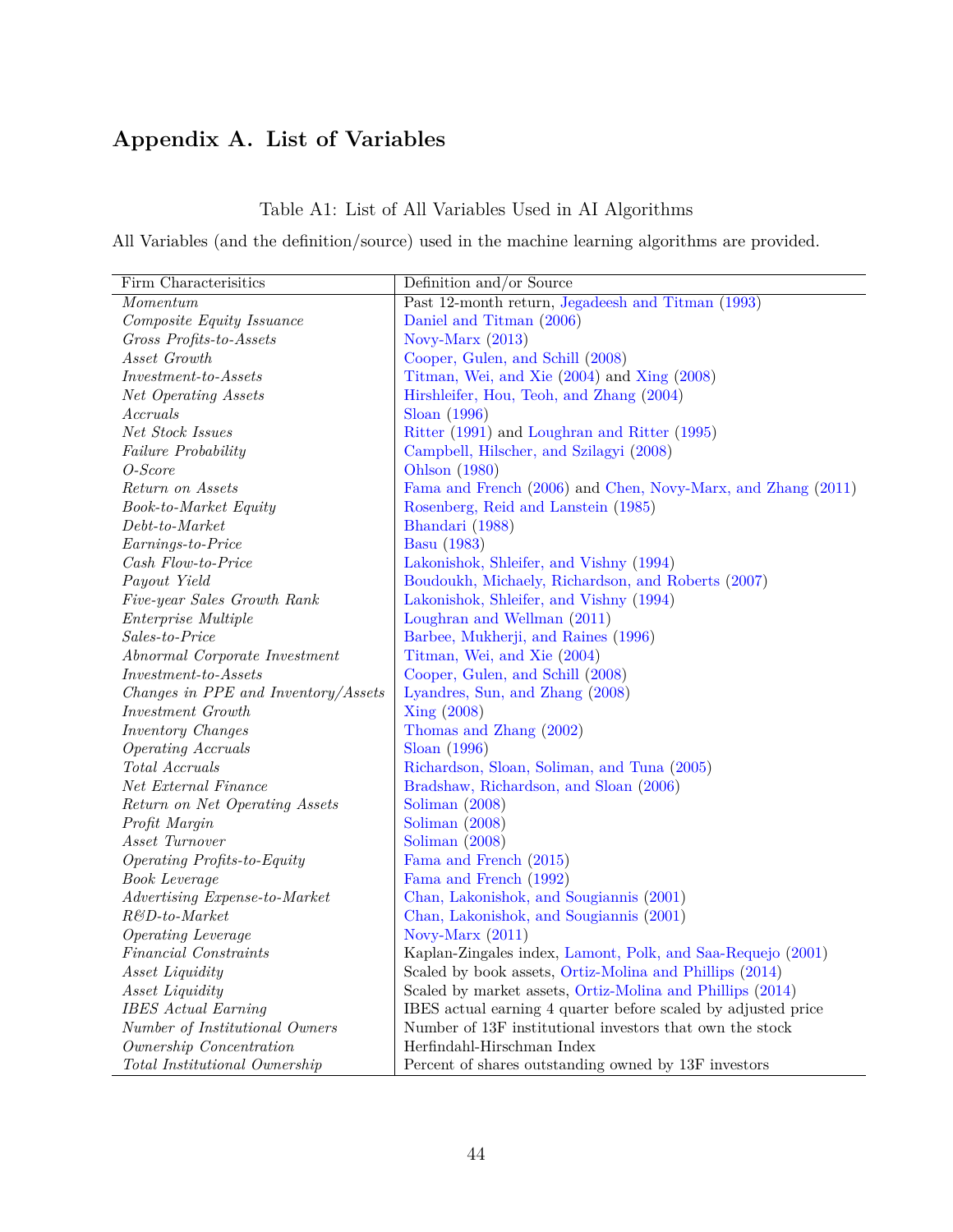| Industry Variables            | Definition and/or Source                                      |
|-------------------------------|---------------------------------------------------------------|
| Competition Measure from 10-K | Li, Lundholm, and Minnis (2013)                               |
| Fluidity                      | Product market Fluidity, Hoberg, Phillips and Prabhala (2014) |
| 48 Industry Dummy             | Dummy variables that indicate Fama-French 48 industries       |
| Industry Size                 | Industry Size within past $3, 6, 9, 12, 24$ and $36$ months   |
| Industry Earning              | Industry earning within past $3, 6, 9, 12, 24, 36$ months     |
| Macro Variables               | Definition and/or Source                                      |
| IP                            | Industrial Production Index                                   |
| CPI                           | Consumer Price Index                                          |
| Oil price                     | Crude Oil Price                                               |
| Tbill3                        | 3-month Treasury Bill                                         |
| TBond10                       | 10-Year Treasury Constant Maturity Rate                       |
| Credit Spread                 | Baa-AAA yield spread                                          |
| <b>Textual Variables</b>      | Definition and/or Source                                      |
| Neg~10KQ                      | Percentage of negative words from $10K/10Q$                   |
| NegPos 10KQ                   | Percentage of negative minus positive words from $10K/10Q$    |
| Neg 8k                        | Percentage of negative words from 8K                          |
| NegPos 8K                     | Percentage of negative minus positive from 8K                 |
| Neg Other                     | Percentage of negative words from other reports               |
| NegPos Other                  | Percentage of negative minus positive from other reports      |
| ML-based Sentiment            | ML-based negative tones minus ML-based positive tones scaled  |
|                               | by the length of SEC filings, Cao, Kim, Wang, and Xiao (2020) |
| ML-based Neg Sentiment        | ML-based negative tones scaled by the length of SEC filings   |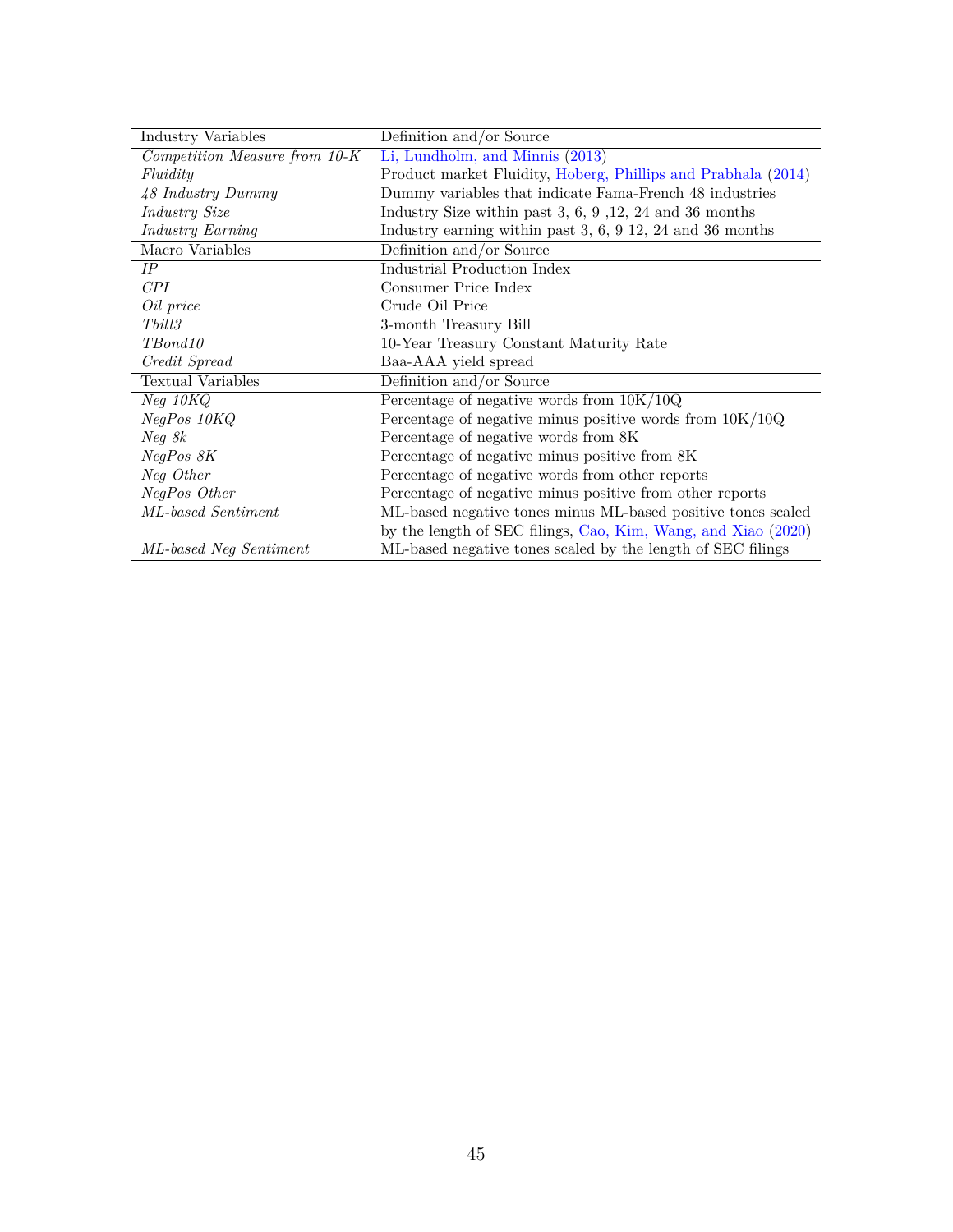# **Appendix B. Details of the Machine Learning Models**

In this section, we briefly describe the basic structure and strengths of machine learning models considered in our paper. Interested readers are referred to representative references for more details, such as [Hastie, Tibshirani and Friedman](#page-29-6) [\(2009\)](#page-29-6) and [Goodfellow, Bengio,](#page-28-9) [and Courville](#page-28-9) [\(2016\)](#page-28-9).

## *B.1. Quasi-linear Models*

Quasi-linear machine learning models generalize linear regressions and classification models, and are more flexible and can accommodate a larger number of variables than the traditional linear regressions, by their built-in dimension-reduction capabilities. Quasi-linear models are typically efficient in model training because they are typically associated with fast algorithms, such as linear and quadratic programming techniques.

### *B.1.1. Elastic-Net*

The Elastic-Net model is a generalization of the OLS linear regression model. When there is a large number of predictors, the OLS tends to have good in-sample performance (*small bias* in the terms of machine learning) and bad out-of-sample performance (*large variation* in the terms of machine learning). Furthermore, the OLS can generate significant loadings on a large number of independent variables, making the interpretation of the model difficult. One class of models, the shrinkage models, generalize the OLS by imposing a penalty on the number and size of non-zero coefficients in the estimation, effectively limiting the model to focus on a subset of the independent variables and achieving dimension reduction.

The Elastic-Net model, introduced by [Zou and Hastie](#page-31-10) [\(2005\)](#page-31-10), is a shrinkage model in which the penalty function is a linear combination of  $L^1$  and  $L^2$  norms of the coefficients. In particular, the Elastic-Net model minimizes the following objective function,

<span id="page-47-0"></span>
$$
\min_{\beta} \sum_{i=1}^{N} (y_i - \beta_0 - \sum_{j=1}^{p} x_{ij} \beta_j)^2 + \lambda_1 \sum_{j=1}^{p} |\beta_j| + \lambda_2 \sum_{j=1}^{p} |\beta_j|^2.
$$
 (A1)

The Elastic-Net model is also a generalization of the well-known LASSO and Ridge regression models. When the hyperparameter  $\lambda_2 = 0$  in [\(A1\)](#page-47-0), we recover the LASSO model. When  $\lambda_1 = 0$ , we recover the Ridge model. In general, the LASSO model tends to select a few strong predictors while setting the coefficients of other predictors to essentially zero, but can make random choices among several strong and correlated variables. The Ridge model usually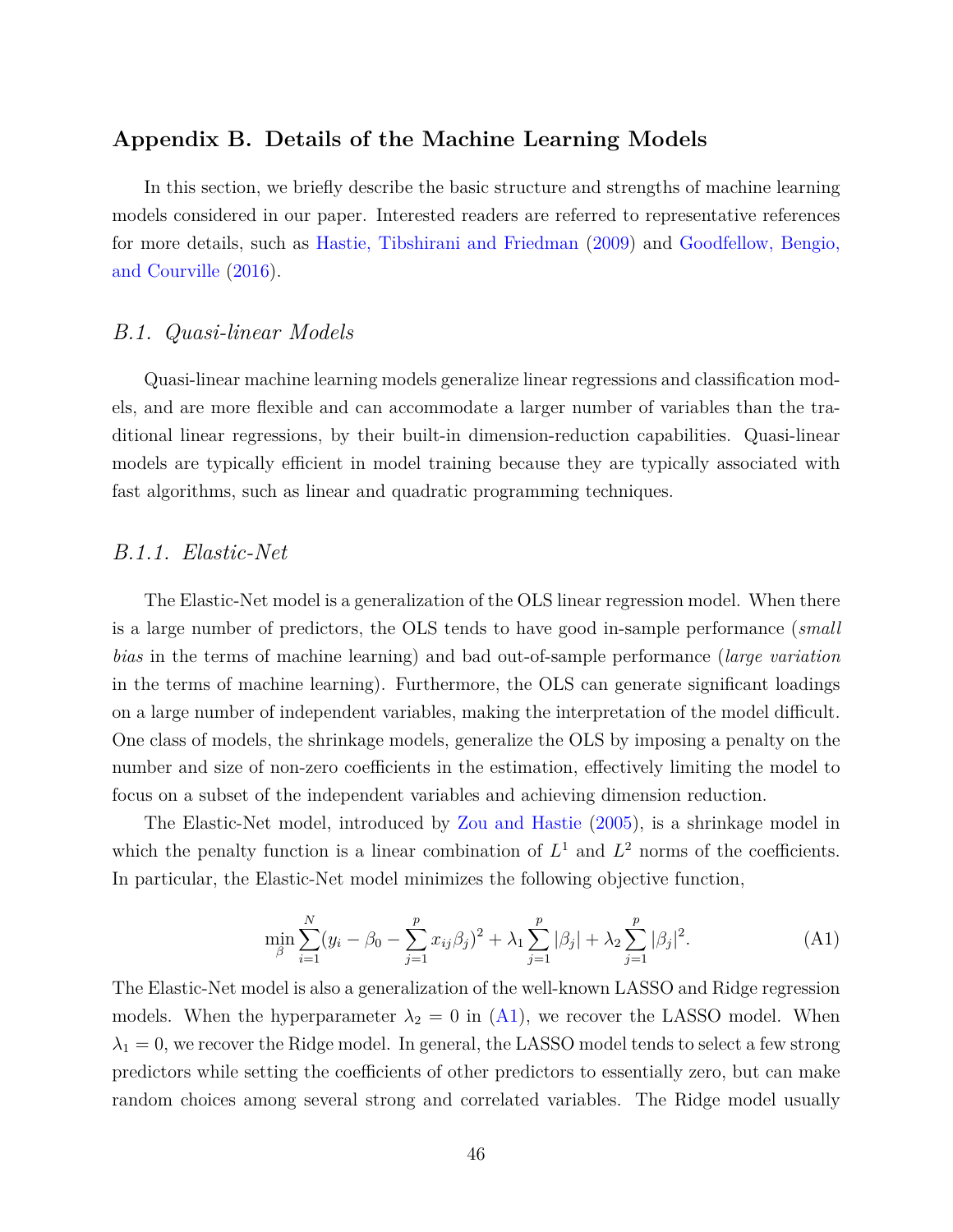includes more predictors and shrink the cofficients of correlated variables together. The Elastic-Net model strikes a balance between these charateristics, allowing both a selection of strong features and the averaging of correlated features.

# *B.1.2. Support Vector Regression*

The support vector regression (SVR) is motivated by support vector machines (SVM) for classification problems. Consider a classification problem with 2 classes and *n* predictors, i.e., each observation belongs to one of two classes and is a point in the *n*-dimensional space. Given a training sample, i.e., a set of labeled *n*-dimensional points, a linear classifier is equivalent to a  $(n-1)$ -dimensional hyperplane that separates the two classes of points in the *n*-dimesional space. The linear SVM searches for the *maximum separating* (*n* − 1) dimensional hyperplane such that it maximizes the distance from the hyperplane to the closest data points. To deal with the case that separating hyperplanes may not exist, the SVM also tolerates misclassified points within some bounds. The SVM thus focuses on points close to the separating hyperplane, i.e., observations that are on the boundary of the two classes. In fact, the results the SVM do not depend on observations far away from the boundary. One key advantage of the SVM is that it performs well when there is a large number of features relative to the sample size, e.g., in the case of texual and image analysis. The SVM is regarded as one of the best out-of-the-box machine learning algorithms and has been widely applied in the classification of text, image, hand-writing, and proteins.

The support vector regression optimizes the following objective function.

$$
\min_{\beta} \sum_{i=1}^{N} V(y_i - \beta_0 - x_i^T \beta) + \lambda \sum_{j=1}^{p} |\beta_j|^2.
$$
 (A2)

where the cost function  $V(\cdot)$  is given by

$$
V(z) = \begin{cases} 0, & \text{if } |z| < \epsilon, \\ |z| - \epsilon, & \text{otherwise.} \end{cases} \tag{A3}
$$

The cost function is insensitive to the signs/sizes of errors if the error size is less than  $\epsilon$ , i.e., it is more sensitive to points where the estimation error is larger. These marginal points, in turn, are instrumental in determining the estimated coefficients. The benefit of the support vector regression is that it allows efficient dimension reduction even with a very large number of features. However, it may not perform well if the underlying pattern is far away from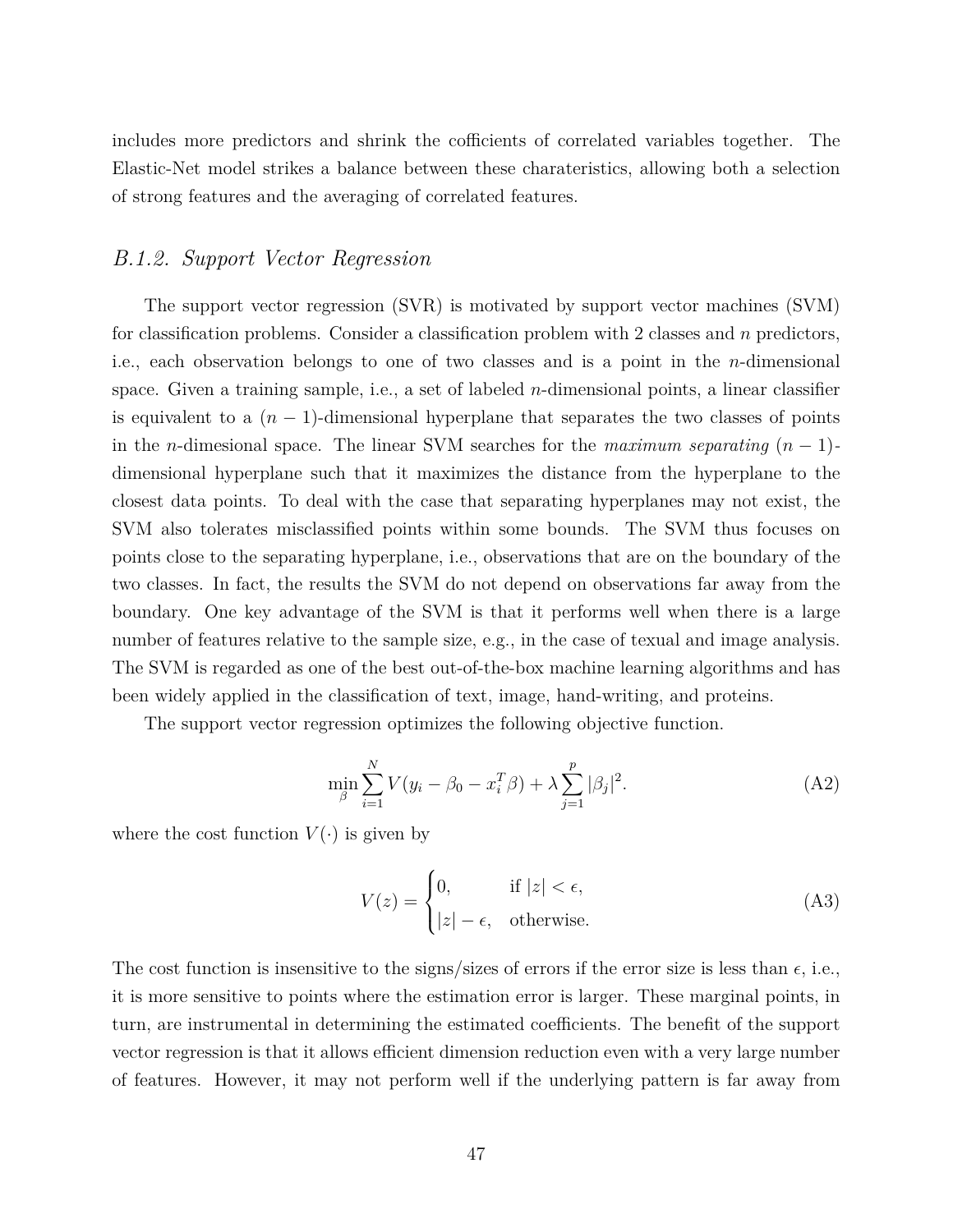being linear.

# *B.2. Decision-Tree Based Models*

The quasi-linear models considered above may not work well if there are nonlinear relationships among the predictive variables. In this section, we discuss a class of versatile nonlinear models – decision trees and derived models.

## *B.2.1. Decision Trees*

Decision trees are modeled after human decisions. A decision tree is a series of binary decisions based on cutoffs of independent variables at each branching point. The tree thus will divide the rectangular feature space into smaller rectangular blocks. The decision tree regression then use the sample mean of the dependent variable in each block as the prediction for any point in the block.

Decision trees have the benefit of being easily interpretable because it is modeled after human decisions (similar to a step-by-step instructions) and can also be displayed graphically (as binary trees). Trees are also a flexible non-linear model that can model a variety of nonlinear patterns given the large degree of freedom in specifying the sequences of branching rules.

However, trees do not have a high level of accuracy by themselves because of the restrictive form of the binary branching process, which forces the sample to be split into rectangular regions and may not approximate the real underlying patterns (whether linear or nonlinear) well. Trees are also non-robust. In addition, a small change in the data can lead to large changes in the structure of the estimated tree because the tree structure is discrete, not continuous. Several methods, including random forest and gradient boosting, use trees as basic building blocks to form ensemble predictors and achieve superior performance.

## *B.2.2. Random Forest*

A random forest (introduced by [Breiman,](#page-27-11) [2001\)](#page-27-11) proceeds in the following way. First, it involves drawing a bootstrapped sample (drawing with repetition) from the original sample. Second, on the bootstrapped sample, one builds a decision tree, selecting a splitting predictor among only a random *m* features of the total *p* predictors. Third, one repeats the above two steps to build a number of decision trees, and form the ensemble predictor by taking the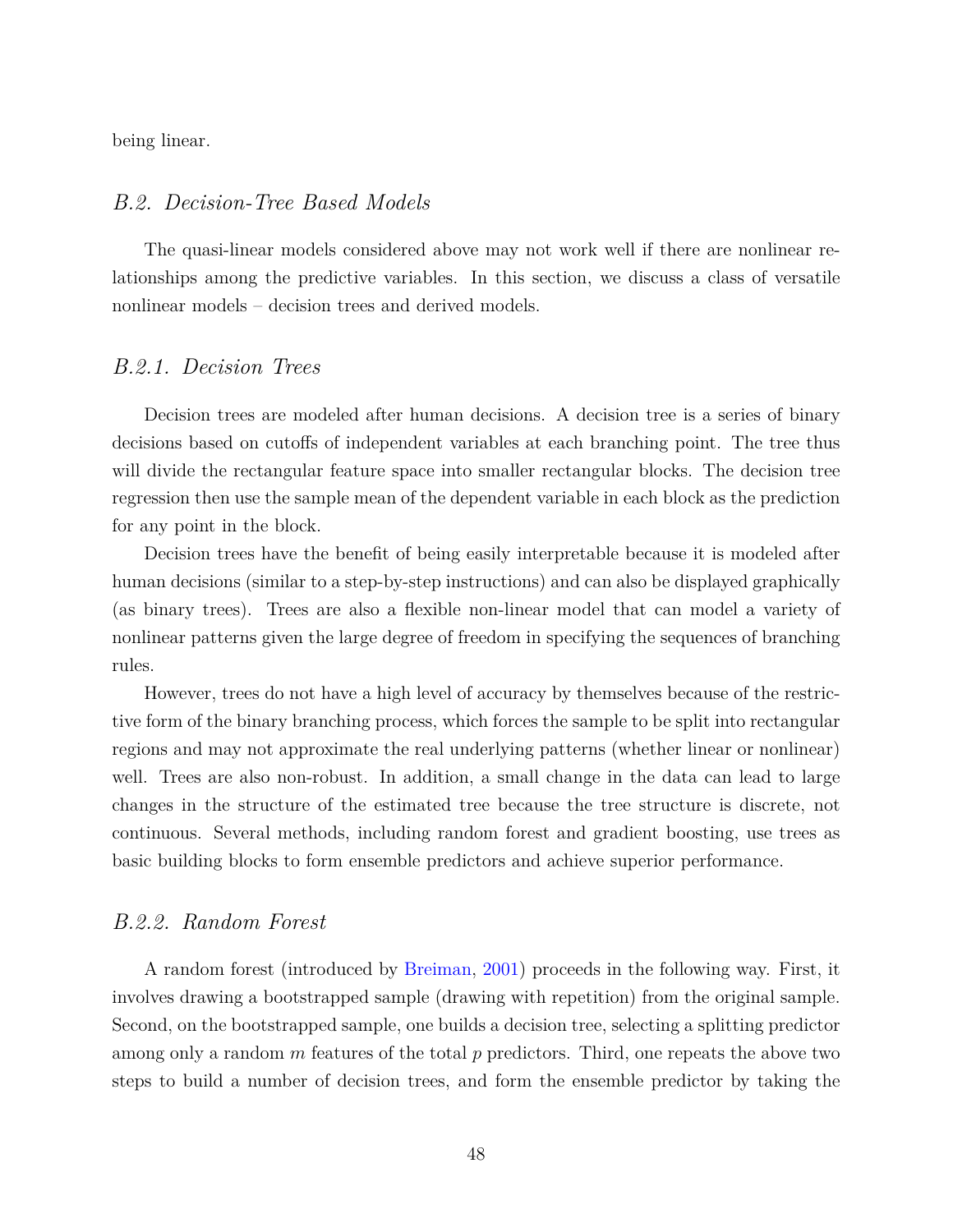mean predictor of all the trees.

Random forests perform better than simple trees for several reasons. First, through aggregating predictions over bootstrapped samples, it reduces the variance and non-robustness of single trees. Second, the random feature selection in the second step above ensures that the estimated trees are not too correlated, avoiding relying only on a few prominent features and further reducing the variance of the model.

# *B.2.3. Gradient Boost*

Boosting also combines a number of weak models to generate a stronger model. In boosting of trees, a number of trees are constructed sequentially, i.e., each tree is constructed using information based on the previously constructed trees. In gradient boosting, each decision tree is fit to the residuals of the model, not to the outcome. Once a new tree is obtained, it is added to the predictive function to update it, usually with a learning weight multiplied to the tree predictor to adjust the rate of learning new information. Then new residuals are obtained from the updated predictive function and the process is repeated for a number of times to obtain the final ensemble predictor. Because boosting models aggregate results of decision trees sequentially, each component tree does not need to be very precise and can be simple, i.e., having a low depth.

In a sense, gradient boosting is similar to the Newton's gradient algorithm in optimization. It approximates the true underlying function sequentially by improving on the predicted residuals/errors gradually. This allows the final predictive function to have a much richer and more flexible structure and thus much better performance than single decision trees. It also reduces the non-robustness of single trees through using an ensemble of trees. For these reasons, gradient boosting is one of the best off-the-shelf machine learning methods.

## *B.3. Deep Learning Model: Long-Short Term Memory Neural Networks*

The neural networks models, initial motivated by the neuron structures in the brains of humans and animals, blossomed after breakthroughs in algorithms and computing power [\(LeCun, Bengio and Hinton,](#page-29-12) [2015\)](#page-29-12). Neural networks models, also called deep learning models, have become some of the most powerful models and achieved near- or super-human capabilities in a wide variety of applications, such as natural language processing, speech recognition, computer vision, game playing, and autonomous driving.

There are many different architechtures of neural networks, such as the simplest Feed-